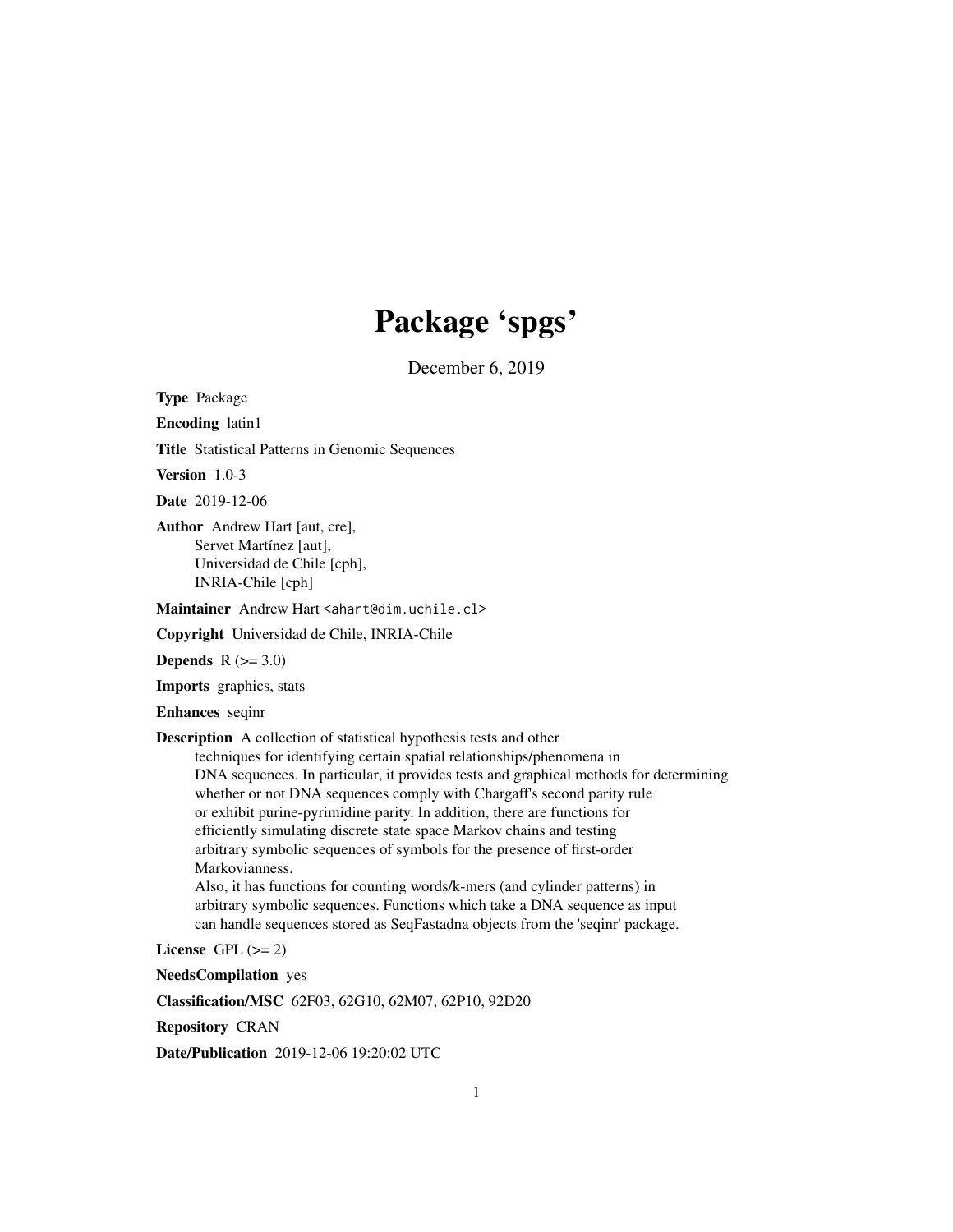# <span id="page-1-0"></span>R topics documented:

|       |             | 2              |
|-------|-------------|----------------|
|       |             | $\overline{4}$ |
|       |             | 6              |
|       |             | 8              |
|       |             | 9              |
|       |             | 11             |
|       |             | 13             |
|       |             | 15             |
|       |             | 17             |
|       |             | 18             |
|       |             | 20             |
|       |             | 22             |
|       |             | 23             |
|       |             | 24             |
|       |             | 27             |
|       |             | 28             |
|       |             | 29             |
|       | lb.test     | 30             |
|       |             | 31             |
|       | markov.test | 32             |
|       |             | 34             |
|       |             | 35             |
|       |             | 37             |
|       |             | 38             |
|       |             | 39             |
|       |             | 40             |
|       |             | 42             |
|       |             | 43             |
|       |             | 44             |
|       | rstochvec   | 45             |
|       |             | 46             |
|       |             | 47             |
|       |             | 48             |
| Index |             | 50             |
|       |             |                |

spgs-package *Statistical Patterns in Genomic Sequences*

# Description

provides functions for exploring and testing statistical properties and patterns in DNA sequences.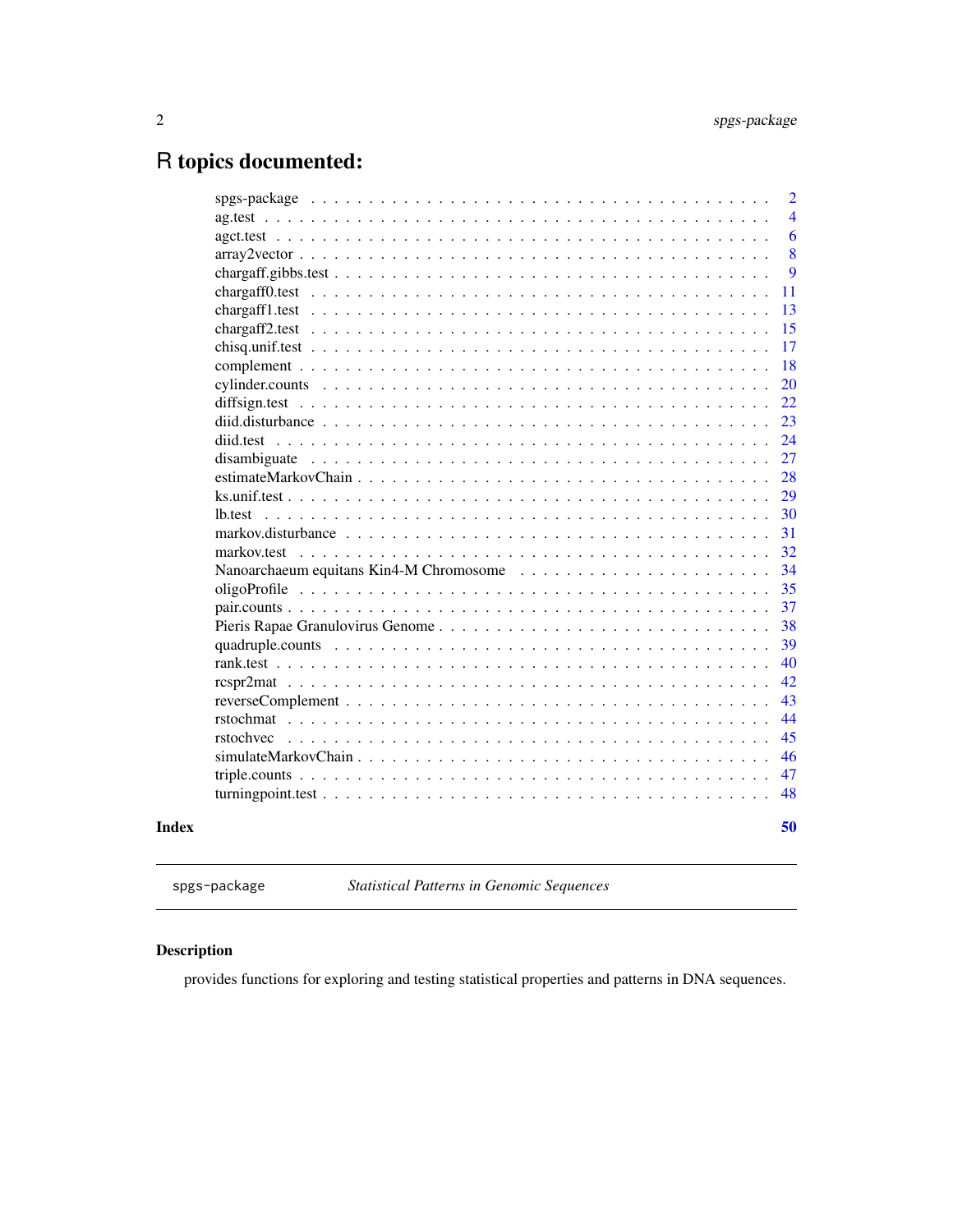# <span id="page-2-0"></span>Details

Package: spgs Type: Package License: GPL  $(>= 2)$ 

This package provides a range of statistical tests for various properties of DNA and/or other genomic sequences. There are eight groups of functions:

- Testing for Chargaff's second parity rule in bacteria and other DNA sequences [chargaff0.test](#page-10-1), [chargaff1.test](#page-12-1), [chargaff2.test](#page-14-1), [chargaff.gibbs.test](#page-8-1), [oligoProfile](#page-34-1)
- Testing for purine-pyrimidine parity in viruses and other DNA sequences [ag.test](#page-3-1), [agct.test](#page-5-1)
- Testing for Bernoulli/Markov processes [markov.test](#page-31-1), [diid.test](#page-23-1)
- Independence tests [diffsign.test](#page-21-1), [turningpoint.test](#page-47-1), [rank.test](#page-39-1), [lb.test](#page-29-1)
- Tests for uniform distribution [ks.unif.test](#page-28-1), [chisq.unif.test](#page-16-1)
- Simulation of random vectors, stochastic matrices, Bernoulli processes and Markov chains [simulateMarkovChain](#page-45-1), [estimateMarkovChain](#page-27-1), [rstochvec](#page-44-1), [rstochmat](#page-43-1), [rcspr2mat](#page-41-1)
- Functions for obtaining the complement or reverse complement of a DNA sequence [complement](#page-17-1), [reverseComplement](#page-42-1)
- Functions for counting words/k-mers and cylinders in symbolic sequences [pair.counts](#page-36-1), [triple.counts](#page-46-1), [quadruple.counts](#page-38-1), [cylinder.counts](#page-19-1)

The word/k-mer counting functions are general and can deal with arbitrary symbolic sequences, not only DNA sequences.

Functions which take a DNA sequence as input are able to work with sequences stored as SeqFastadna objects generated by the seqinr package.

# Author(s)

Andrew Hart and Servet Martínez

Maintainer: Andrew Hart <ahart@dim.uchile.cl>

# References

Hart, A.G. and Martínez, S. (2011) Statistical testing of Chargaff's second parity rule in bacterial genome sequences. *Stoch. Models* 27(2), 1–46.

Hart, A.G. and Martínez, S. (2014) Markovianness and Conditional Independence in Annotated Bacterial DNA. *Stat. Appl. Genet. Mol. Biol.* 13(6), 693-716. arXiv:1311.4411 [q-bio.QM].

Hart, A.G. and Martínez, S. (2012) A Gibbs approach to Chargaff's second parity rule. *J. Stat. Phys.* 146(2), 408-422. arXiv:1105.0685 [math.pr].

#### See Also

[seqinr](#page-0-0)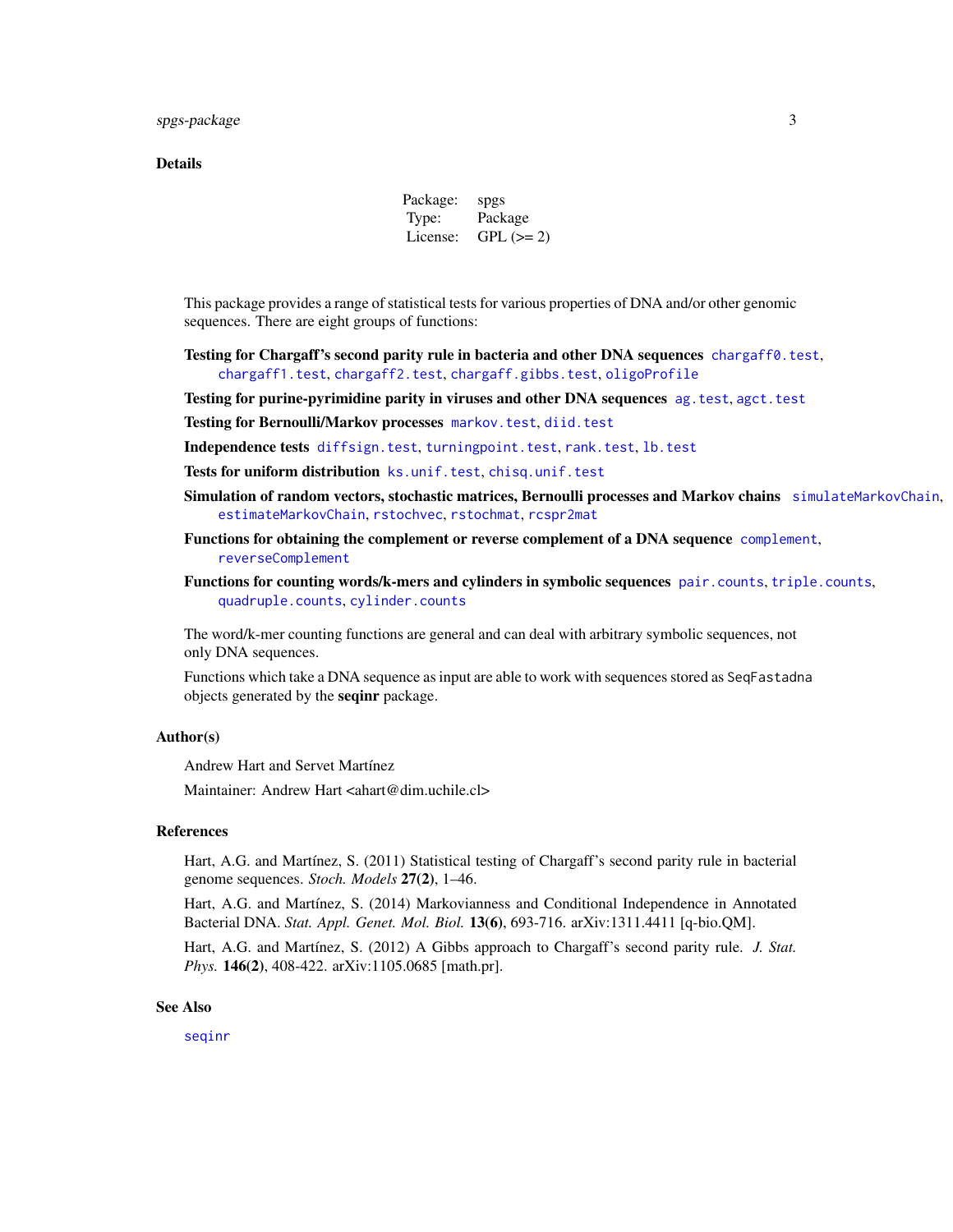<span id="page-3-1"></span><span id="page-3-0"></span>

Performs a test proposed by Hart and Martínez (2011) for the equivalence of the relative frequencies of purines  $(A + G)$  and pyrimidines  $(C + T)$  in DNA sequences. It does this by checking whether or not the mononucleotide frequencies of a DNA sequence satisfy the relationship A+G=C+T.

#### Usage

```
ag.test(x, type=c("interval", "simplex"))
```
#### Arguments

| X    | either a vector containing the relative frequencies of each of the 4 nucleotides A,<br>C, G, T, a character vector representing a DNA sequence in which each element<br>contains a single nucleotide, or a DNA sequence stored using the SeqFastadna<br>class from the <b>seginr</b> package.                                                                                                  |
|------|------------------------------------------------------------------------------------------------------------------------------------------------------------------------------------------------------------------------------------------------------------------------------------------------------------------------------------------------------------------------------------------------|
| type | Specifies one of two possible tests to perform, both of which are based on the<br>same test statistic, but assuming different forms of the Dirichlet distribution un-<br>der the null. "'simplex" assumes a Dirichlet $(1,1,1,1)$ distribution on the 3-<br>simplex while "'interval" assumes a Dirichlet $(1,1)$ (uniform) distribution on<br>the unit interval. The default is "'interval"'. |

#### Details

The first argument may be a character vector representing a DNA sequence, a DNA sequence represented using the SeqFastadna class from the seqinr package, or a vector containing the relative frequencies of the A, C, G and T nucleic acids.

Let A, C, G and T denote the relative frequencies of the nucleotide bases appearing in a DNA sequence. This function carries out a statistical hypothesis test that the relative frequencies satisfy the relation  $A + G = C + T$ , or that purines  $\{A, G\}$  occur equally as often as pyrimidines  $\{C, T\}$ in a DNA sequence. The relationship can be rewritten as  $A - T = C - G$ , from which it is easy to see that the property being tested is a generalisation of Chargaff's second parity rule for mononucleotides, which states that  $A = T$  and  $C = G$ . The test is set up as follows:

 $H_0$ :  $A + G \neq C + T$  $H_1$ :  $A + G = C + T$ 

If 'type' is set to "'simplex"', the vector  $(A, C, G, T)$  is assumed to come from a Dirichlet $(1,1,1,1)$ distribution on the 3-simplex under the null hypothesis. Otherwise, if 'type' is set to "'interval"', it is assumed under the null hypothesis that  $(A + G, C + T) \sim$  Dirichlet(1,1) or, in other words,  $A + G$  and  $C + T$  are uniformly distributed on the unit interval and satisfy  $A + G + C + T = 1$ .

In both cases, the test statistic is  $\eta_V^* = |A + G - 0.5|$ .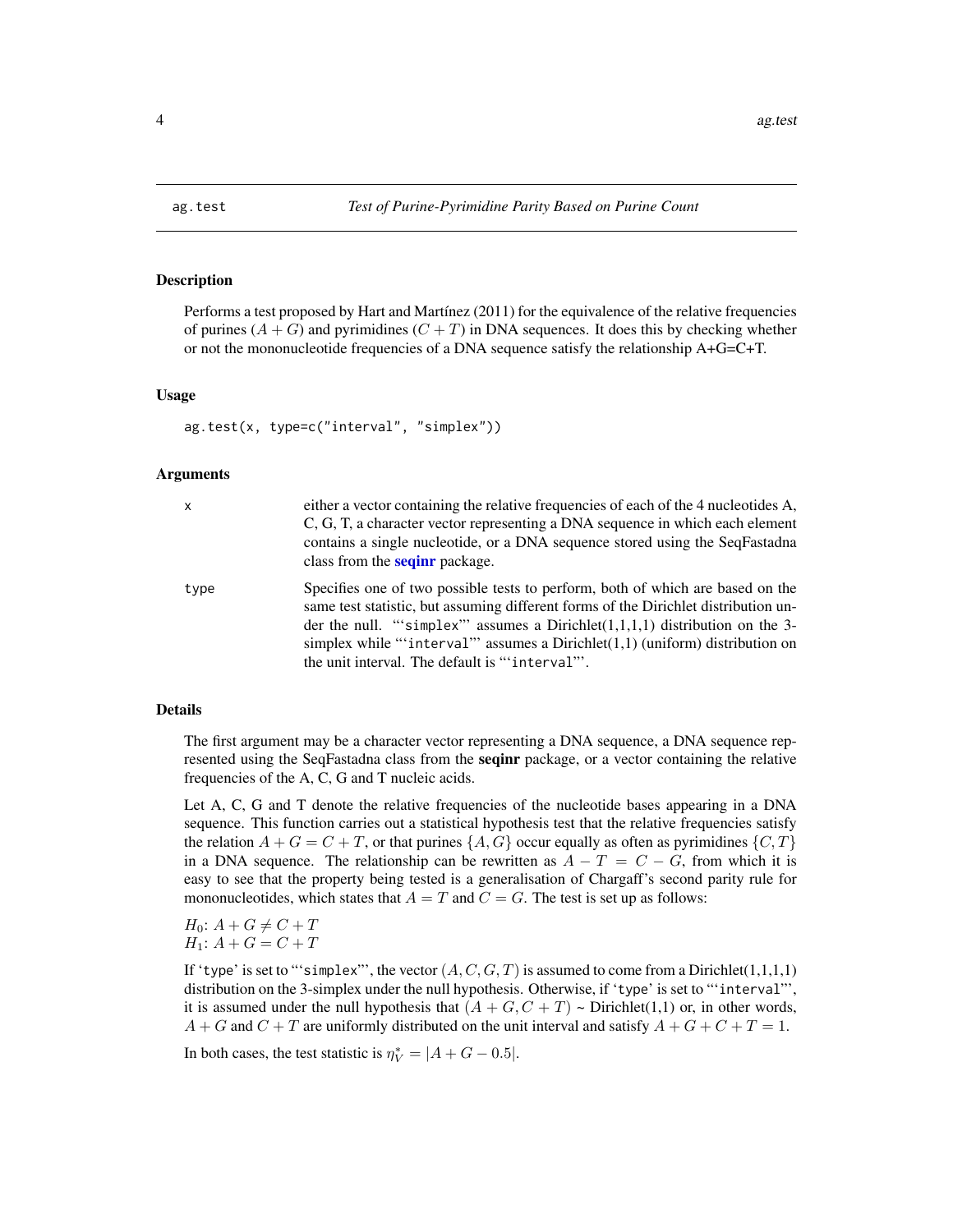#### <span id="page-4-0"></span>ag.test 5

# Value

A list with class "htest.ext" containing the following components:

| statistic   | the value of the test statistic.                                    |
|-------------|---------------------------------------------------------------------|
| p.value     | the p-value of the test. Only included if 'no.p. value' is 'FALSE'. |
| method      | a character string indicating what type of test was performed.      |
| data.name   | a character string giving the name of the data.                     |
| estimate    | the probability vector used to derive the test statistic.           |
| stat.desc   | a brief description of the test statistic.                          |
| null        | the null hypothesis $(H_0)$ of the test.                            |
| alternative | the alternative hypothesis $(H_1)$ of the test.                     |

# Author(s)

Andrew Hart and Servet Martínez

# References

Hart, A.G. and Martínez, S. (2011) Statistical testing of Chargaff's second parity rule in bacterial genome sequences. *Stoch. Models* 27(2), 1–46.

# See Also

[chargaff0.test](#page-10-1), [chargaff1.test](#page-12-1), [chargaff2.test](#page-14-1), [agct.test](#page-5-1), [chargaff.gibbs.test](#page-8-1)

# Examples

```
#Demonstration on real viral sequence
data(pieris)
ag.test(pieris)
ag.test(pieris, type="simplex")
```

```
#Simulate synthetic DNA sequence that does not exhibit Purine-Pyrimidine parity
trans.mat \leq matrix(c(.4, .1, .4, .1, .2, .1, .6, .1, .4, .1, .3, .2, .1, .2, .4, .3),
ncol=4, byrow=TRUE)
seq <- simulateMarkovChain(500000, trans.mat, states=c("a", "c", "g", "t"))
ag.test(seq)
```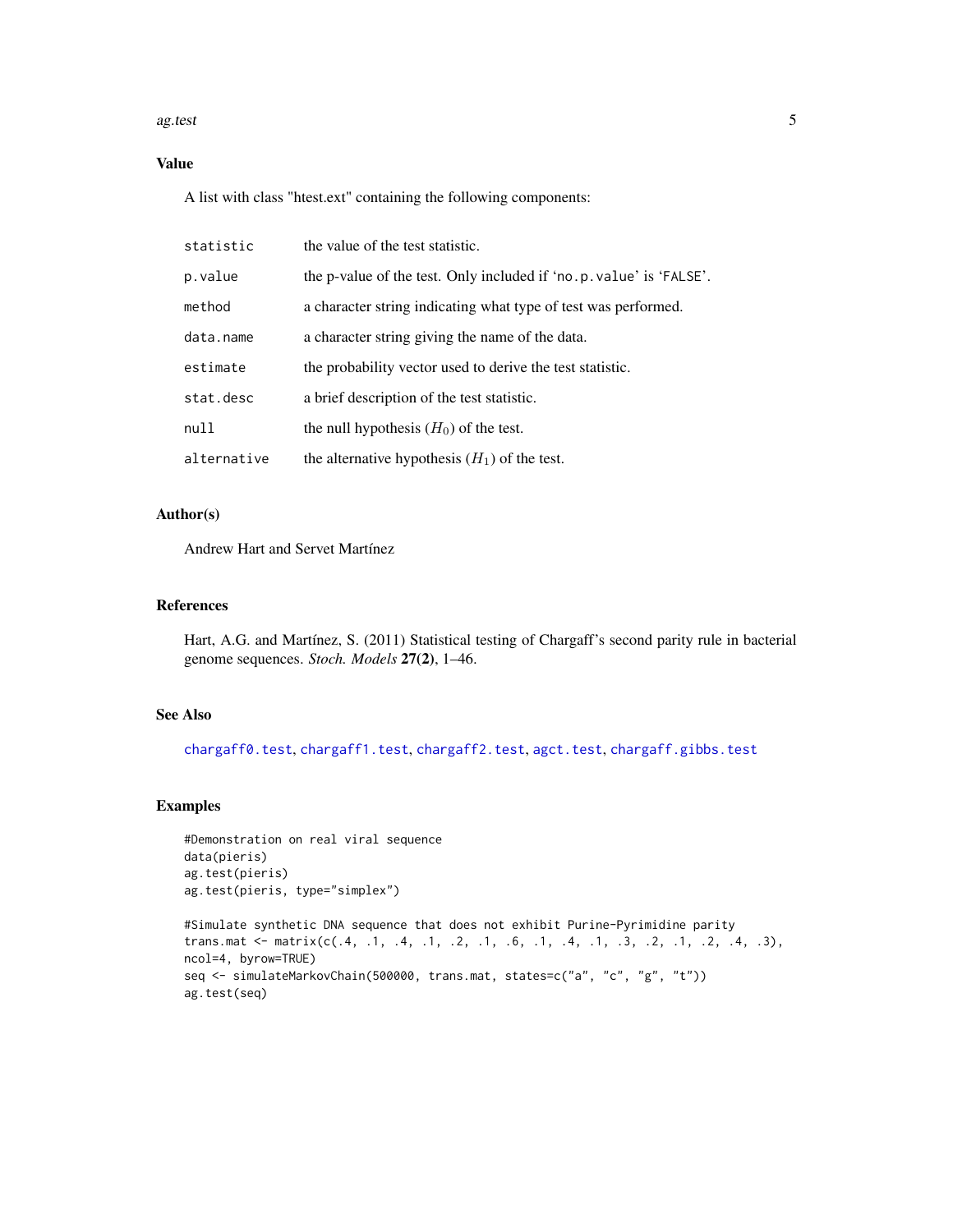<span id="page-5-1"></span><span id="page-5-0"></span>

Performs a test proposed by Hart and Martínez (2011) for the equivalence of the relative frequencies of purines  $(A + G)$  and pyrimidines  $(C + T)$  in DNA sequences. It does this by checking whether or not the mononucleotide frequencies of a DNA sequence satisfy the relationship A+G=C+T.

#### Usage

```
agct.test(x, alg=c("exact", "simulate", "lower", "Lower", "upper"), n)
```
#### Arguments

| $\mathsf{x}$ | either a vector containing the relative frequencies of each of the 4 nucleotides A,<br>C, G, T, a character vector representing a DNA sequence in which each element<br>contains a single nucleotide, or a DNA sequence stored using the SeqFastadna<br>class from the <b>seginr</b> package.                                                                                                                                                                                                                                                                           |
|--------------|-------------------------------------------------------------------------------------------------------------------------------------------------------------------------------------------------------------------------------------------------------------------------------------------------------------------------------------------------------------------------------------------------------------------------------------------------------------------------------------------------------------------------------------------------------------------------|
| alg          | the algorithm for computing the p-value. If set to "simulate", the p-value<br>is obtained via Monte Carlo simulation. If set to "'lower"', an analytic lower<br>bound on the p-value is computed. If set to "upper", an analytic upper bound<br>on the p-value is computed. "'lower'" and "'upper'" are based on formulae<br>in Hart and Martínez (2011). a Tighter (though unpublished) lower bound on<br>the p-value may be obtained by specifying "'Lower'". If 'alg' is specified as<br>"'exact" (the default value), the p-value for the test is computed exactly. |
| n            | The number of replications to use for Monte Carlo simulation. If computation-<br>ally feasible, a value $\ge$ = 10000000 is recommended.                                                                                                                                                                                                                                                                                                                                                                                                                                |

# Details

The first argument may be a character vector representing a DNA sequence, a DNA sequence represented using the SeqFastadna class from the **seqinr** package, or a vector containing the relative frequencies of the A, C, G and T nucleic acids.

Let A, C, G and T denote the relative frequencies of the nucleotide bases appearing in a DNA sequence. This function carries out a statistical hypothesis test that the relative frequencies satisfy the relation  $A + G = C + T$ , or that purines  $\{A, G\}$  occur equally as often as pyrimidines  $\{C, T\}$ in a DNA sequence. The relationship can be rewritten as  $A - T = C - G$ , from which it is easy to see that the property being tested is a generalisation of Chargaff's second parity rule for mononucleotides, which states that  $A = T$  and  $C = G$ . The test is set up as follows:

 $H_0$ :  $A + G \neq C + T$  $H_1: A + G = C + T$ 

The vector  $(A, C, G, T)$  is assumed to come from a Dirichlet $(1,1,1,1)$  distribution on the 3-simplex under the null hypothesis.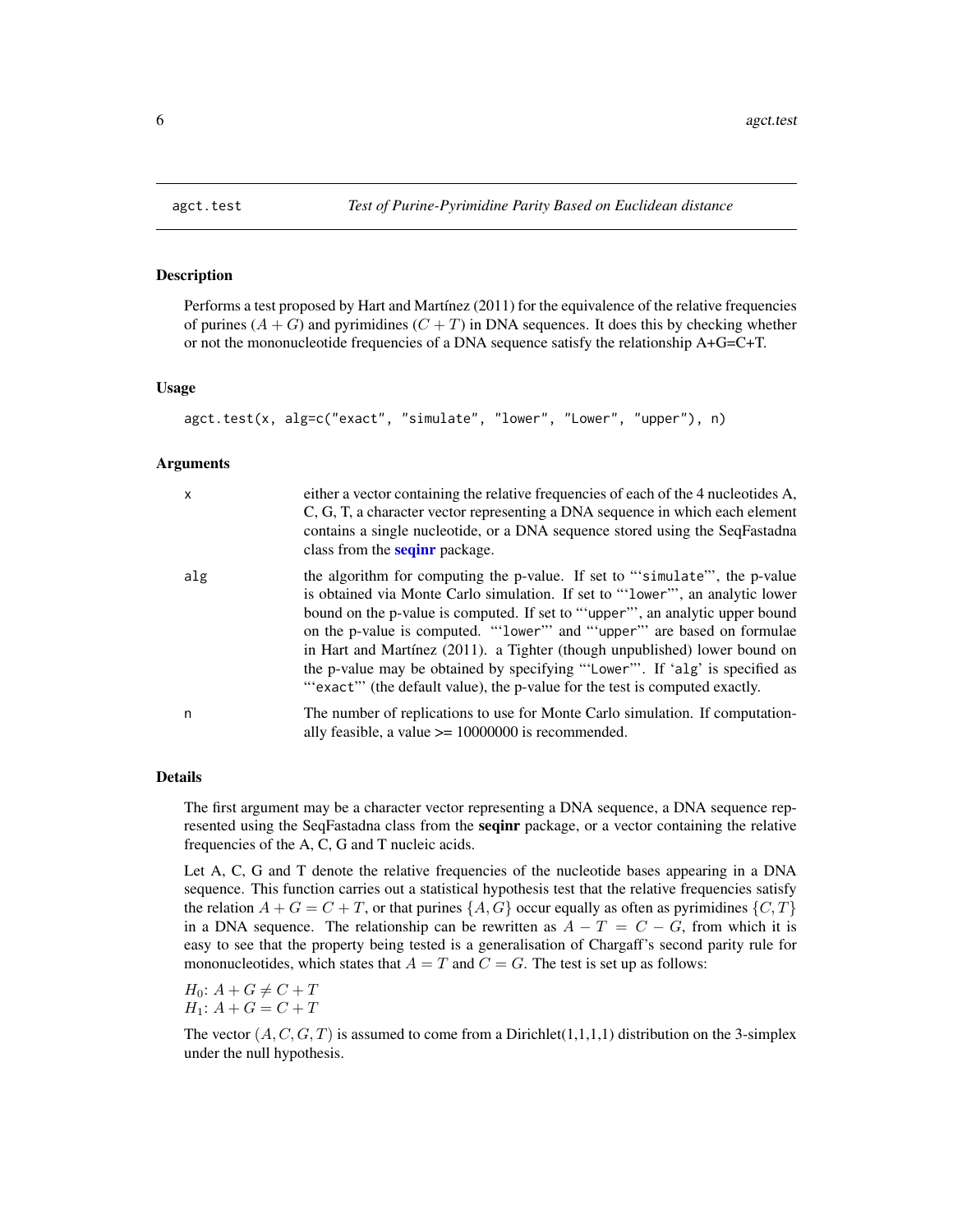#### <span id="page-6-0"></span>agct.test 7

The test statistic  $\eta_V$  is the Euclidean distance from the relative frequency vector  $(A, C, G, T)$  to the closest point in the square set  $\theta_V = \{(x, y, 1/2 - x, 1/2 - y) : 0 \le x, y \le 1/2\}$ , which divides the 3-simplex into two equal parts.  $\eta_V$  lies in the range  $[0, \sqrt{3/8}]$ .

#### Value

A list with class "htest.ext" containing the following components:

| statistic   | the value of the test statistic.                               |
|-------------|----------------------------------------------------------------|
| p.value     | the p-value of the test.                                       |
| method      | a character string indicating what type of test was performed. |
| data.name   | a character string giving the name of the data.                |
| estimate    | the probability vector used to derive the test statistic.      |
| stat.desc   | a brief description of the test statistic.                     |
| null        | the null hypothesis $(H_0)$ of the test.                       |
| alternative | the alternative hypothesis $(H_1)$ of the test.                |

# Note

agct.test(x,alg="upper") is equivalent to ag.test(x,alg="simplex") except that the p-value computed using the formula for 'alg="upper"' is exact for the test statistic  $\eta_V^*$  used in ag. test, whereas it is merely an upper bound on the p-value for  $\eta_V$ .

# Author(s)

Andrew Hart and Servet Martínez

# References

Hart, A.G. and Martínez, S. (2011) Statistical testing of Chargaff's second parity rule in bacterial genome sequences. *Stoch. Models* 27(2), 1–46.

# See Also

[chargaff0.test](#page-10-1), [chargaff1.test](#page-12-1), [chargaff2.test](#page-14-1), [ag.test](#page-3-1), [chargaff.gibbs.test](#page-8-1)

# Examples

```
#Demonstration on real viral sequence
data(pieris)
agct.test(pieris)
```

```
#Simulate synthetic DNA sequence that does not exhibit Purine-Pyrimidine parity
trans.mat \leq matrix(c(.4, .1, .4, .1, .2, .1, .6, .1, .4, .1, .3, .2, .1, .2, .4, .3),
ncol=4, byrow=TRUE)
seq <- simulateMarkovChain(500000, trans.mat, states=c("a", "c", "g", "t"))
agct.test(seq)
```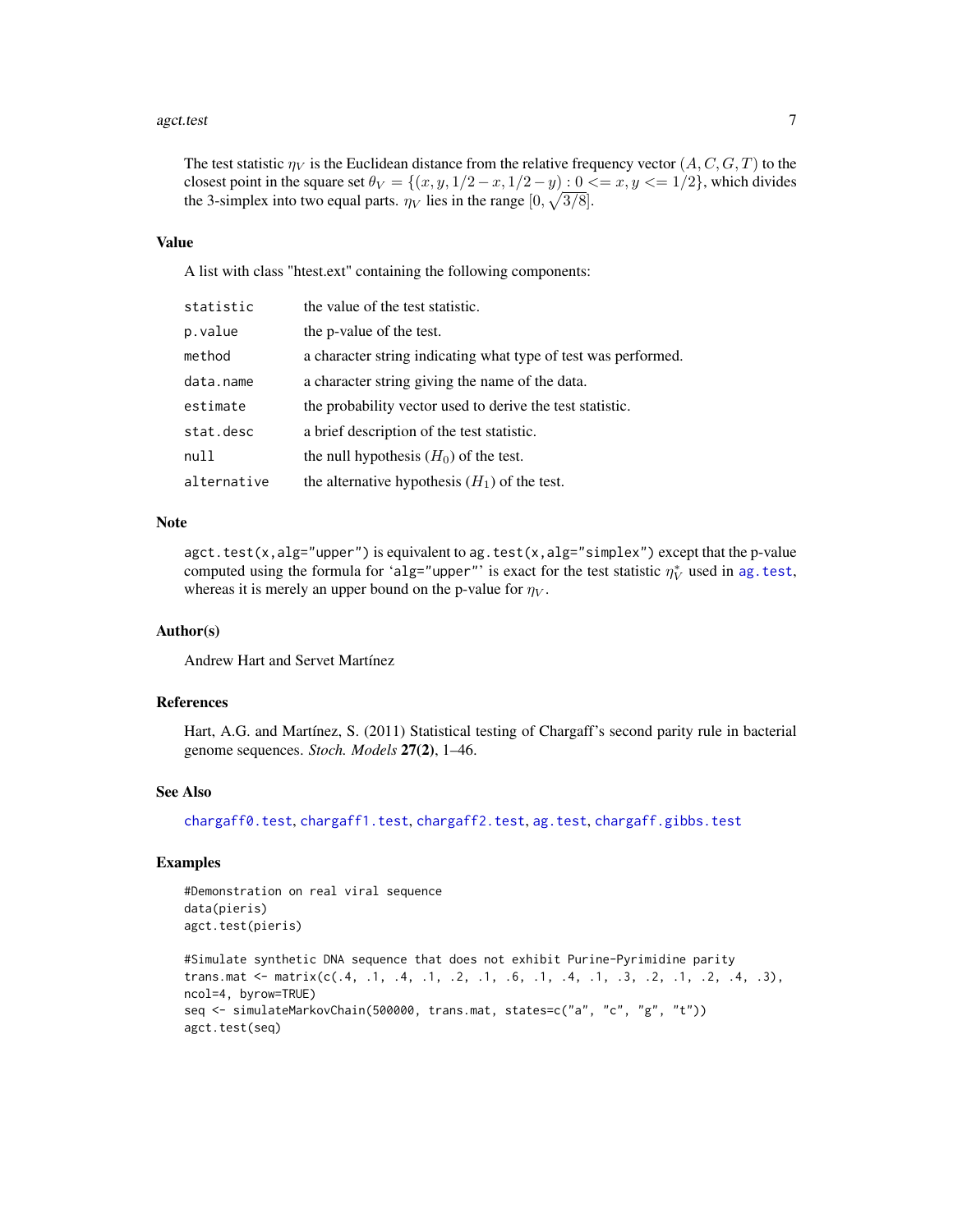Convert an array/table into an integer vector, preserving the names corresponding to each element in a sensible way. These functions differ from [as.vector](#page-0-0) in that they name each element of the resulting vector by combining appropriate names from the various dimensions that together uniquely identify the position of each element in the original array/table.

#### Usage

```
array2vector(x, sep=".", sort=FALSE, rev=FALSE, ...)
table2vector(x, sep=".", sort=FALSE, rev=FALSE, ...)
```
# Arguments

| $\mathsf{x}$ | an array or table.                                                                                                                                                                                    |
|--------------|-------------------------------------------------------------------------------------------------------------------------------------------------------------------------------------------------------|
| sep          | a character string to be used to separate the name corresponding to each dimen-<br>sion when constructing the element names for the vector. The default value is<br>$\boldsymbol{n}$ $\boldsymbol{n}$ |
| sort         | Should the elements in the resulting vector be sorted in lexicographic order ac-<br>cording to the names they are assigned? The default is FALSE.                                                     |
| rev          | For the purposes of sorting, should the names of the vector's elements be read<br>from right-to-left, i.e. in reverse order? The default is FALSE.                                                    |
|              | Arguments to be passed from or to other functions.                                                                                                                                                    |

# Details

table2vector is merely a convenience alias for array2vector, which converts a multi-dimensional array or table to a vector using [as.vector](#page-0-0), but names each of the elements in the resulting vector according to the names contained in its dimnames attribute.

the name of each element is constructed by concatenating names (one from each dimnames member) seperated by the value specified in sep.

Note that dimensions of x which lack a corresponding vector of names in the dimnames attribute will be assigned a names vector of the form 1:d where d is the dimension size specified in the corresponding entry of the dim attribute.

#### Value

An integer vector with names set as described in 'Details'.

# Author(s)

Andrew Hart and Servet Martínez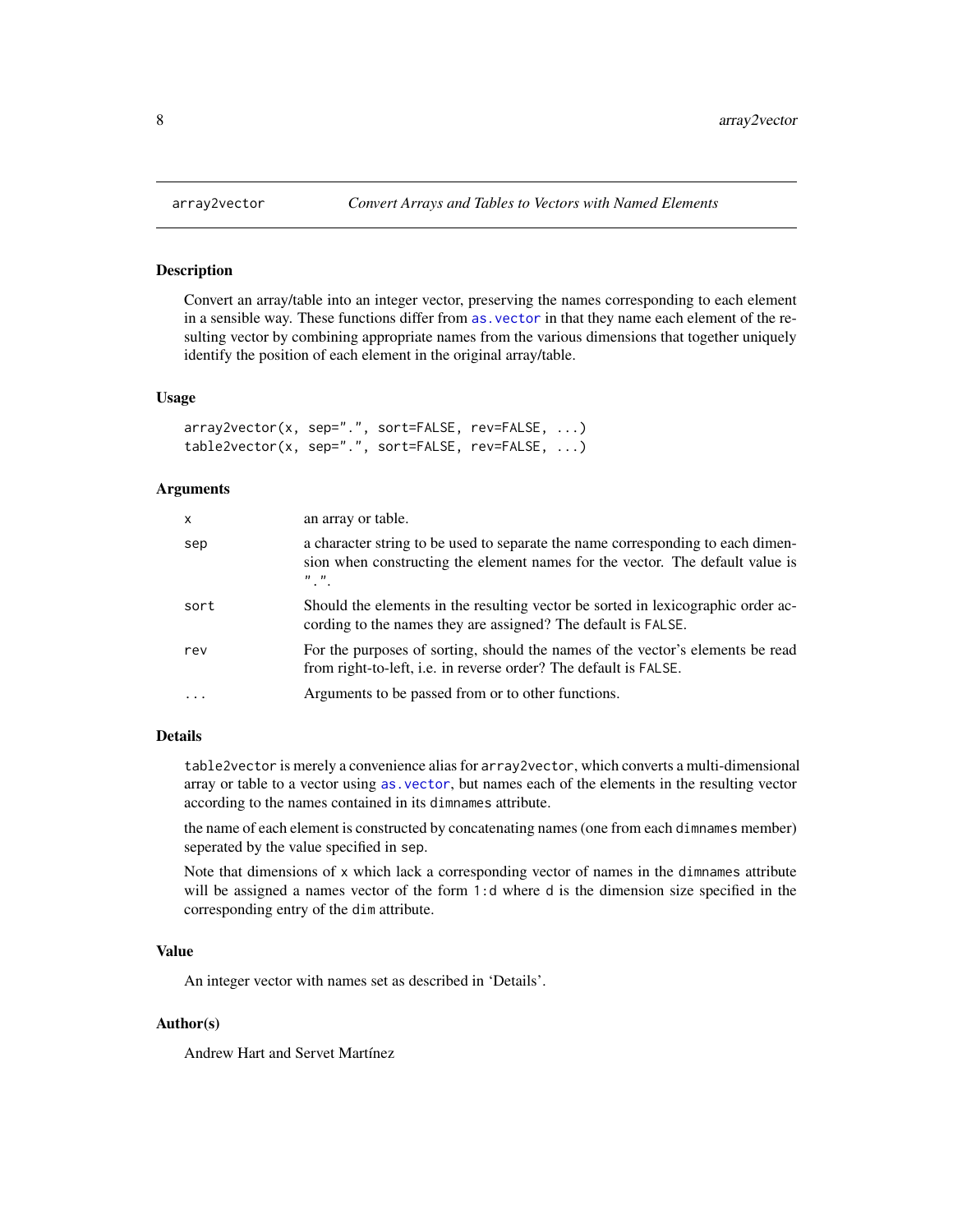# <span id="page-8-0"></span>chargaff.gibbs.test 9

# See Also

[pair.counts](#page-36-1), [triple.counts](#page-46-1), [quadruple.counts](#page-38-1), [cylinder.counts](#page-19-1)

# Examples

```
a <- array(1:8, dim=rep(2,3), dimnames=list(c("a","b"), c("x","p"), c("v","u")))
array2vector(a)
array2vector(a, sep="")
array2vector(a, sep="", sort=TRUE)
array2vector(a, sep="", sort=TRUE, rev=TRUE)
array2vector(a, sep="", sort=TRUE, decreasing=TRUE)
```
<span id="page-8-1"></span>chargaff.gibbs.test *Test of CSPR for Dinucleotides Under Gibbs Distribution*

# Description

Performs a test of Chargaff's second parity rule (CSPR) for dinucleotides under a Gibbsian assumption on the DNA sequence, which was proposed in Hart and Martínez (2012).

#### Usage

```
chargaff.gibbs.test(x, maxLag=200)
```
#### Arguments

|        | either a character vector representing a DNA sequence in which each element<br>contains a single nucleotide, or a DNA sequence stored using the SeqFastadna<br>class from the <b>seginr</b> package. |
|--------|------------------------------------------------------------------------------------------------------------------------------------------------------------------------------------------------------|
| maxLag | The maximum number of lags (cylinder lengths) to use in computing variances.<br>the default value is '200'.                                                                                          |

#### Details

This function performs a test of Chargaff's second parity rule for dinucleotides assuming the DNA sequence was generated by a Gibbs distribution. Under the null hypothesis, the test statistic  $\eta$  is asymptotically  $\chi^2$  on 5 degrees of freedom.

The test is set up as follows:

 $H_0$ : the sequence complies with CSPR for dinucleotides

 $H_1$ : the sequence does not comply with CSPR for dinucleotides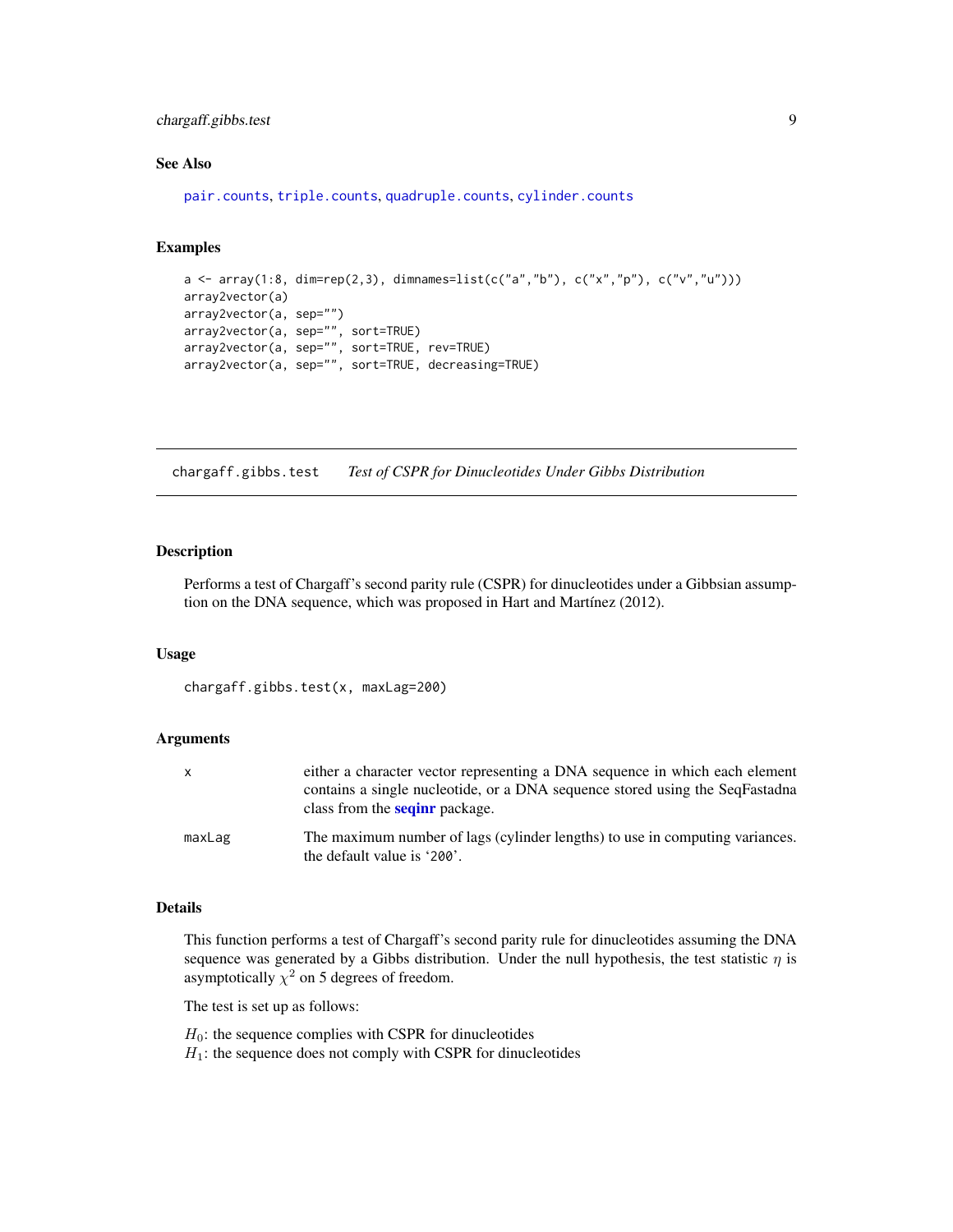# <span id="page-9-0"></span>Value

A list with class "htest" containing the following components:

| statistic | the value of the test statistic.                                          |
|-----------|---------------------------------------------------------------------------|
| p.value   | the p-value of the test.                                                  |
| method    | a character string indicating what type of test was performed.            |
| data.name | a character string giving the name of the data.                           |
| FHat      | the 5-element vector $n\hat{F}$ used in calculating the test statistic.   |
| pairs     | the stochastic matrix of dinucleotide counts used to derive $n\hat{F}$ .  |
| $\vee$    | The asymptotic covariance matrix of $n\hat{F}$ .                          |
| n         | the length of the DNA sequence.                                           |
| cutoff    | the actual number of lags used by the algorithm to calculate covariances. |
| maxCutoff | the value specified for the maxLag parameter when the test was performed. |

# Author(s)

Andrew Hart and Servet Martínez

# References

Hart, A.G. and Martínez, S. (2012) A Gibbs approach to Chargaff's second parity rule. *J. Stat. Phys.* 146(2), 408-422.

# See Also

[chargaff0.test](#page-10-1), [chargaff1.test](#page-12-1), [chargaff2.test](#page-14-1), [agct.test](#page-5-1), [ag.test](#page-3-1)

# Examples

#Demonstration on real bacterial sequence data(nanoarchaeum) chargaff.gibbs.test(nanoarchaeum)

#Simulate synthetic DNA sequence that does not satisfy Chargaff's second parity rule trans.mat  $\leq$  matrix(c(.4, .1, .4, .1, .2, .1, .6, .1, .4, .1, .3, .2, .1, .2, .4, .3), ncol=4, byrow=TRUE) seq <- simulateMarkovChain(500000, trans.mat, states=c("a", "c", "g", "t")) chargaff.gibbs.test(seq)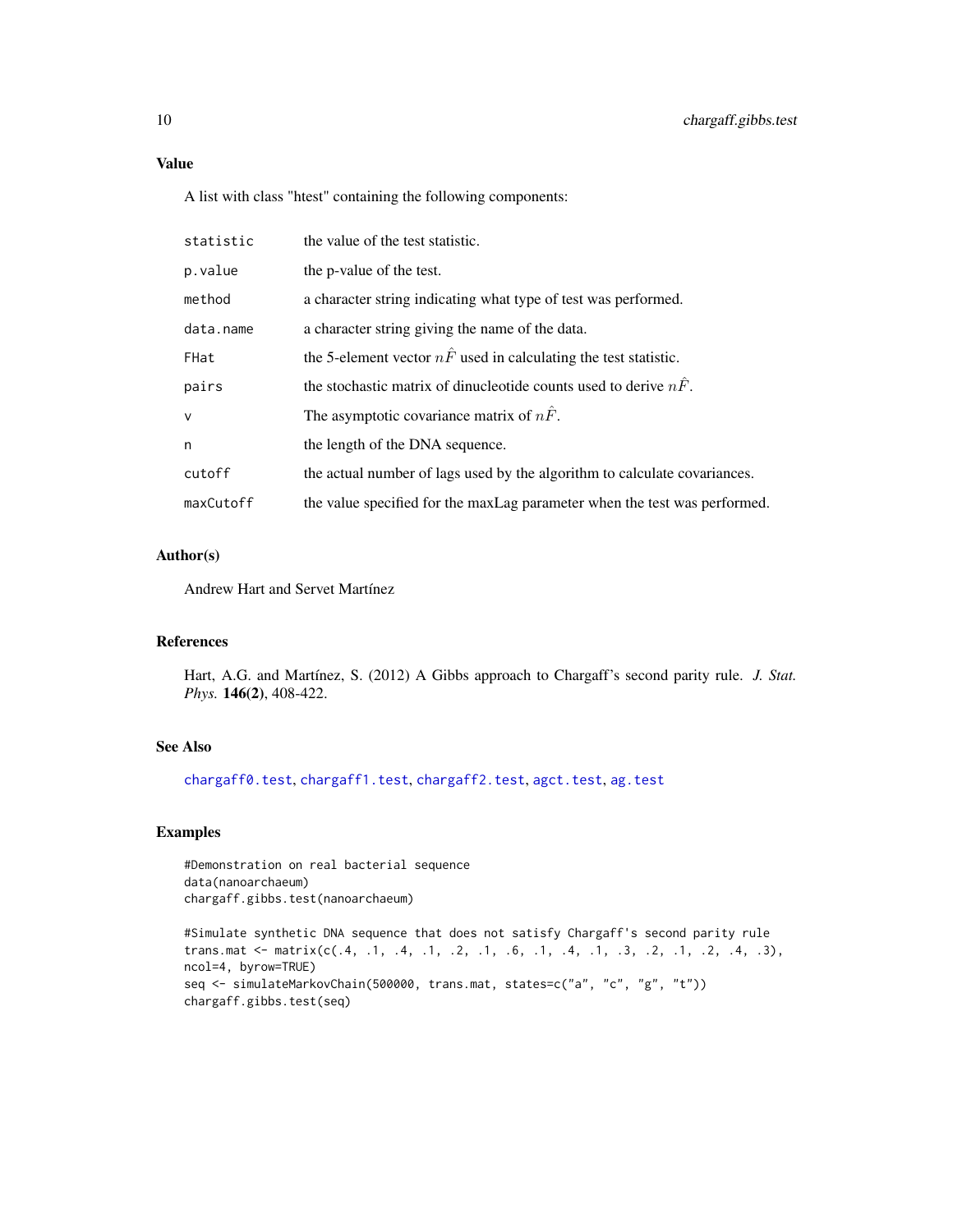<span id="page-10-1"></span><span id="page-10-0"></span>

Performs the vector test of Chargaff's second parity rule (CSPR) for mononucleotides proposed in Hart and Martínez (2001).

#### Usage

```
chargaff0.test(x, alg=c("exact", "simulate", "lower", "upper", "Lower", "Upper"), n,
no.p.value=FALSE)
```
#### Arguments

| $\mathsf{x}$ | either a vector containing the relative frequencies of each of the 4 nucleotides A,<br>C, G, T, a character vector representing a DNA sequence in which each element<br>contains a single nucleotide, or a DNA sequence stored using the SeqFastadna<br>class from the <b>seqinr</b> package.                                                                                                                                                                                                                                                                                                                                                                                                                         |
|--------------|-----------------------------------------------------------------------------------------------------------------------------------------------------------------------------------------------------------------------------------------------------------------------------------------------------------------------------------------------------------------------------------------------------------------------------------------------------------------------------------------------------------------------------------------------------------------------------------------------------------------------------------------------------------------------------------------------------------------------|
| alg          | the algorithm for computing the p-value. If set to "simulate", the p-value<br>is obtained via Monte Carlo simulation. If set to "'lower"', an analytic lower<br>bound on the p-value is computed. If set to "upper", an analytic upper bound<br>on the p-value is computed. "Tower" and "upper" are based on formulae in<br>Hart and Martínez (2011). a Tighter (though unpublished) lower /upper bound<br>on the p-value may be obtained by specifying "'Lower"'/"'Upper"'. If 'type'<br>is specified as "'exact"' (the default value), the p-value for the test is computed<br>exactly for small values of the test statistic and crudely approximated for large<br>values. See the note below for further details. |
| n            | The number of replications to use for Monte Carlo simulation. If computation-<br>ally feasible, a value $\ge$ = 10000000 is recommended.                                                                                                                                                                                                                                                                                                                                                                                                                                                                                                                                                                              |
| no.p.value   | If 'TRUE', do not compute the p-value. The default is 'FALSE'.                                                                                                                                                                                                                                                                                                                                                                                                                                                                                                                                                                                                                                                        |

# Details

The first argument may be a character vector representing a DNA sequence, a DNA sequence represented using the SeqFastadna class from the seqinr package, or a vector containing the relative frequencies of the A, C, G and T nucleic acids.

Letting A, C, G and T denote the relative frequencies of their corresponding nucleic acids, this function performs the following hypothesis test:

 $H_0$ :  $A \neq T$  or  $C \neq G$  $H_1$ :  $A = T$  and  $C = G$ 

The vector  $(A, C, G, T)$  is assumed to come from a Dirichlet $(1,1,1,1)$  distribution on the 3-simplex under the null hypothesis.

The test statistic is  $\eta_0 = \sqrt{(A-T)^2/2 + (C-G)^2/2}.$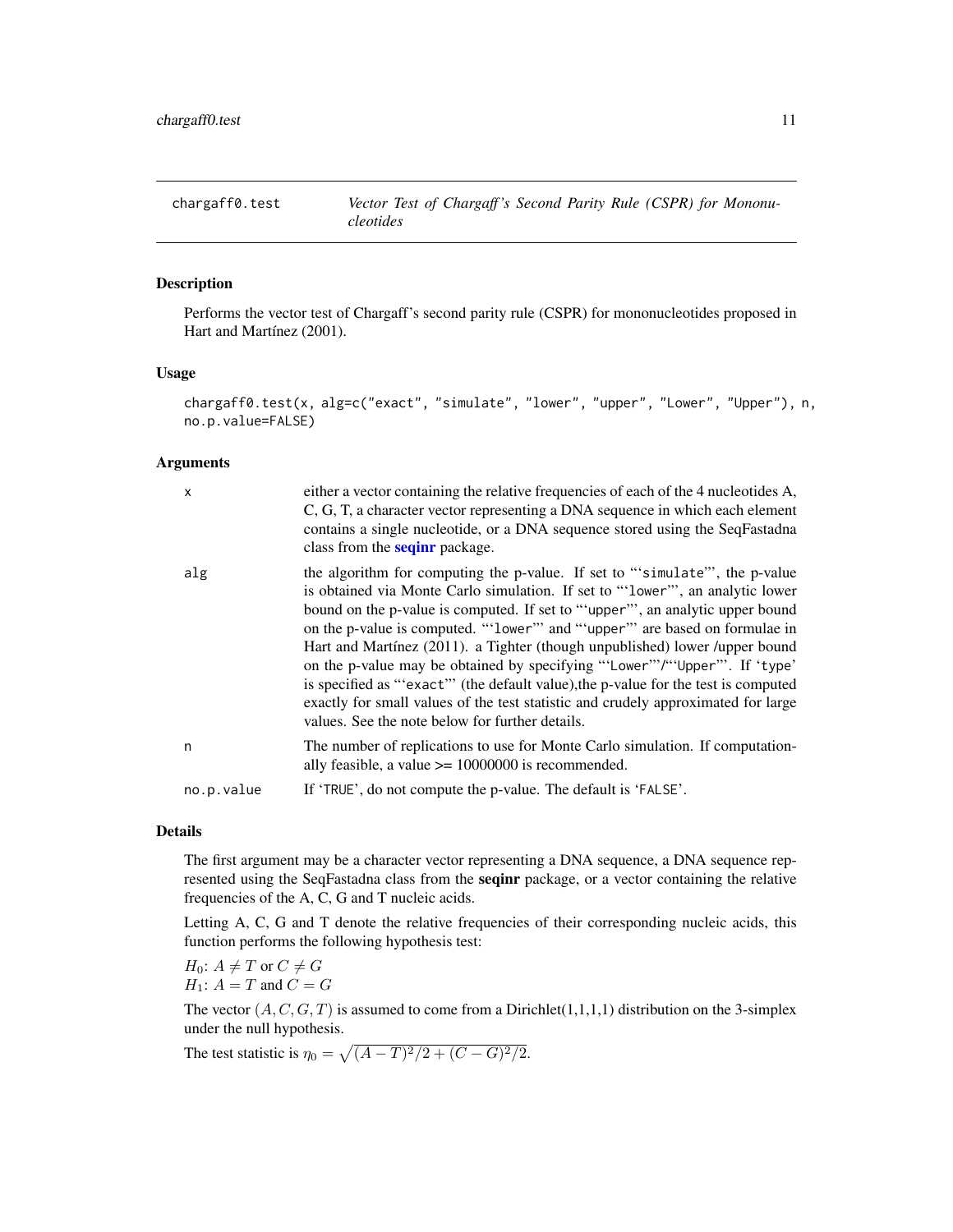A list with class "htest.ext" containing the following components:

| statistic   | the value of the test statistic.                                |
|-------------|-----------------------------------------------------------------|
| p.value     | the p-value of the test. Only included if no.p. value is FALSE. |
| method      | a character string indicating what type of test was performed.  |
| data.name   | a character string giving the name of the data.                 |
| estimate    | the probability vector used to derive the test statistic.       |
| stat.desc   | a brief description of the test statistic.                      |
| null        | the null hypothesis $(H_0)$ of the test.                        |
| alternative | the alternative hypothesis $(H_1)$ of the test.                 |

#### Note

Currently, regardless of the algorithm (alg) selected, the p-value or bound is only computed cor-Currently, regardless of the algorithm (a.i.g.) selected, the p-value or bound is only computed correctly when the test statistic is smaller than or equal to  $\sqrt{2}/4$ . A value of 1 is returned when the rectly when the test statistic is smaller than or equal to  $\sqrt{2}/4$ . A value of 1 is returned when the test statistic is greater than  $\sqrt{2}/4$ . This is not accurate, but shouldn't matter as it is well within the acceptance region of the null hypothesis.

The algebraically computed bounds on the p-value obtained when 'alg' is set to either "'lower"'or "'upper"' are not as tight as those corresponding to "'Lower"' and "'Upper"', which should be generally preferred. However, "'exact"' or "'simulate"' should be employed for real- world analysis.

'no.p.value' suppresses computation of the p-value when it is set to 'TRUE'. This may be useful wen using this function to help simulate the test statistic.

# Author(s)

Andrew Hart and Servet Martínez

## References

Hart, A.G. and Martínez, S. (2011) Statistical testing of Chargaff's second parity rule in bacterial genome sequences. *Stoch. Models* 27(2), 1–46.

#### See Also

[chargaff1.test](#page-12-1), [chargaff2.test](#page-14-1), [agct.test](#page-5-1), [ag.test](#page-3-1), [chargaff.gibbs.test](#page-8-1)

#### Examples

#Demonstration on real bacterial sequence data(nanoarchaeum) chargaff0.test(nanoarchaeum)

```
#Simulate synthetic DNA sequence that does not satisfy Chargaff's second parity rule
trans.mat \leq matrix(c(.4, .1, .4, .1, .2, .1, .6, .1, .4, .1, .3, .2, .1, .2, .4, .3),
ncol=4, byrow=TRUE)
```
<span id="page-11-0"></span>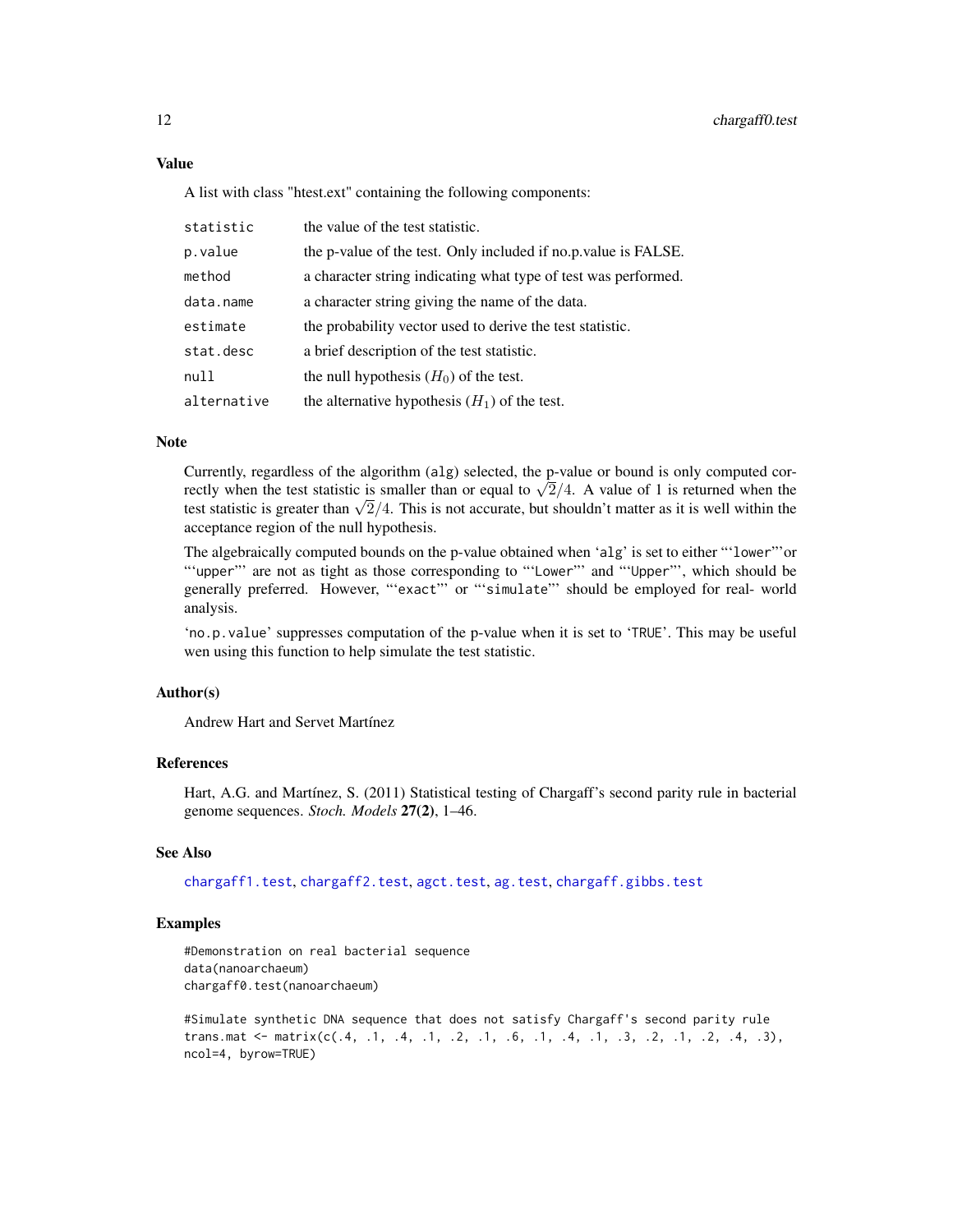# <span id="page-12-0"></span>chargaff1.test 13

```
seq <- simulateMarkovChain(500000, trans.mat, states=c("a", "c", "g", "t"))
chargaff0.test(seq)
```
<span id="page-12-1"></span>chargaff1.test *Matrix Test of CSPR for Mononucleotides*

# Description

Performs a test of Chargaff's second parity rule (CSPR) for mononucleotides on a genomic sequence using a 4X4 stochastic matrix estimated from the sequence. The test was proposed by Hart and Martínez (2011).

#### Usage

```
chargaff1.test(x, alg=c("table", "simulate", "upper"), n, no.p.value=FALSE)
```
#### Arguments

| $\mathsf{x}$ | either a vector containing the relative frequencies of each of the 4 nucleotides A,<br>C, G, T, a character vector representing a DNA sequence in which each element<br>contains a single nucleotide, or a DNA sequence stored using the SeqFastadna<br>class from the <b>seqinr</b> package.                                                                                                                                                             |
|--------------|-----------------------------------------------------------------------------------------------------------------------------------------------------------------------------------------------------------------------------------------------------------------------------------------------------------------------------------------------------------------------------------------------------------------------------------------------------------|
| alg          | the algorithm for computing the p-value. If set to "simulate", the p-value<br>is obtained via Monte Carlo simulation. If set to "upper", an analytic upper<br>bound on the p-value is computed. ""upper" are based on formulae in Hart<br>and Martínez (2011). If 'type' is specified as "'table" (the default value), the<br>p-value for the test is obtained from a linear interpolation of a look-up table. See<br>the note below for further details. |
| n            | The number of replications to use for Monte Carlo simulation. If computation-<br>ally feasible, a value $\ge$ = 10000000 is recommended.                                                                                                                                                                                                                                                                                                                  |
| no.p.value   | If 'TRUE', do not compute the p-value. The default is 'FALSE'.                                                                                                                                                                                                                                                                                                                                                                                            |

# Details

The first argument may be a character vector representing a DNA sequence, a DNA sequence represented using the SeqFastadna class from the sequar package, or a vector containing the relative frequencies of the A, C, G and T nucleic acids.

This function performs a test of Chargaff's second parity rule for mononucleotides based on a 4X4 stochastic matrix  $P$  estimated from the empirical dinucleotide distribution of a genomic sequence . The  $a, b$ ) entry of P gives the empirical probability (relative frequency) that a nucleotide a is followed by a nucleotide  $b$  in the sequence. The test is set up as follows:

 $H_0$ : the sequence (or matrix P) does not comply with CSPR for mononucleotides  $H_1$ : the sequence (or matrix P) complies with CSPR for mononucleotides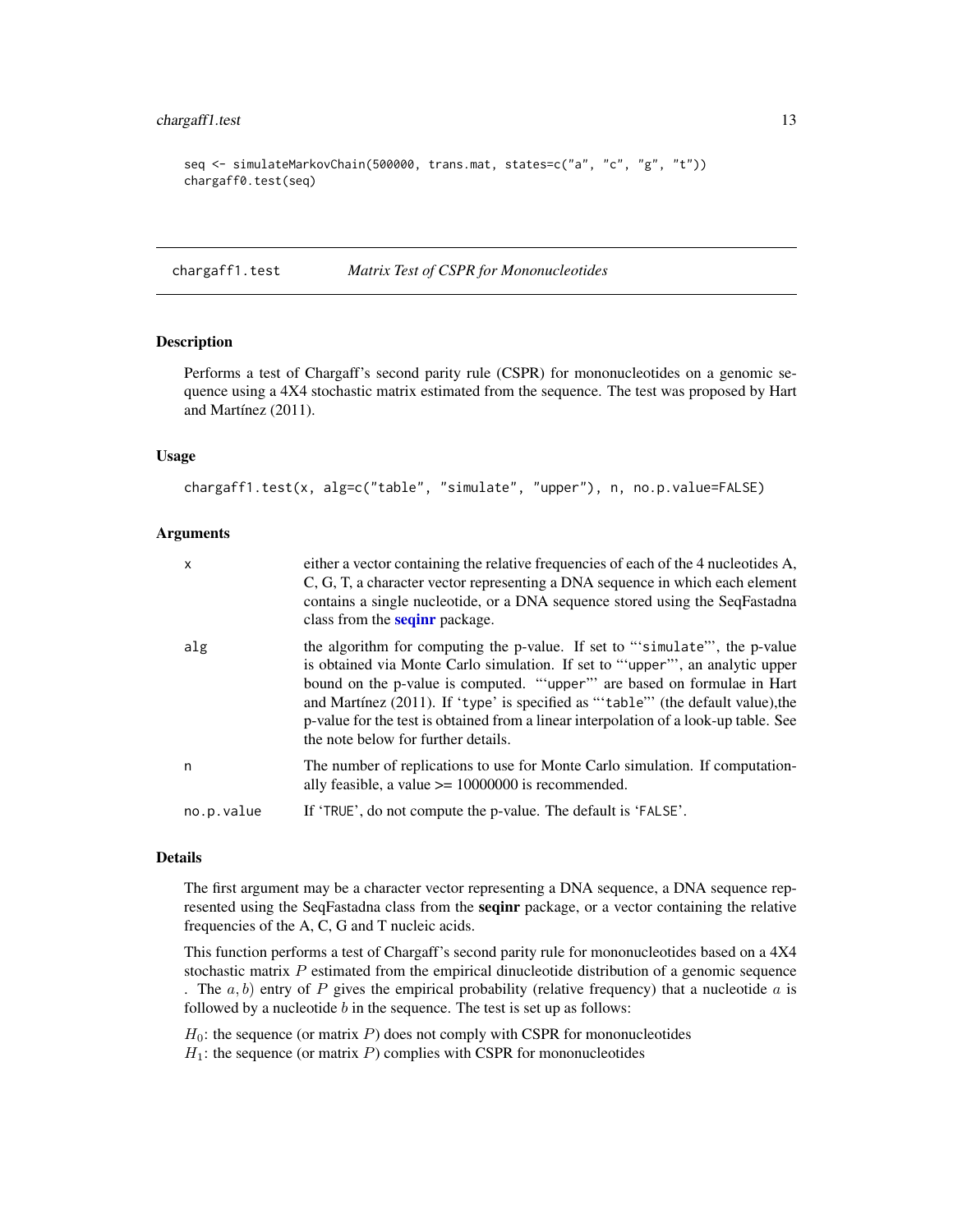A list with class "htest.ext" containing the following components:

| statistic    | the value of the test statistic.                                |
|--------------|-----------------------------------------------------------------|
| p.value      | the p-value of the test. Only included if no.p. value is FALSE. |
| method       | a character string indicating what type of test was performed.  |
| data.name    | a character string giving the name of the data.                 |
| $\mathbf{f}$ | the 2-element vector used in calculating the test statistic.    |
| estimate     | the stochastic matrix $P$ used to derive the test statistic.    |
| stat.desc    | a brief description of the test statistic.                      |
| null         | the null hypothesis $(H_0)$ of the test.                        |
| alternative  | the alternative hypothesis $(H_1)$ of the test.                 |

# Note

Currently, the look-up table that is employed when 'alg' is set to "'table"' does not provide an accurate p-value when the statistic is smaller than 0.00806. Care should be taken when adjusting p-values for multiple testing.

The algebraically computed upper bound on the p-value obtained when 'alg' is set to "'upper"' is not very tight and not suitable for real- world applications.

'no.p.value' suppresses computation of the p-value when it is set to 'TRUE'. This may be useful wen using this function to help simulate the test statistic.

#### Author(s)

Andrew Hart and Servet Martínez

#### **References**

Hart, A.G. and Martínez, S. (2011) Statistical testing of Chargaff's second parity rule in bacterial genome sequences. *Stoch. Models* 27(2), 1–46.

# See Also

[chargaff0.test](#page-10-1), [chargaff2.test](#page-14-1), [agct.test](#page-5-1), [ag.test](#page-3-1), [chargaff.gibbs.test](#page-8-1)

#### Examples

#Demonstration on real bacterial sequence data(nanoarchaeum) chargaff1.test(nanoarchaeum)

```
#Simulate synthetic DNA sequence that does not satisfy Chargaff's second parity rule
trans.mat <- matrix(c(.4, .1, .4, .1, .2, .1, .6, .1, .4, .1, .3, .2, .1, .2, .4, .3),
ncol=4, byrow=TRUE)
seq <- simulateMarkovChain(500000, trans.mat, states=c("a", "c", "g", "t"))
chargaff1.test(seq)
```
<span id="page-13-0"></span>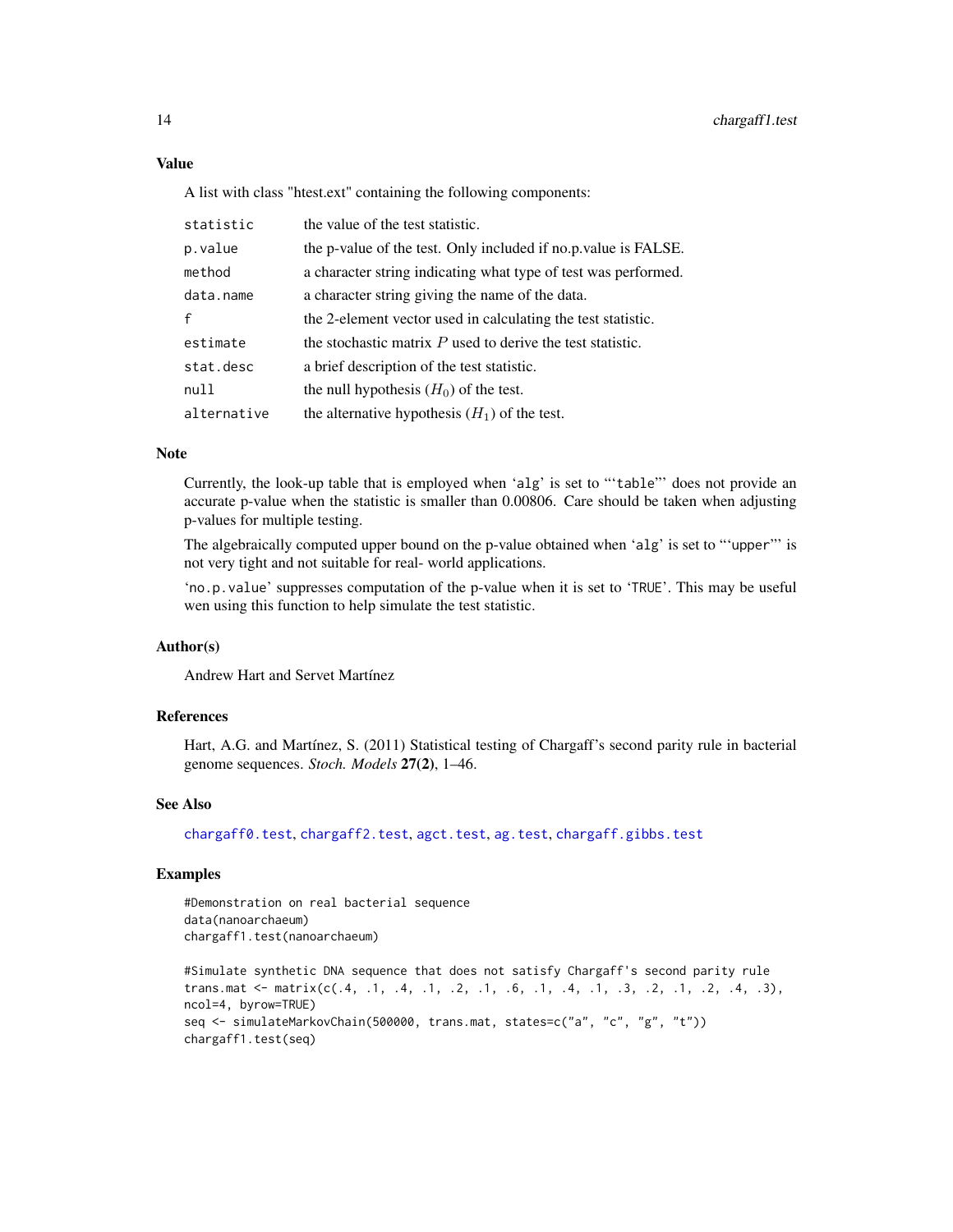<span id="page-14-1"></span><span id="page-14-0"></span>

Performs the matrix test of Chargaff's second parity rule (CSPR) for dinucleotides proposed in Hart and Martínez (2011).

# Usage

```
chargaff2.test(x, alg=c("table", "simulate", "upper"), n, no.p.value=FALSE)
```
#### Arguments

| $\mathsf{x}$ | either a vector containing the relative frequencies of each of the 4 nucleotides A,<br>C, G, T, a character vector representing a DNA sequence in which each element<br>contains a single nucleotide, or a DNA sequence stored using the SeqFastadna<br>class from the <b>seqinr</b> package.                                                                                                                                                                 |
|--------------|---------------------------------------------------------------------------------------------------------------------------------------------------------------------------------------------------------------------------------------------------------------------------------------------------------------------------------------------------------------------------------------------------------------------------------------------------------------|
| alg          | the algorithm for computing the p-value. If set to "simulate", the p-value<br>is obtained via Monte Carlo simulation. If set to "upper", an analytic upper<br>bound on the p-value is computed. ""upper" are based on formulae in Hart<br>and Martínez $(2011)$ . If 'type' is specified as "'table"' (the default value), the<br>p-value for the test is obtained from a linear interpolation of a look-up table. See<br>the note below for further details. |
| n            | The number of replications to use for Monte Carlo simulation. If computation-<br>ally feasible, a value $>= 10000000$ is recommended.                                                                                                                                                                                                                                                                                                                         |
| no.p.value   | If 'TRUE', do not compute the p-value. The default is 'FALSE'.                                                                                                                                                                                                                                                                                                                                                                                                |

# Details

This function performs a test of Chargaff's second parity rule for dinucleotides based on a 4X4 stochastic matrix  $\hat{P}$  estimated from the empirical dinucleotide distribution of a genomic sequence . The  $a, b$ ) entry of  $\hat{P}$  gives the empirical probability (relative frequency) that a nucleotide a is followed by a nucleotide  $b$  in the sequence. The test is set up as follows:

 $H_0$ : the sequence (or matrix  $\hat{P}$ ) does not comply with CSPR for dinucleotides  $H_1$ : the sequence (or matrix  $\hat{P}$ ) complies with CSPR for dinucleotides

# Value

A list with class "htest.ext" containing the following components:

| statistic | the value of the test statistic.                                |  |
|-----------|-----------------------------------------------------------------|--|
| p.value   | the p-value of the test. Only included if no.p. value is FALSE. |  |
| method    | a character string indicating what type of test was performed.  |  |
| data.name | a character string giving the name of the data.                 |  |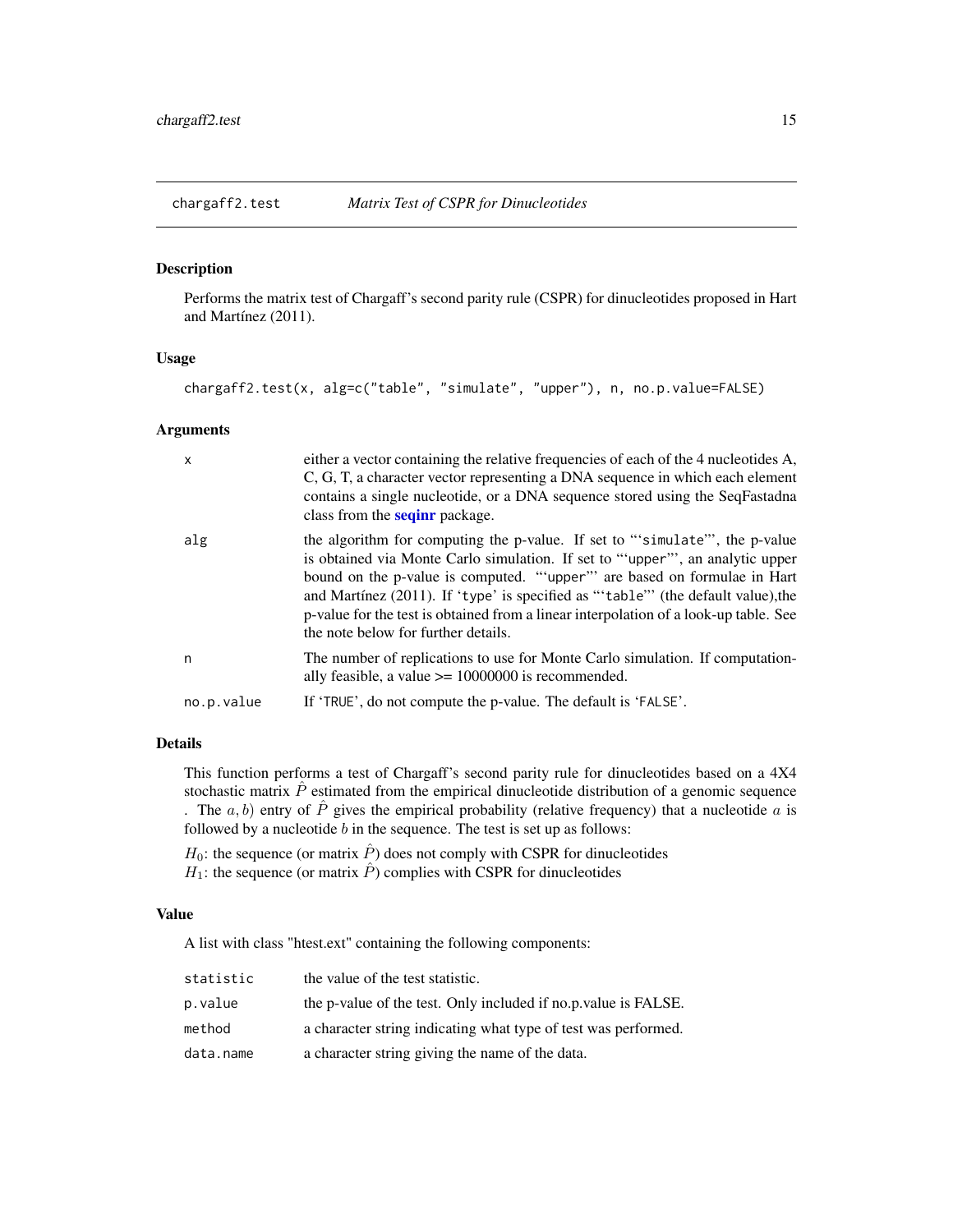<span id="page-15-0"></span>16 chargaff2.test

| $\mathbf{f}$ | the 5-element vector used in calculating the test statistic.       |  |
|--------------|--------------------------------------------------------------------|--|
| estimate     | the stochastic matrix $\hat{P}$ used to derive the test statistic. |  |
| stat.desc    | a brief description of the test statistic.                         |  |
| null         | the null hypothesis $(H_0)$ of the test.                           |  |
| alternative  | the alternative hypothesis $(H_1)$ of the test.                    |  |

# Note

Currently, the look-up table that is employed when 'alg' is set to "'table"' does not provide an accurate p-value when the statistic is smaller than 0.05899. Care should be taken when adjusting p-values for multiple testing.

The algebraically computed upper bound on the p-value obtained when 'alg' is set to "'upper"' is not very tight and not suitable for real- world applications.

'no.p.value' suppresses computation of the p-value when it is set to 'TRUE'. This may be useful wen using this function to help simulate the test statistic.

# Author(s)

Andrew Hart and Servet Martínez

#### References

Hart, A.G. and Martínez, S. (2011) Statistical testing of Chargaff's second parity rule in bacterial genome sequences. *Stoch. Models* 27(2), 1–46.

### See Also

[chargaff0.test](#page-10-1), [chargaff1.test](#page-12-1) [agct.test](#page-5-1), [ag.test](#page-3-1), [chargaff.gibbs.test](#page-8-1)

# **Examples**

#Demonstration on real bacterial sequence data(nanoarchaeum) chargaff2.test(nanoarchaeum)

#Simulate synthetic DNA sequence that does not satisfy Chargaff's second parity rule trans.mat  $\leq$  matrix(c(.4, .1, .4, .1, .2, .1, .6, .1, .4, .1, .3, .2, .1, .2, .4, .3), ncol=4, byrow=TRUE) seq <- simulateMarkovChain(500000, trans.mat, states=c("a", "c", "g", "t")) chargaff2.test(seq)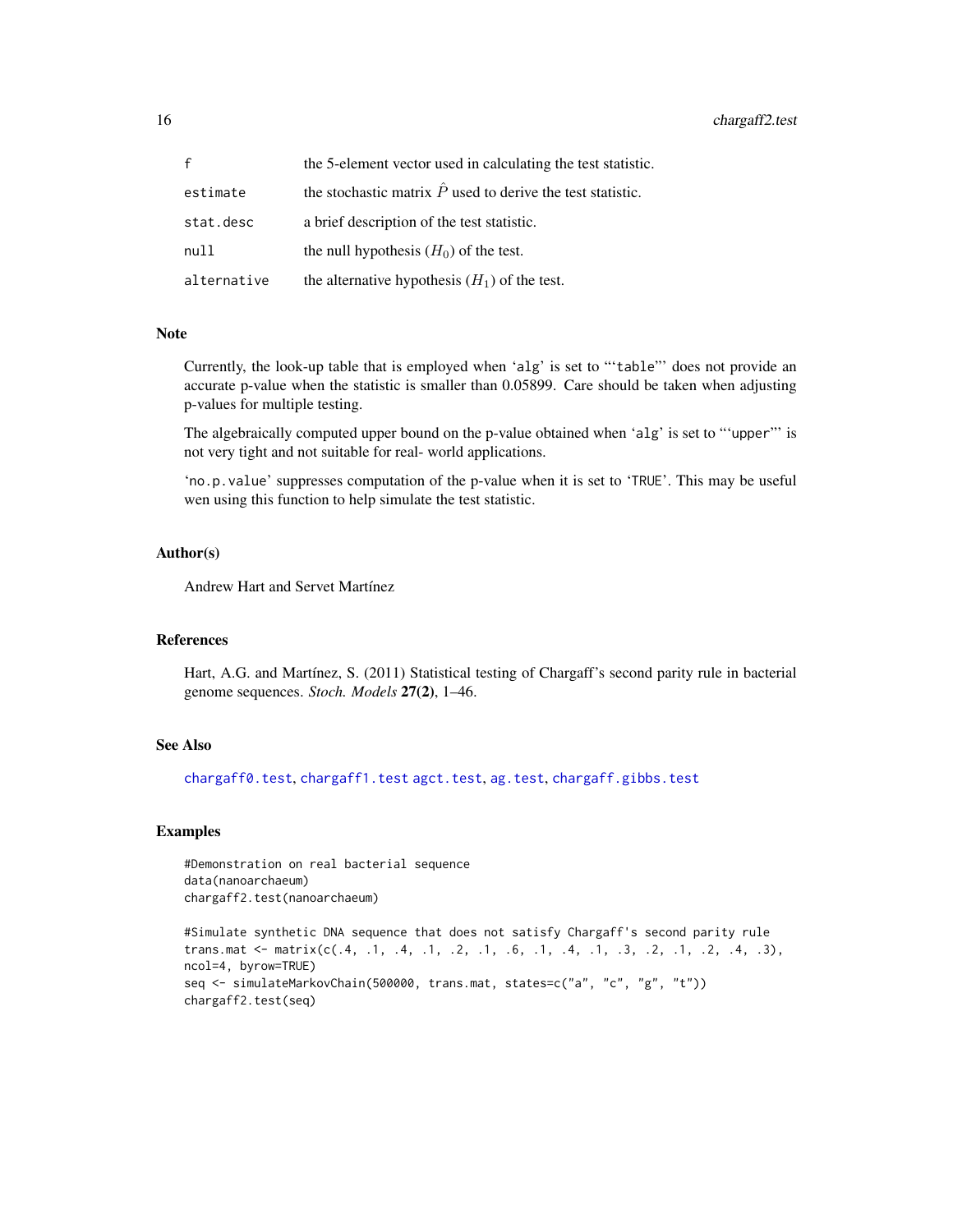<span id="page-16-1"></span><span id="page-16-0"></span>

Tests if a set of data points is uniformly distributed over a specified interval [a,b].

# Usage

```
chisq.unif.test(x, bins=NULL, interval=c(0,1), min.bin.size=10, all.inside=TRUE,
rightmost.closed=TRUE, ...)
```
#### Arguments

| $\mathsf{x}$     | A numeric vector of data values.                                                                                                                                                                                     |  |  |
|------------------|----------------------------------------------------------------------------------------------------------------------------------------------------------------------------------------------------------------------|--|--|
| bins             | If specified, the number of bins to use to discretise the interval. Otherwise, the<br>number of bins will be chosen automatically.                                                                                   |  |  |
| interval         | A two-element vector giving the support of the uniform distribution. The default<br>is $c(\theta, 1)$ .                                                                                                              |  |  |
| min.bin.size     | The minimum number of data points to have in each bin. If bins cannot be<br>chosen without violating this constraint, an error is generated. The default is 10.<br>This parameter is ignored if 'bins' is specified. |  |  |
| all.inside       | Determines if data points outside the interval should be counted as belonging to<br>the extremal bins. The default is 'TRUE'.                                                                                        |  |  |
| rightmost.closed |                                                                                                                                                                                                                      |  |  |
|                  | Determines if data points that coinside with interval [2] are counted as be-<br>longing to the last bin. This parameter only has an effect if all. inside is set to<br>FALSE. The default is TRUE.                   |  |  |
| $\ddots$ .       | Additional parameters to be passed to chisq. test.                                                                                                                                                                   |  |  |

# Details

This function tests the fit of a set of data points to a uniform distribution on [a, b] by partitioning  $[a, b]$  into 'bins' bins, counting how many points fall in each bin and then testing that the points are equally distributed among the bins using Pearson's chi-squared test.

When 'bins' is not specified, its value is selected using the following heuristic. Let  $n$  be the number of data points. If  $n > 200$ , then 'bins' is set to 20. Otherwise, 'bins' is set to  $n/10$ . Next, while there is a bin containing fewer than 'min.bin.size' points in the resulting partition, 'bins' is decremented by one. This process stops either when 'bins' is equal to 1 or every bin contains at least 'min.bin.size' points.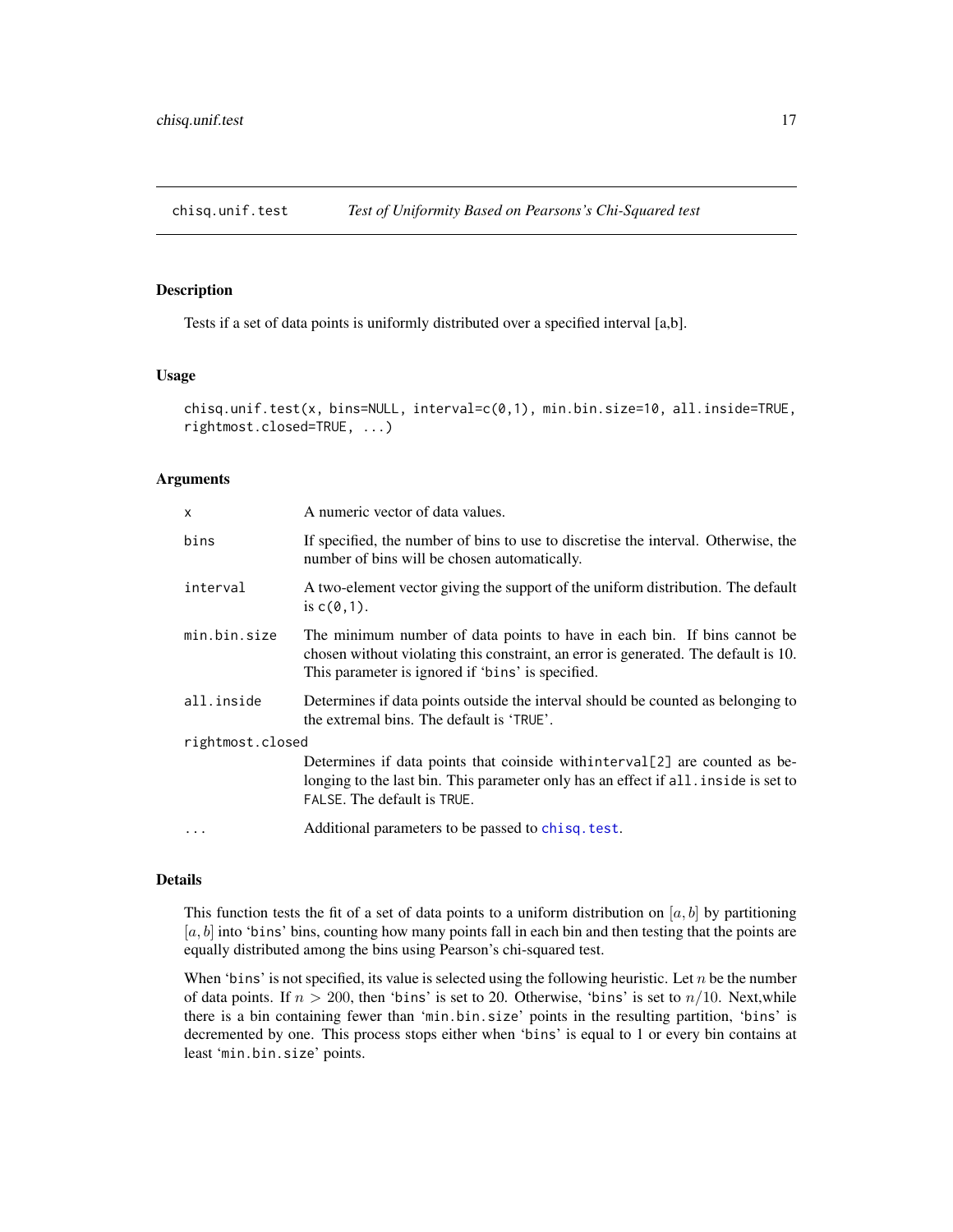# Value

A list with class "htest" containing the following components:

| statistic    | the value of the test statistic.                                                                                                                    |  |  |
|--------------|-----------------------------------------------------------------------------------------------------------------------------------------------------|--|--|
| parameter    | A vector containing the degrees of freedom of the chi-squared test (df), the left<br>end of the interval (a) and the right end of the interval (b). |  |  |
| p.value      | the p-value of the test.                                                                                                                            |  |  |
| method       | a character string indicating what type of test was performed.                                                                                      |  |  |
| data.name    | a character string giving the name of the data.                                                                                                     |  |  |
| bins         | The number of bins used for the test.                                                                                                               |  |  |
| min.bin.size | The minimum bin size.                                                                                                                               |  |  |
| interval     | The interval used for the test.                                                                                                                     |  |  |

# Warning

The arguments 'all.inside' and 'rightmost.closed' are included for experimentation and should be altered with caution.

# Author(s)

Andrew Hart and Servet Martínez

#### See Also

[chisq.test](#page-0-0), [findInterval](#page-0-0), [ks.unif.test](#page-28-1)

# Examples

#Generate an IID uniform(0,1) sequence u <- runif(1000) chisq.unif.test(u)

<span id="page-17-1"></span>complement *Complement of a DNA/RNA Sequence*

#### Description

Compute the complement of a DNA or RNA sequence.

#### Usage

```
## Default S3 method:
complement(x, content=c("dna", "rna"),
case=c("lower", "upper", "as is"), ...)
## S3 method for class 'SeqFastadna'
complement(x, ...)
## S3 method for class 'list'
complement(x, ...)
```
<span id="page-17-0"></span>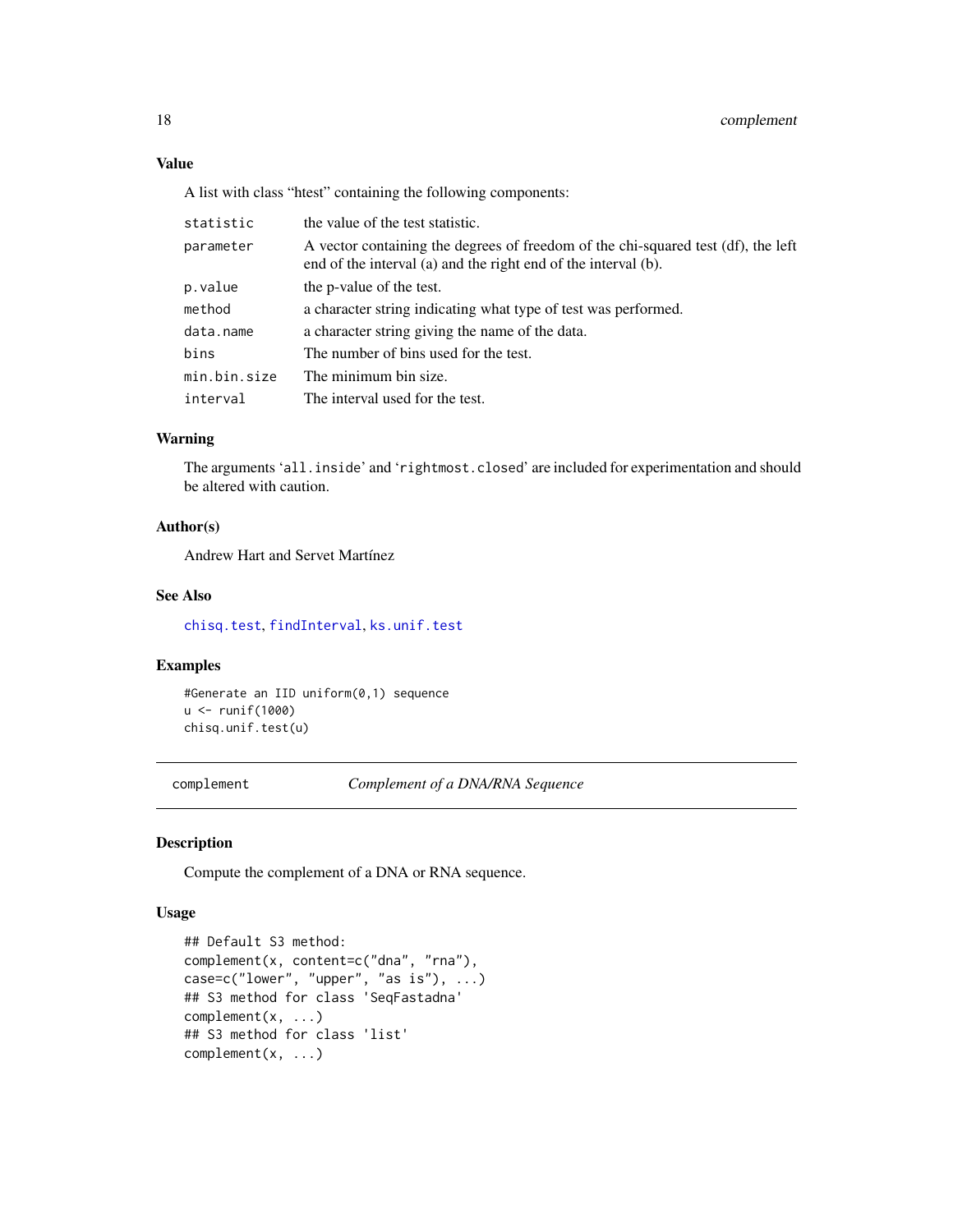# <span id="page-18-0"></span>complement 19

#### **Arguments**

| $\mathsf{x}$ | A character vector, an object that can be coersed to a character vector or a list of<br>objects that canbe be converted to character vectors. this argument can also be a<br>SeqFastadna object provided by the <b>seqinr</b> package.                                                                                                                      |  |
|--------------|-------------------------------------------------------------------------------------------------------------------------------------------------------------------------------------------------------------------------------------------------------------------------------------------------------------------------------------------------------------|--|
| content      | The content type of sequence(s). At present, supported types include "dna" and<br>"rna" the default type is "dna".                                                                                                                                                                                                                                          |  |
| case         | Determines how symbols in x should be treated before translating them into<br>their complements. "lower", the default behaviour, converts all symbols to low-<br>ercase while "upper" converts them to uppercase. "as is" allows the symbols<br>to pass unchanged so that the case of each output symbol matches that of the<br>corresponding input symbol. |  |
| $\ddotsc$    | Arguments to be passed from or to other functions.                                                                                                                                                                                                                                                                                                          |  |

# Details

If x is a SeqFastadna object or a character vector in which each element is a single nucleobase, then it represents a single sequence and its complementary sequence will be returned in the same form.

On the other hand, if  $x$  is a vector of character strings, each of which represents a nucleic sequence, then the result will bea a character vector in which each element contains the complement of the corresponding element in x as a character string.

# Value

According to the input x, a character vector, SeqFastadna object or list containing the complement(s) of the sequence(s) in x.

#### Author(s)

Andrew Hart and Servet Martínez

#### See Also

[reverseComplement](#page-42-1)

### Examples

```
complement("actg")
complement(c("t", "g", "a"))
```

```
#List of sequences
some.dna <- list("atgcgtcgttaa", c("g", "t", "g", "a", "a", "a"))
complement(some.dna)
```

```
#RNA sequence example
complement(c("a", "u", "g"), content="rna")
```

```
#Examples of lowercase, uppercase and as-is conversion
mixed.case <- c("t", "G", "g", "C", "a")
complement(mixed.case)
```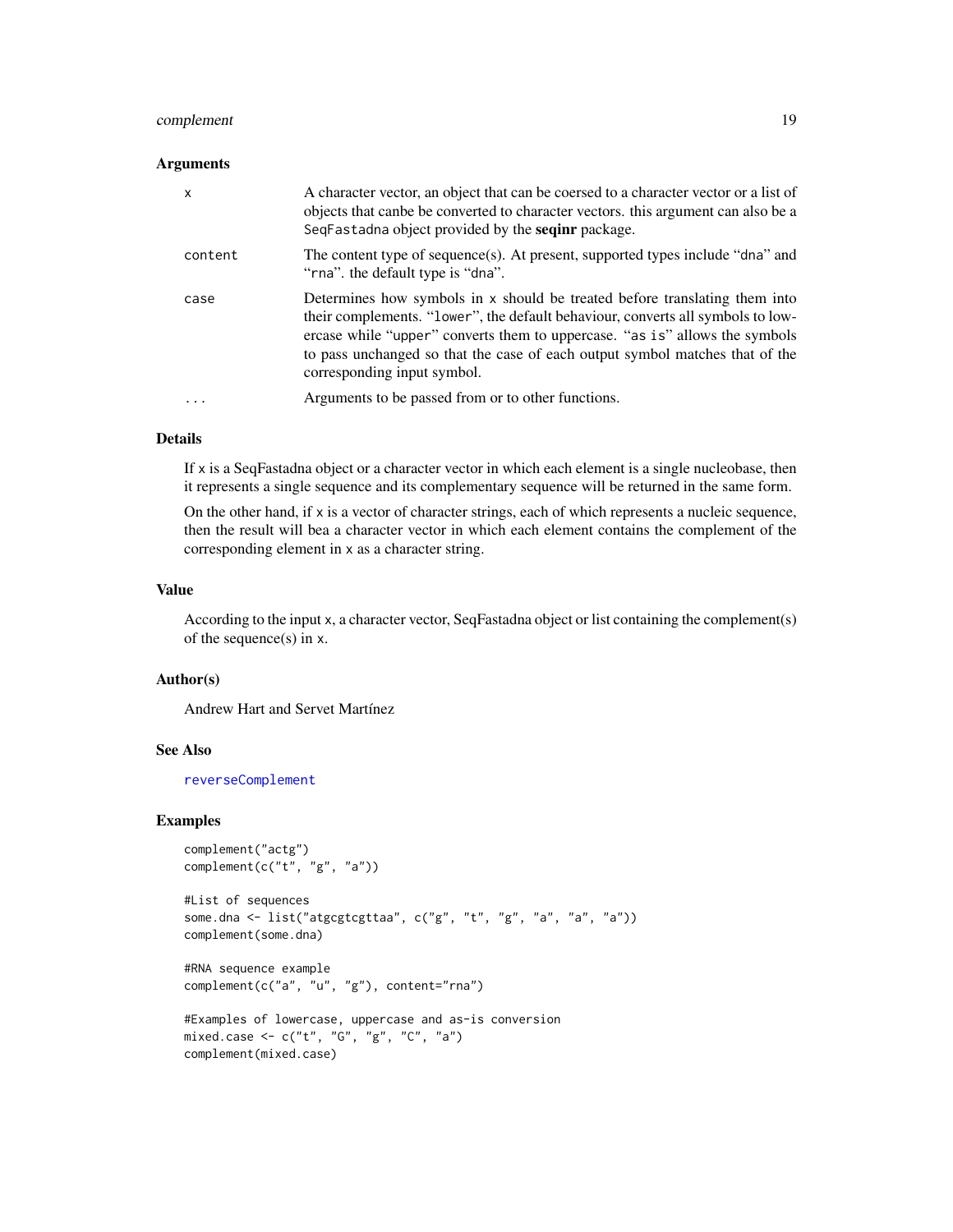```
complement(mixed.case, case="upper")
complement(mixed.case, case="as is")
```
<span id="page-19-1"></span>cylinder.counts *Count Cylinders (Fixed-Offset Patterns) in Character Vectors*

#### **Description**

Count fixed tuples of not necessarily adjacent symbols/elements in a character vector.

#### Usage

```
cylinder.counts(x, cylinder, case=c("lower", "upper", "as is"), circular=TRUE)
```
#### Arguments

| $\mathsf{x}$ | a character vector or an object that can be coersed to a character vector.                                                                                                                                   |  |
|--------------|--------------------------------------------------------------------------------------------------------------------------------------------------------------------------------------------------------------|--|
| cylinder     | A vector of indices specifying the form of cylinders to count. See 'Details'.                                                                                                                                |  |
| case         | determines how labels for the array should be generated: in lowercase, in up-<br>percase or left as is, in which case labels such as "b" and "B" will be seen as<br>distinct symbols and counted separately. |  |
| circular     | Determines if the vector should be treated as circular or not. The default is<br>TRUE, meaning that the start and end of the sequence will be joined together for<br>the purpose of counting.                |  |

#### Details

cylinder represents a set of symbol patterns that one wishes to count in the sequence x. For example, if cylinder is  $c(1,3,5)$ , then this function will count occurrences of all patterns of the form 'u.v.w', where 'u', 'v' and 'w' can be any symbol present in x and . stands for a symbol whose value is not relevant to the pattern.

Suppose that x is a sequence of the nucleotides a, c, g and t. Then, cylinder=1:2 will count the occurrences of all 16 dinucleotides: aa, ac, ag, at, ca, cc, . . . . In contrast, cylinder=c(1,3) will counts 16 sets of trinucleotides:  $a.a$ ,  $a.a$ ,  $c.a$ ,  $a.f$ ,  $c.a$ ,  $c.a$ ,  $c.f$ ,  $c.g$ ,  $\dots$ . the dot "." stands for any nucleotide, so that a.c represents the set aac, acc, agc, atg. In both of these examples, a  $4 \times 4$ array of counts will be produced, but in the first case the array will represent counts of dinucleotides, while in the second case it will represent counts of groups of trinucleotides.

If circular is TRUE, the vector x is treated as circular so that the some of all the counts in the resulting array is equal to the length of the vector and the sums across all dimentions of the array are equivalent, that is: writing

```
counts <-cylinder.counts(x,cylinder=c(1,3,5))
for some character sequence x, then
apply(counts,1,sum), apply(counts,2,sum) and apply(counts,3,sum)
will all be identical.
```
On the other hand, if circular is FALSE, the sum of all the entries in the counts array will be less than the length of the vector and there will be a discrepancy between the sums over the various dimensions.

<span id="page-19-0"></span>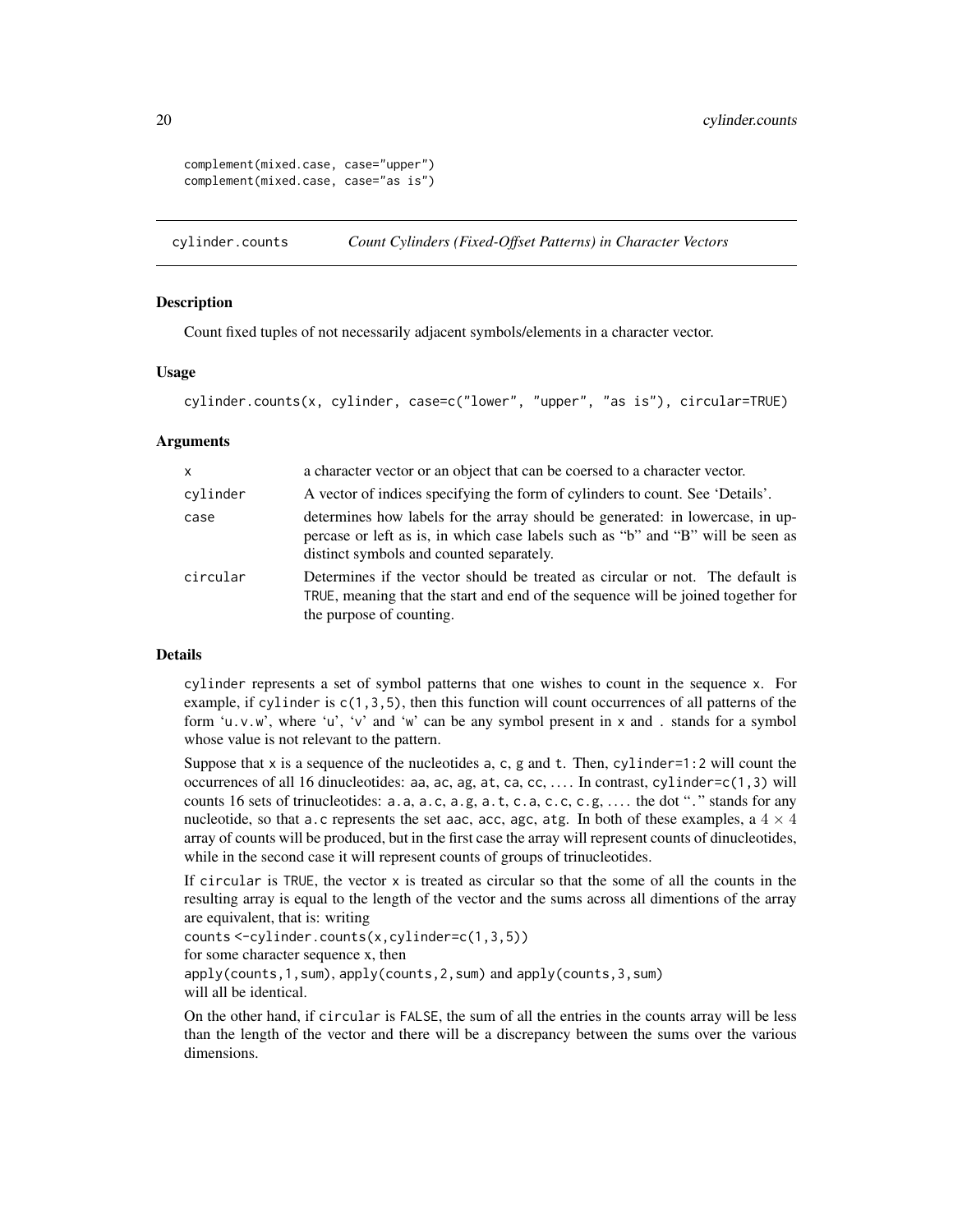#### <span id="page-20-0"></span>cylinder.counts 21

# Value

An *n*-dimensional array of counts, where *n* is the length of cylinder.

#### Note

[table](#page-0-0)is more efficient (by almost a factor of 2) at computing the counts of cylinders of length 1, whereas cylinder.counts is faster and uses less memory than for cylinders of length greater than 1.

# Author(s)

Andrew Hart and Servet Martínez

#### See Also

[pair.counts](#page-36-1), [triple.counts](#page-46-1), [quadruple.counts](#page-38-1), [array2vector](#page-7-1), [table2vector](#page-7-2)

#### Examples

```
#Generate an IID uniform DNA sequence
seq <- simulateMarkovChain(5000, matrix(0.25, 4, 4), states=c("a","c","g","t"))
cylinder.counts(seq, 1) #essentially the same as unclass(table(seq))
cylinder.counts(seq, 1:5) #counts of all 5-mers in the sequence
#counts of all patterns of the form a.b where a and b represent
#specific symbols and . denotes an arbitrary symbol.
pat <- cylinder.counts(seq, c(1, 3))
#For example, pat["a","c"] gives the number of times that any of
#the following 4 words appears in the sequence: aac, acc, agc, atc.
identical(cylinder.counts(seq, c(1,3)), apply(cylinder.counts(seq, 1:3), c(1, 3), sum))
##some relationships between cylinder.counts and other functionns
identical(cylinder.counts(seq, 1:2), pair.counts(seq))
identical(cylinder.counts(seq, 1:3), triple.counts(seq))
identical(cylinder.counts(seq, 1:4), quadruple.counts(seq))
#The following relationship means that counts on circular sequences are
#invariant under translationn
identical(cylinder.counts(seq, 1:6), cylinder.counts(seq, 10:15))
#Treating seq as non circular, most of the preceding relationships continue to hold
identical(cylinder.counts(seq, 1:2, circular=FALSE),
 pair.counts(seq, circular=FALSE))
identical(cylinder.counts(seq, 1:3, circular=FALSE),
triple.counts(seq, circular=FALSE))
identical(cylinder.counts(seq, 1:4, circular=FALSE),
 quadruple.counts(seq, circular=FALSE))
#The following relationship no longer holds; that is, non-circular counts
#are not invariant under translation.
identical(cylinder.counts(seq, 1:6, circular=FALSE),
 cylinder.counts(seq, 10:15, circular=FALSE))
```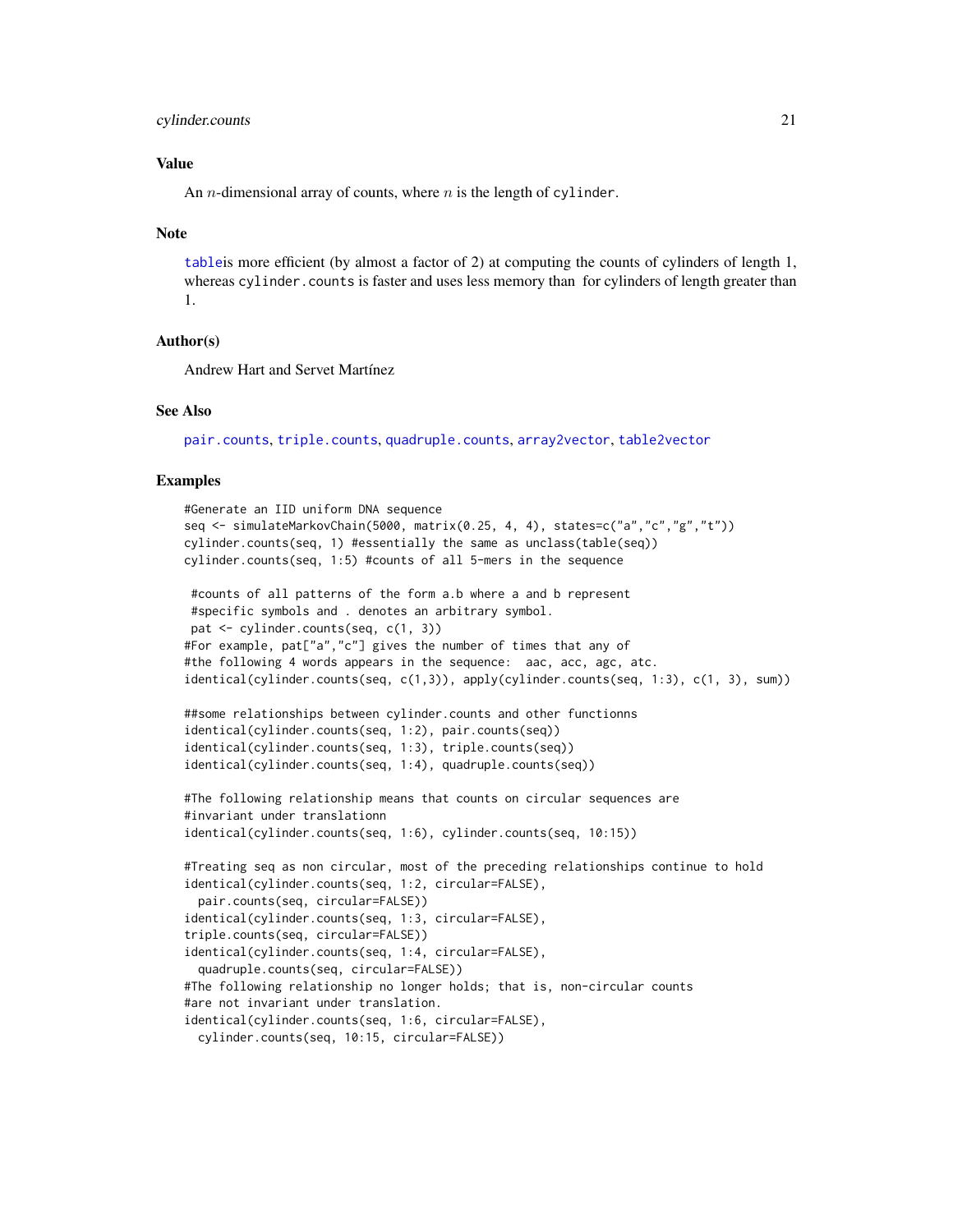<span id="page-21-1"></span><span id="page-21-0"></span>

Tests for a trend in a data series by comparing the number of positive differences between successive elements in the series to the number expected in an i.i.d. series.

#### Usage

```
diffsign.test(x)
```
#### Arguments

x a numeric vector or univariate time series.

### Details

Perform a test for trend based on the signs of successive differences in a data series. #this function counts the number of positive successive differences in the data, standardises #it to have mean 0 and variance 1 and asymptotically tests it against a standard normal distribution. the test statistic is:

 $D = (pd - mu)/sigma$ , where pd is the number of positive differences in the data series,  $mu = (n-1)/2$ , sigma =  $sqrt((n+1)/12)$  and n is the number of points in the data series.

The test is set up as follows:

 $H_0$ : the data series is i.i.d. (not trending)  $H_1$ : the data series is not i.i.d. (trending)

# Value

A list with class "htest" containing the following components:

| the value of the test statistic.                                                                               |  |
|----------------------------------------------------------------------------------------------------------------|--|
| the p-value of the test.                                                                                       |  |
| a character string indicating what type of test was performed.                                                 |  |
| a character string giving the name of the data.                                                                |  |
| the number of points in the data series.                                                                       |  |
| The expected number of positive differences that would be seen in an i.i.d. se-<br>ries.                       |  |
| The standard deviation of the number of positive differences that would be seen<br>in an <i>i.i.d.</i> series. |  |
|                                                                                                                |  |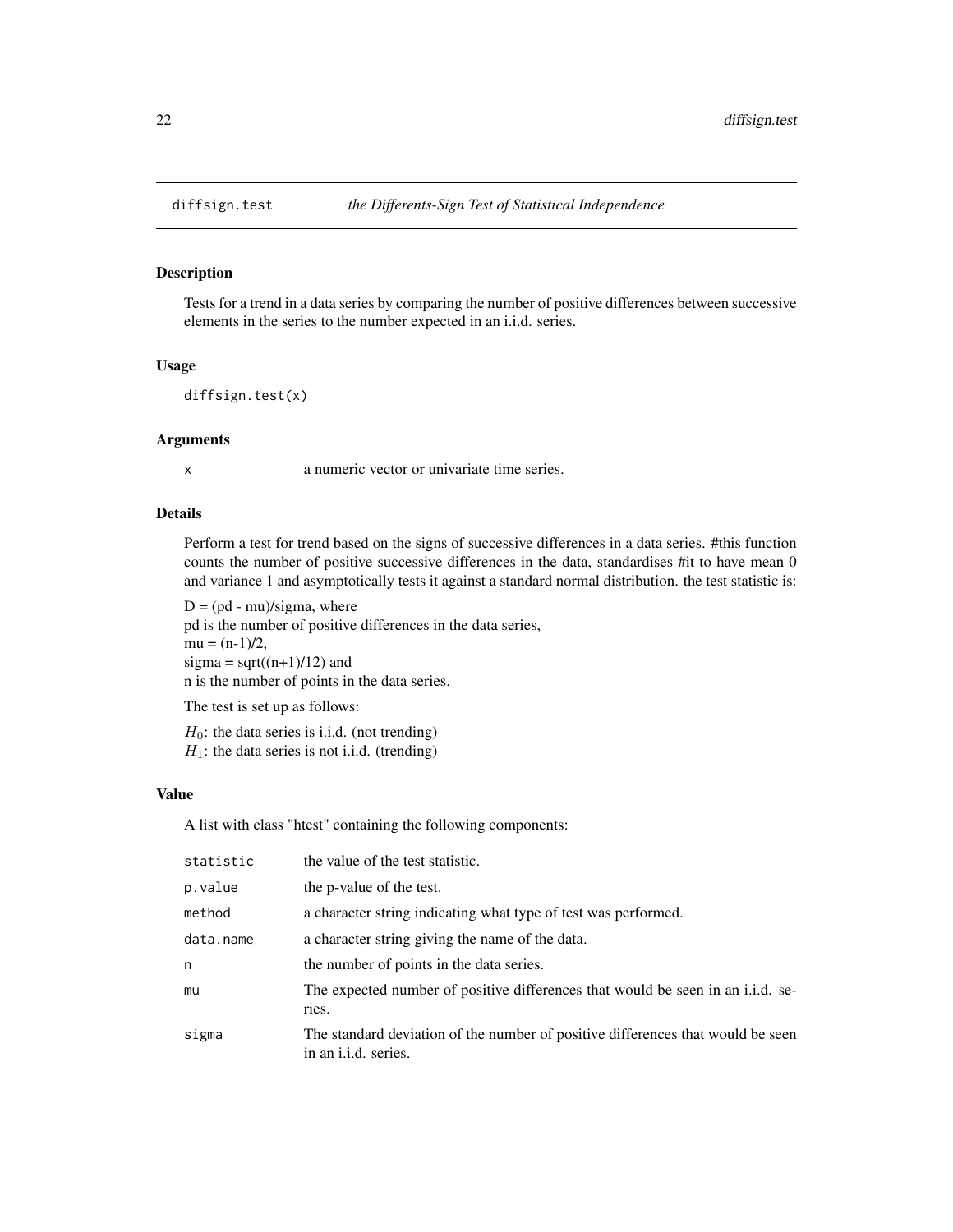# <span id="page-22-0"></span>diid.disturbance 23

# Note

Missing values are not handled.

Points followed by a point having the exact same value are removed from the data series before computing the test statistic.

This test is useful for detecting linear trends in data series.

# Author(s)

Andrew Hart and Servet Martínez

#### References

Brockwell, Peter J., Davis, Richard A. (2002) *Introduction to Time Series and Forecasting*. Springer Texts in Statistics, Springer-Verlag, New York.

#### See Also

[turningpoint.test](#page-47-1), [rank.test](#page-39-1), [lb.test](#page-29-1) [markov.test](#page-31-1), [diid.test](#page-23-1),

# Examples

```
#Generate an IID standard normal sequence
n <- rnorm(1000)
diffsign.test(n)
```
<span id="page-22-1"></span>diid.disturbance *Construct feasible Random Noise Generating a Bernoulli Process*

# Description

Produces a sequence of random noise which would generate an observed sequence of finite symbols provided that the sequence of symbols results from a Bernoulli process.

#### Usage

```
diid.disturbance(x, random = TRUE, estimates = FALSE)
```
### Arguments

| X         | A sequence of finite symbols represented as a character vector.                                                                                                                                                                                                                                               |  |
|-----------|---------------------------------------------------------------------------------------------------------------------------------------------------------------------------------------------------------------------------------------------------------------------------------------------------------------|--|
| random    | This can be a logical value or a number in the range 0-1. If 'TRUE', random<br>noise will be generated. If 'FALSE', the constant value 0.5 will be used as the<br>noise source. If a value in the range 0-1 is specified, that value will be used as a<br>constant noise source, the default value is 'TRUE'. |  |
| estimates | A logical value specifying if the distribution estimated for the Bernoulli process<br>should be included in the return.                                                                                                                                                                                       |  |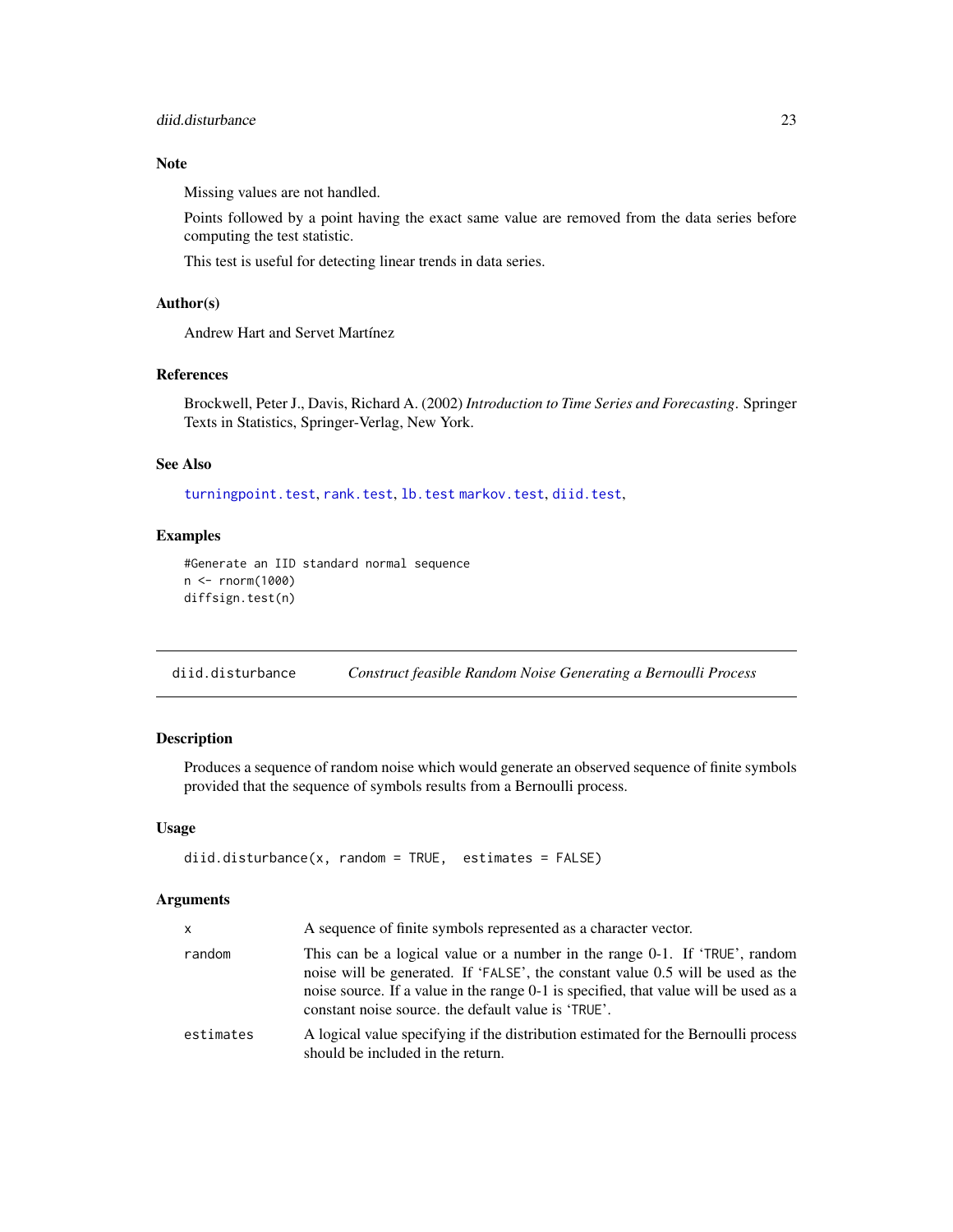# <span id="page-23-0"></span>Value

If 'estimates' is 'TRUE', returns a list containing the following components:

| disturbance | the sequence of random noise as a numeric vector. |
|-------------|---------------------------------------------------|
| stat.dist   | The stationary distribution estimated from x.     |

Otherwise, if 'estimate' is 'FALSE', returns the sequence of random noise as a numeric vector.

# Author(s)

Andrew Hart and Servet Martínez

# See Also

[markov.test](#page-31-1), [diid.test](#page-23-1), [markov.disturbance](#page-30-1)

<span id="page-23-1"></span>diid.test *A Test for a Bernoulli Scheme (IID Sequence)*

# Description

Tests whether or not a data series constitutes a Bernoulli scheme, that is, an independent and identically distributed (IID) sequence of symbols, by inferring the sequence of IID U(0,1) random noise that might have generated it.

# Usage

diid.test(x, type =  $c("lb", "ks")$ , method = "holm", lag = 20, ...)

# Arguments

| x       | the data series as a vector.                                                                                                                                                 |  |
|---------|------------------------------------------------------------------------------------------------------------------------------------------------------------------------------|--|
| type    | the procedures to use to test whether or not the noise series is independently and<br>identically distributed on the unit interval. See 'Details'.                           |  |
| method  | the correction method to be used for adjusting the p-values. It is identical to<br>the method argument of the p. adjust function, which is called to adjust the<br>p-values. |  |
| lag     | the number of lags to use when applying the Ljung-Box (portmanteau) test<br>(lb.test).                                                                                       |  |
| $\cdot$ | parameters to pass on to functions that can be subsequently called.                                                                                                          |  |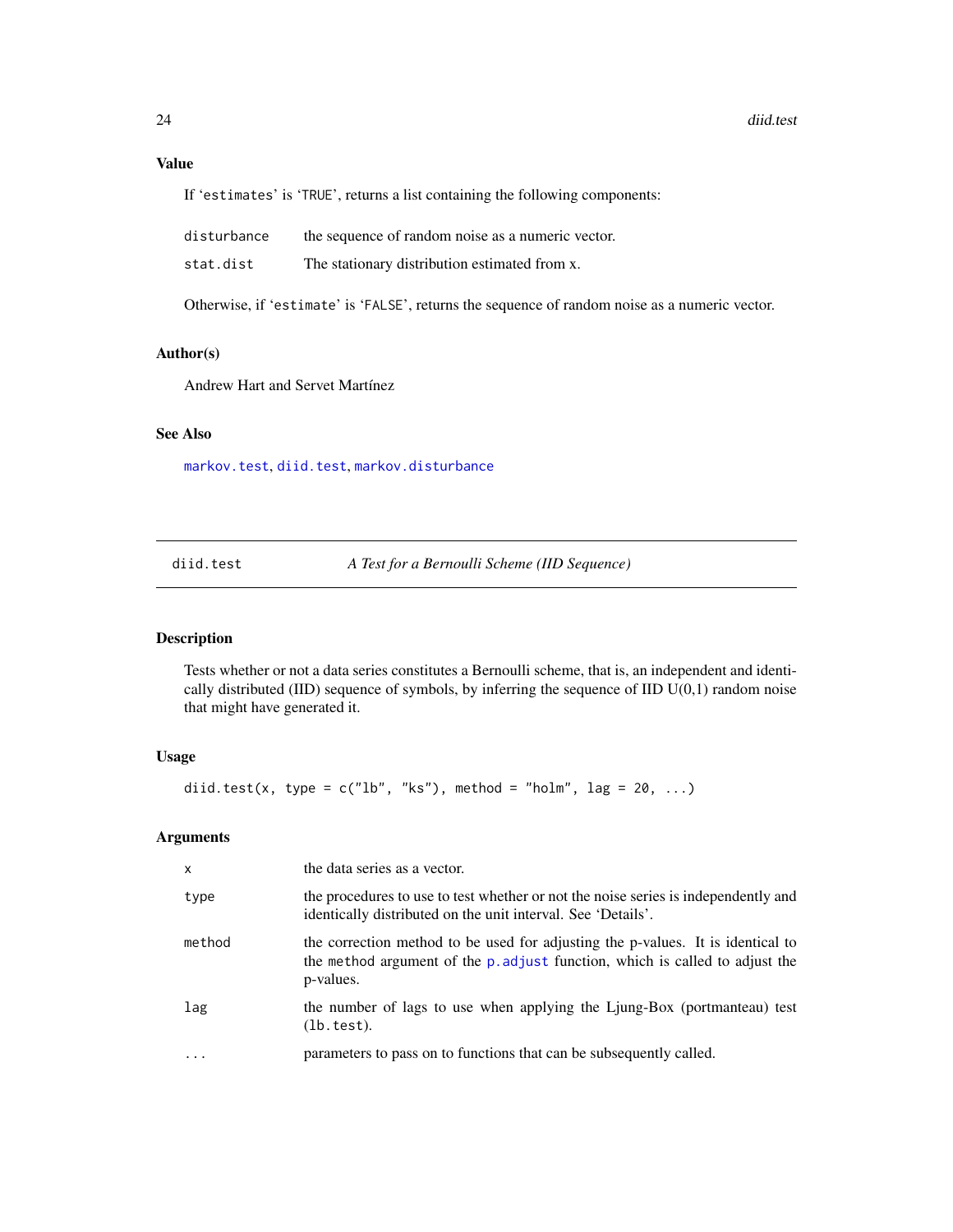#### <span id="page-24-0"></span>diid.test 25

# Details

This function tests if a symbolic sequence is a Bernoulli scheme, that is, independently and identically distributed (IID). It does this by reverse- engineering the sequence to obtain a sample of the kind of output from a pseudo- random number generator that would have produced the observed sequence if it had been generated by simulating an IID sequence. The sample output is then tested to see if it is an independent and identically distributed siequence of uniform numbers in the range 0-1. this involves the application of at least two tests, one for independence and another for uniformity over the unit interval. One concludes that the sequence is IID if the sample output passes the tests (that is, all null hypotheses are accepted) and not IID otherwise.

The test is set up as follows:

 $H_0$ : the sequence is IID

 $H_1$ : the sequence is not IID

To simplify the use of the test, correction for multiple testing is carried out, which yields a single adjusted p- value. If this p-value is less than the significance level established for the test procedure, the null hypothesis of Markovianness is rejected. Otherwise, the null hypothesis should be accepted.

To correctly apply the test, use the type argument to specify at least one test of independence and one test of uniformity from the options displayed in the following table.

| Category     | <b>Function</b>   | <b>Test</b>                                           |
|--------------|-------------------|-------------------------------------------------------|
| Uniformity   | ks.unif.test      | Kolmogorov-Smirnov test for uniform\$ $(0,1)$ \$ data |
|              | chisq.unif.test   | Pearson's chi-squared test for discrete uniform data, |
| Independence | lb.test           | Ljung-Box \$Q\$ test for uncorrelated data            |
|              | diffsign.test     | signed difference test of independence                |
|              | turningpoint.test | turning point test of independence                    |
|              | rank.test         | rank test of independence                             |

If type is not specified, lb. test and ks.unif. test are used by default.

As this procedure performs multiple tests in order to assess if the sequence is IID, it is necessary to adjust the p-values for multiple testing. By default, the Holm-Bonferroni method (holm) is used to correct for multiple testing, but this can be overridden via the method argument. The adjusted p-values are displayed when the result of the test is printed.

The smallest adjusted p-value constitutes the overall p-value for the test. If this p-value is less than the significance level fixed for the test procedure, the null hypothesis of the sequence beingIID is rejected. Otherwise, the null hypothesis should be accepted.

# Value

A list with class "multiplehtest" containing the following components:

| method     | the character string "Composite test for a Bernoulli process".                                                                                                                                                      |
|------------|---------------------------------------------------------------------------------------------------------------------------------------------------------------------------------------------------------------------|
| statistics | the values of the test statistic for all the tests.                                                                                                                                                                 |
| parameters | parameters for all the tests. Exactly one parameter is recorded for each test, for<br>example, df for 1b, test. Any additional parameters are not saved, for example,<br>the a and b parameters of chisq.unif.test. |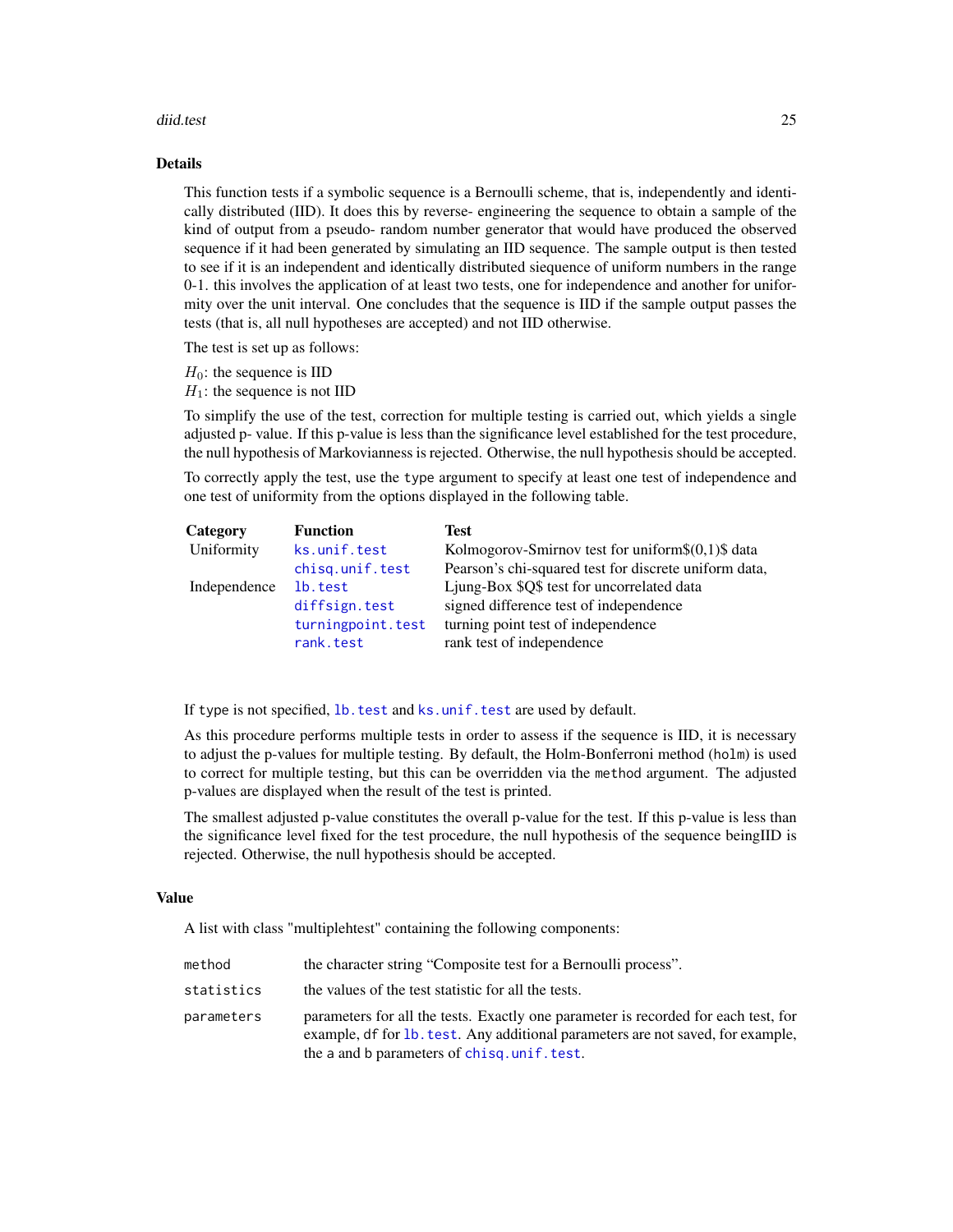<span id="page-25-0"></span>

| p.values          | p-values of all the tests.                                                                                                           |  |
|-------------------|--------------------------------------------------------------------------------------------------------------------------------------|--|
| methods           | a vector of character strings indicating what type of tests were performed.                                                          |  |
| adjusted.p.values |                                                                                                                                      |  |
|                   | the adjusted p-values.                                                                                                               |  |
| data.name         | a character string giving the name of the data.                                                                                      |  |
| adjust.method     | indicates which correction method was used to adjust the p-values for multiple<br>testing.                                           |  |
| estimate          | the transition matrix estimated to fit a first-order Markov chain to the data and<br>used to generate the infered random disturbance |  |

#### Note

.

Sometimes, a warning message advising that ties should not be present for the Kolmogorov-Smirnov test can arise when analysing long sequences. If you do receive this warning, it means that the results of the Kolmogorov-Smirnov test ([ks.unif.test](#page-28-1)) should not be trusted. In this case, Pearson's chi-squared test ([chisq.unif.test](#page-16-1)) should be used instead of the Kolmogorov-Smirnov test.

#### Author(s)

Andrew Hart and Servet Martínez

# References

Although This test procedure is unpublished, it is derived by making appropriate modifications to the test for first-order Markovianness described in the following two references.

Hart, A.G. and Martínez, S. (2011) Statistical testing of Chargaff's second parity rule in bacterial genome sequences. *Stoch. Models* 27(2), 1–46.

Hart, A.G. and Martínez, S. (2014) Markovianness and Conditional Independence in Annotated Bacterial DNA. *Stat. Appl. Genet. Mol. Biol.* 13(6), 693-716. arXiv:1311.4411 [q-bio.QM].

#### See Also

[diid.disturbance](#page-22-1), [markov.test](#page-31-1), [ks.unif.test](#page-28-1), [chisq.unif.test](#page-16-1), [diffsign.test](#page-21-1), [turningpoint.test](#page-47-1), [rank.test](#page-39-1), [lb.test](#page-29-1)

#### Examples

```
#Generate an IID uniform DNA sequence
seq <- simulateMarkovChain(5000, matrix(0.25, 4, 4), states=c("a","c","g","t"))
diid.test(seq)
```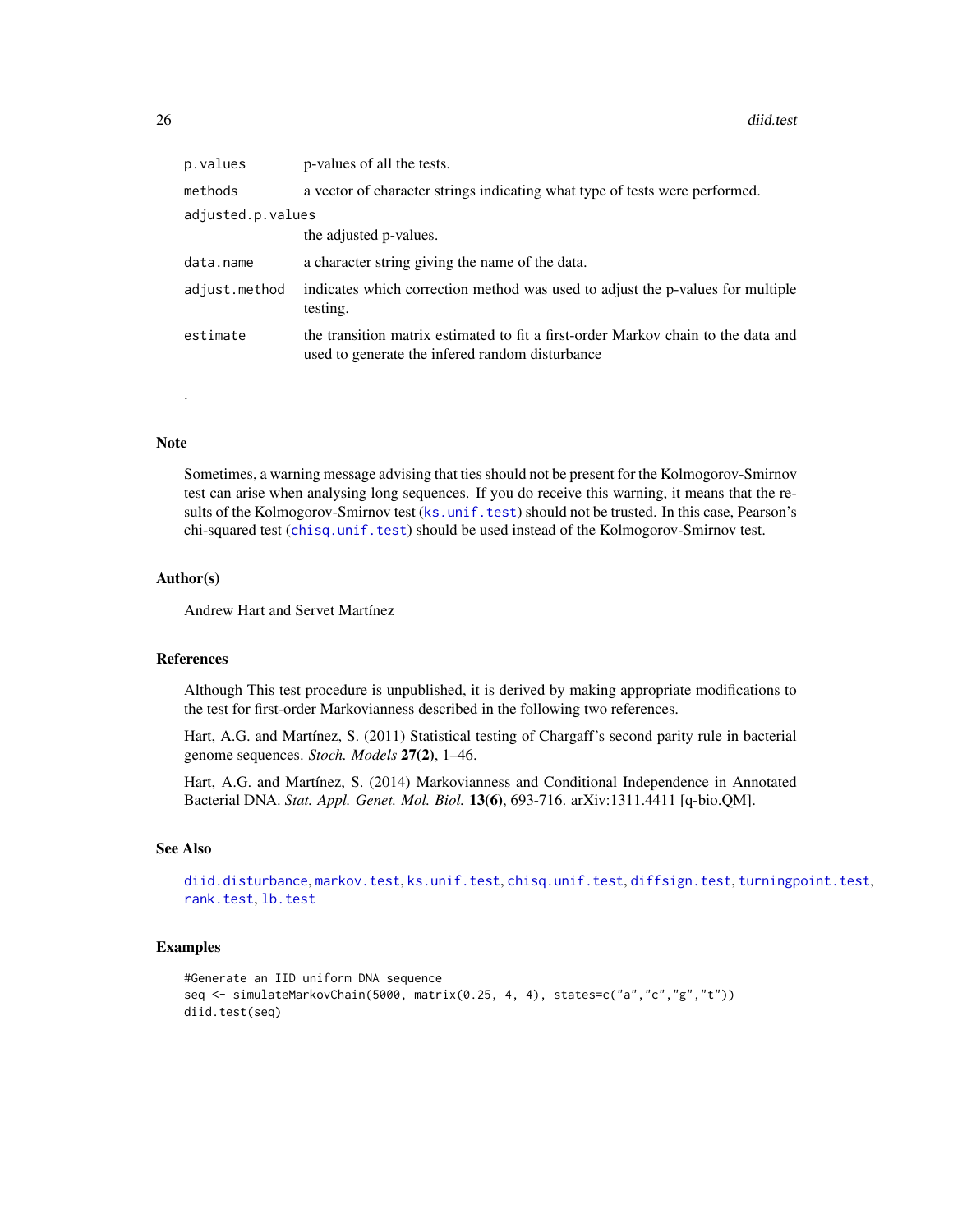<span id="page-26-1"></span><span id="page-26-0"></span>Make a DNA/RNA sequence unambiguous by stripping out all symbols that do **not** uniquely specify nucleic acids. In other words, remove all symbols other than a's, c's, g's, t's or u's from the sequence.

#### Usage

```
## Default S3 method:
disambiguate(x, case=c("lower", "upper", "as is"), ...)
## S3 method for class 'SeqFastadna'
disambiguate(x, ...)
## S3 method for class 'list'
disambiguate(x, ...)
```
# Arguments

| x        | A character vector, an object that can be coersed to a character vector or a list of<br>objects that can be be converted to character vectors, this argument can also be a<br>SeqFastadna object provided by the <b>seqinr</b> package.                                                                                                                     |
|----------|-------------------------------------------------------------------------------------------------------------------------------------------------------------------------------------------------------------------------------------------------------------------------------------------------------------------------------------------------------------|
| case     | Determines how symbols in x should be treated before translating them into<br>their complements. "lower", the default behaviour, converts all symbols to low-<br>ercase while "upper" converts them to uppercase. "as is" allows the symbols<br>to pass unchanged so that the case of each output symbol matches that of the<br>corresponding input symbol. |
| $\cdots$ | Arguments to be passed from or to other functions.                                                                                                                                                                                                                                                                                                          |

# Details

If  $x$  is a SeqFastadna object or a character vector in which each element is a single nucleobase, then it represents a single sequence. It will be made unambiguous and returned in the same form.

On the other hand, if x is a vector of character strings, each of which represents a nucleic sequence, then the result will bea a character vector in which each element contains the unambiguous sequence corresponding to the element in x as a character string.

# Value

According to the input x, a character vector, SeqFastadna object or list containing the completely unambiguous sequence(s) in x.

#### Author(s)

Andrew Hart and Servet Martínez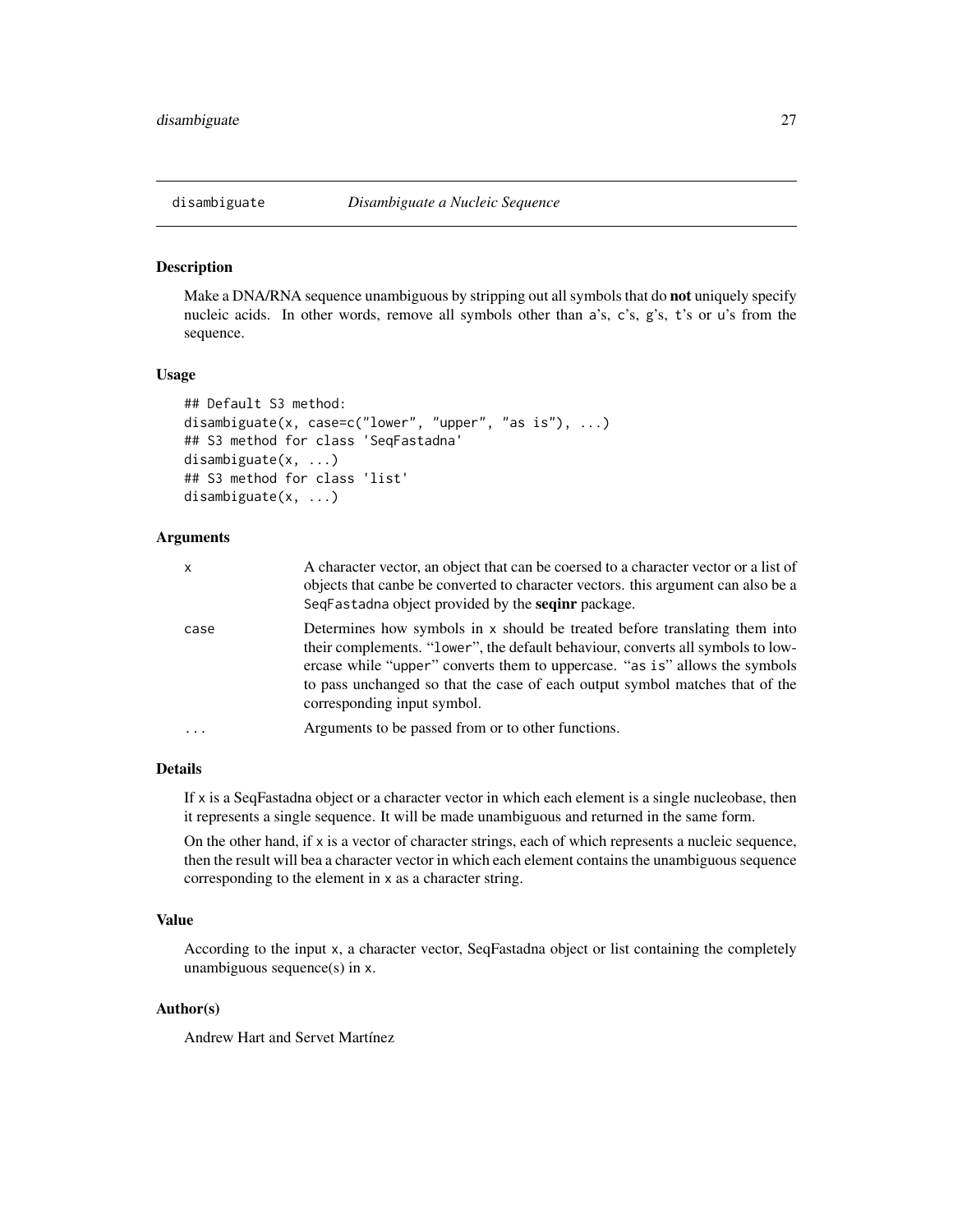<span id="page-27-1"></span><span id="page-27-0"></span>estimateMarkovChain *Fit a first-Order Markov Chain to a Sequence of Finite Symbols*

### Description

Estimates the transition matrix and stationary distribution of a first-order Markov chain from an observed sequence of symbols.

#### Usage

```
estimateMarkovChain(x, circular=TRUE)
```
# Arguments

|          | The sequence of observed symbols as a character vector, purposes                                    |
|----------|-----------------------------------------------------------------------------------------------------|
| circular | Should the sequence be treated as circular for the purpose of estimation? The<br>default is 'TRUE'. |

#### Value

A list with class 'FiniteStateMarkovChain' having the following components:

| trans.mat | The stochastic transition matrix estimated from x. |
|-----------|----------------------------------------------------|
| stat.dist | The stationary distribution estimated from x.      |
| states    | the state labels                                   |

#### Author(s)

Andrew Hart and Servet Martínez

# See Also

[markov.test](#page-31-1), [markov.disturbance](#page-30-1), [simulateMarkovChain](#page-45-1)

# Examples

```
#Obtain a random 3 x 3 stochastic matrix with rows and columns labelled "A", "B", "C"
mat <- rstochmat(3, labels=c("A", "B", "C"))
mat
```
#Simulate a Markov chain of length 500 using mat as the transition matrix seq <- simulateMarkovChain(500, mat)

#Estimate mat and the stationary distribution for the Markov chain which generated seq estimateMarkovChain(seq)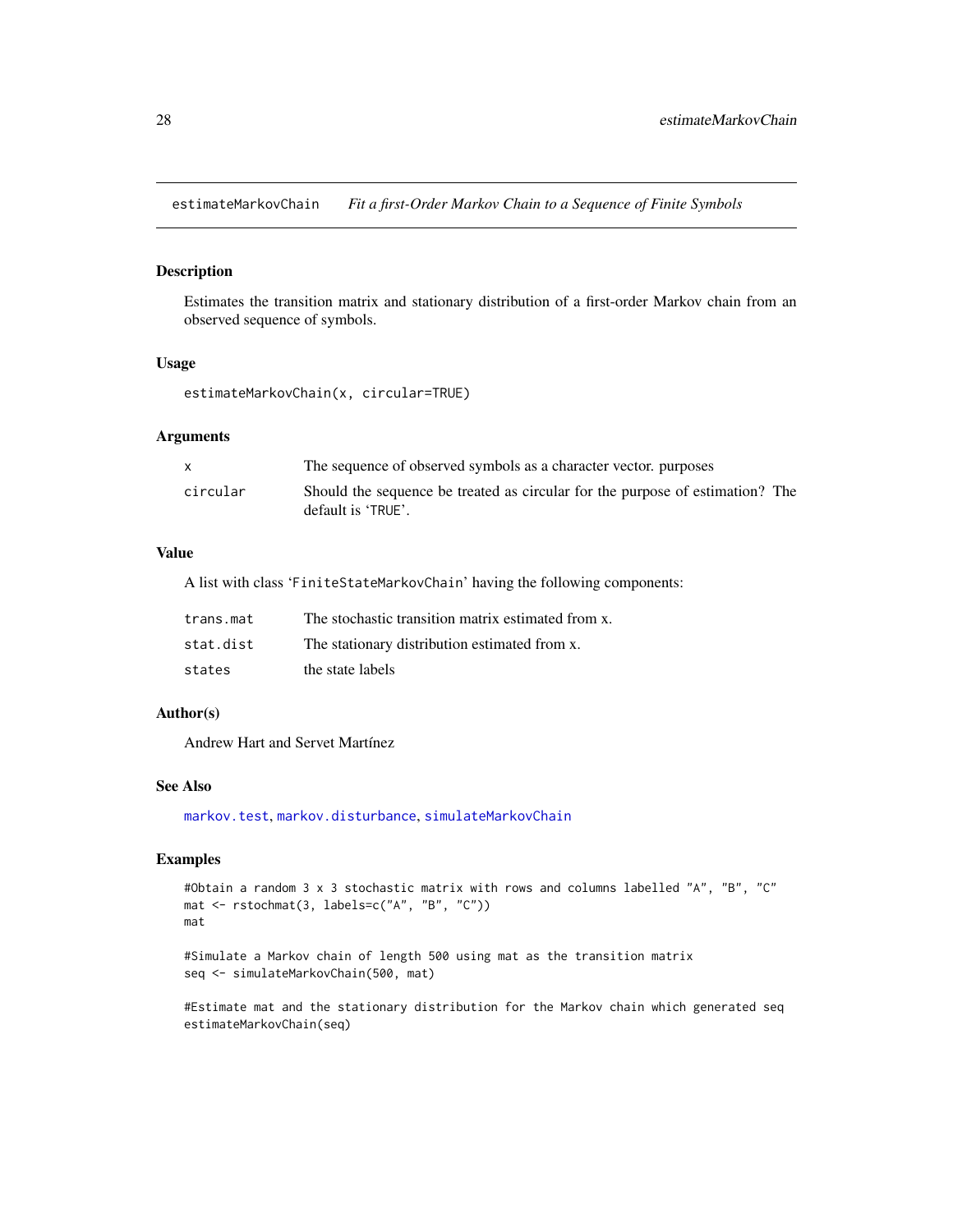<span id="page-28-1"></span><span id="page-28-0"></span>

Uses ks.test to test that a data vector is uniform on the unit interval. ks.unif.test(x) is merely convenient shorthand for ks.test(x,punif).

# Usage

ks.unif.test(x)

# Arguments

| a numeric vector or univariate time series. |  |  |  |
|---------------------------------------------|--|--|--|
|                                             |  |  |  |

# Value

A list with class "htest" containing the following components:

| statistic | the value of the test statistic.                               |
|-----------|----------------------------------------------------------------|
| p.value   | the p-value of the test.                                       |
| method    | a character string indicating what type of test was performed. |
| data.name | a character string giving the name of the data.                |

# Author(s)

Andrew Hart and Servet Martínez

# See Also

[chisq.unif.test](#page-16-1), [markov.test](#page-31-1), [diid.test](#page-23-1)

# Examples

```
#Generate an IID uniform(0,1) sequence
u <- runif(1000)
ks.unif.test(u)
```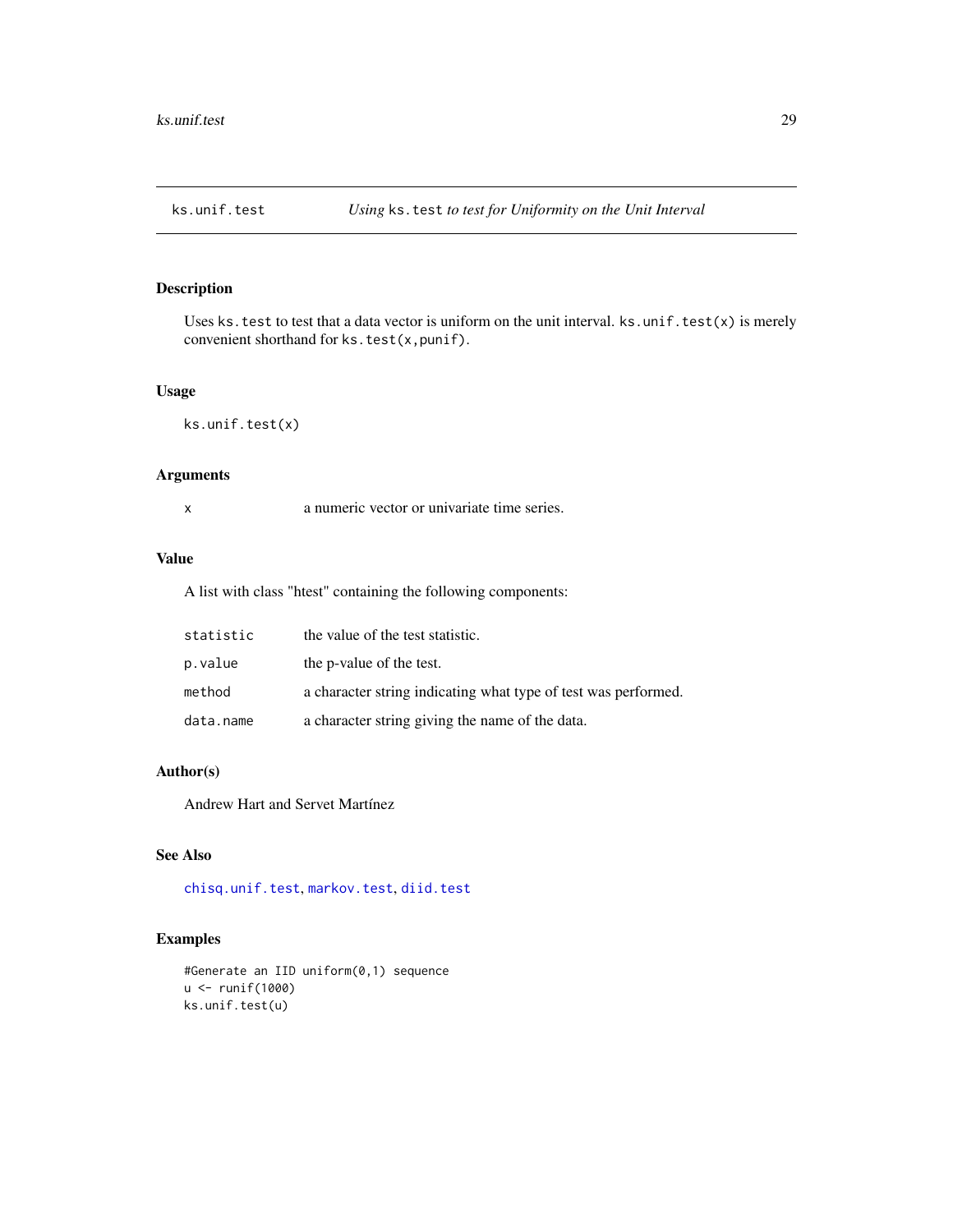<span id="page-29-1"></span><span id="page-29-0"></span>

This function is a convenient wrapper for using Box.test to perform the Ljung- Box Q test of uncorrelated data without having to specify 'type'. In other words, lb.test(x,...) is equivalent to Box.test(x,type="Ljung-Box",...).

#### Usage

 $lb.test(x, ...)$ 

# Arguments

| $\boldsymbol{\mathsf{x}}$ | a numeric vector or univariate time series. |
|---------------------------|---------------------------------------------|
| $\cdots$                  | parameters to pass to Box. test.            |

# Value

A list with class "htest" containing the following components:

| statistic | the value of the test statistic.                                                                                         |
|-----------|--------------------------------------------------------------------------------------------------------------------------|
| parameter | the degrees of freedom of the approximate chi-squared distribution of the test<br>statistic (taking fitdf into account). |
| p.value   | the p-value of the test.                                                                                                 |
| method    | a character string indicating what type of test was performed.                                                           |
| data.name | a character string giving the name of the data.                                                                          |

# Author(s)

Andrew Hart and Servet Martínez

## See Also

[Box.test](#page-0-0), [markov.test](#page-31-1), [diid.test](#page-23-1) [diffsign.test](#page-21-1), [turningpoint.test](#page-47-1), [rank.test](#page-39-1)

## Examples

```
#Generate an IID standard normal sequence
n <- rnorm(1000)
lb.test(n)
```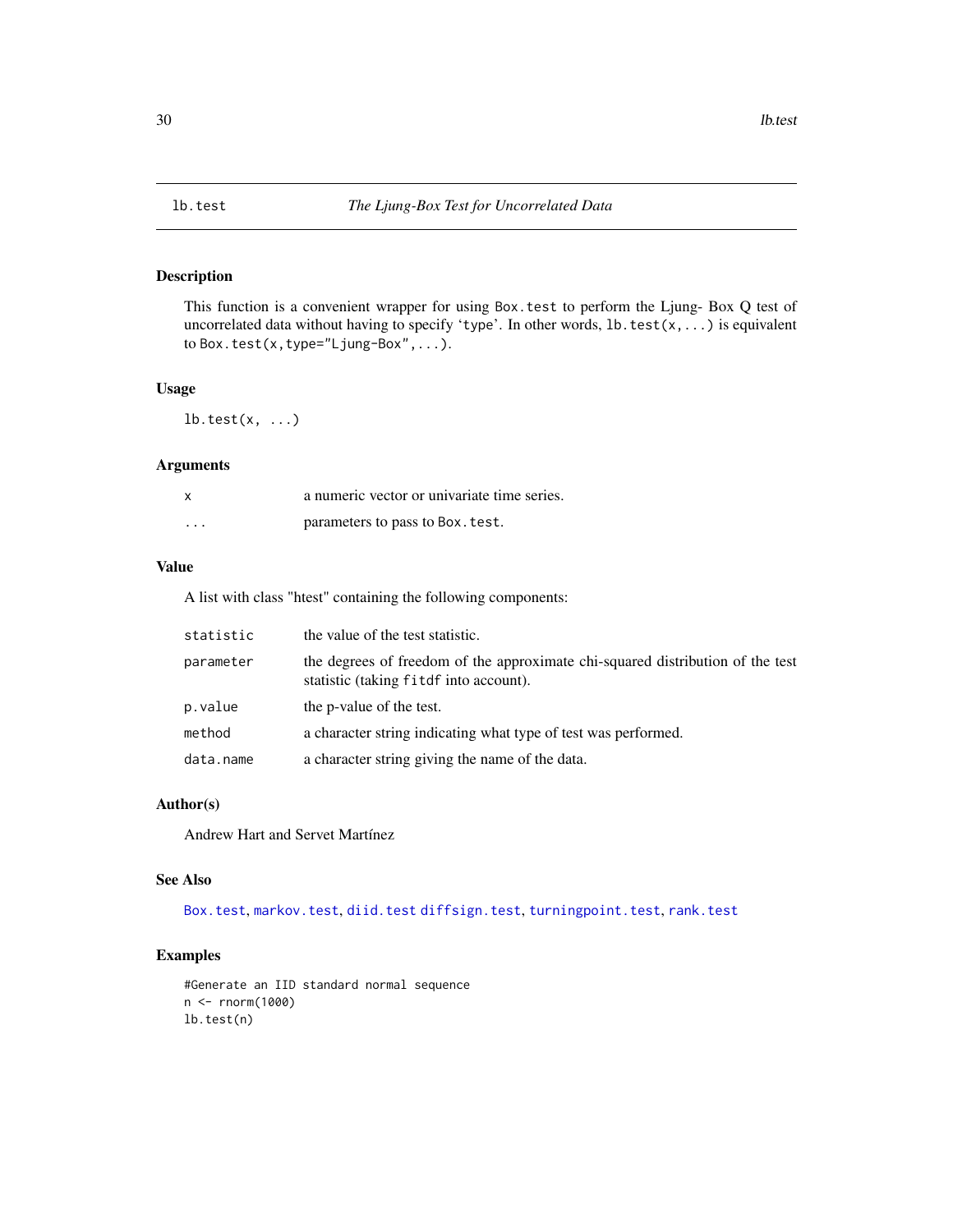<span id="page-30-1"></span><span id="page-30-0"></span>markov.disturbance *Construct feasible Random Noise Generating a First-Order Markov Chain*

# Description

Produces a sequence of random noise which would generate an observed sequence of finite symbols provided that the sequence of symbols results from a first-order Markov chain.

# Usage

```
markov.disturbance(x, chain = NULL, random = TRUE, bandwidth = 1,
estimates = is.null(chain))
```
### Arguments

| $\mathsf{x}$ | A sequence of finite symbols represented as a character vector.                                                                                                                                                                                                                                                                     |
|--------------|-------------------------------------------------------------------------------------------------------------------------------------------------------------------------------------------------------------------------------------------------------------------------------------------------------------------------------------|
| chain        | A list containing two named components which specify a first-order Markov<br>chain. The 'trans.mat' component holds the stochastic transition matrix for the<br>chain while the 'stat.dist' component holds the stationary distribution of the<br>chain. If not specified, 'chain' is estimated from 'x' using estimateMarkovChain. |
| random       | This can be a logical value or a number in the range 0-1. If 'TRUE', random<br>noise will be generated. If 'FALSE', the constant value 0.5 will be used as the<br>noise source. If a value in the range 0-1 is specified, that value will be used as a<br>constant noise source, the default value is 'TRUE'.                       |
| bandwidth    | This value, which should be in the range 0-1, specifies the maximum peak-to-<br>peak bandwidth of the random noise generated. The default value is 1.                                                                                                                                                                               |
| estimates    | A logical value specifying if the Markov chain estimates should be included in<br>the return.                                                                                                                                                                                                                                       |

#### Value

If 'estimates' is 'TRUE', returns a list containing the following components:

| disturbance | the sequence of random noise as a numeric vector.                                                                               |
|-------------|---------------------------------------------------------------------------------------------------------------------------------|
| trans.mat   | The stochastic transition matrix estimated from x, if 'chain' is NULL; otherwise<br>a copy of 'trans.mat' component of 'chain'. |
| stat.dist   | The stationary distribution estimated from x, if 'chain' is NULL; otherwise a<br>copy of the 'stat.dist' component of 'chain'.  |

Otherwise, if 'estimate' is 'FALSE', returns the sequence of random noise as a numeric vector.

# Author(s)

Andrew Hart and Servet Martínez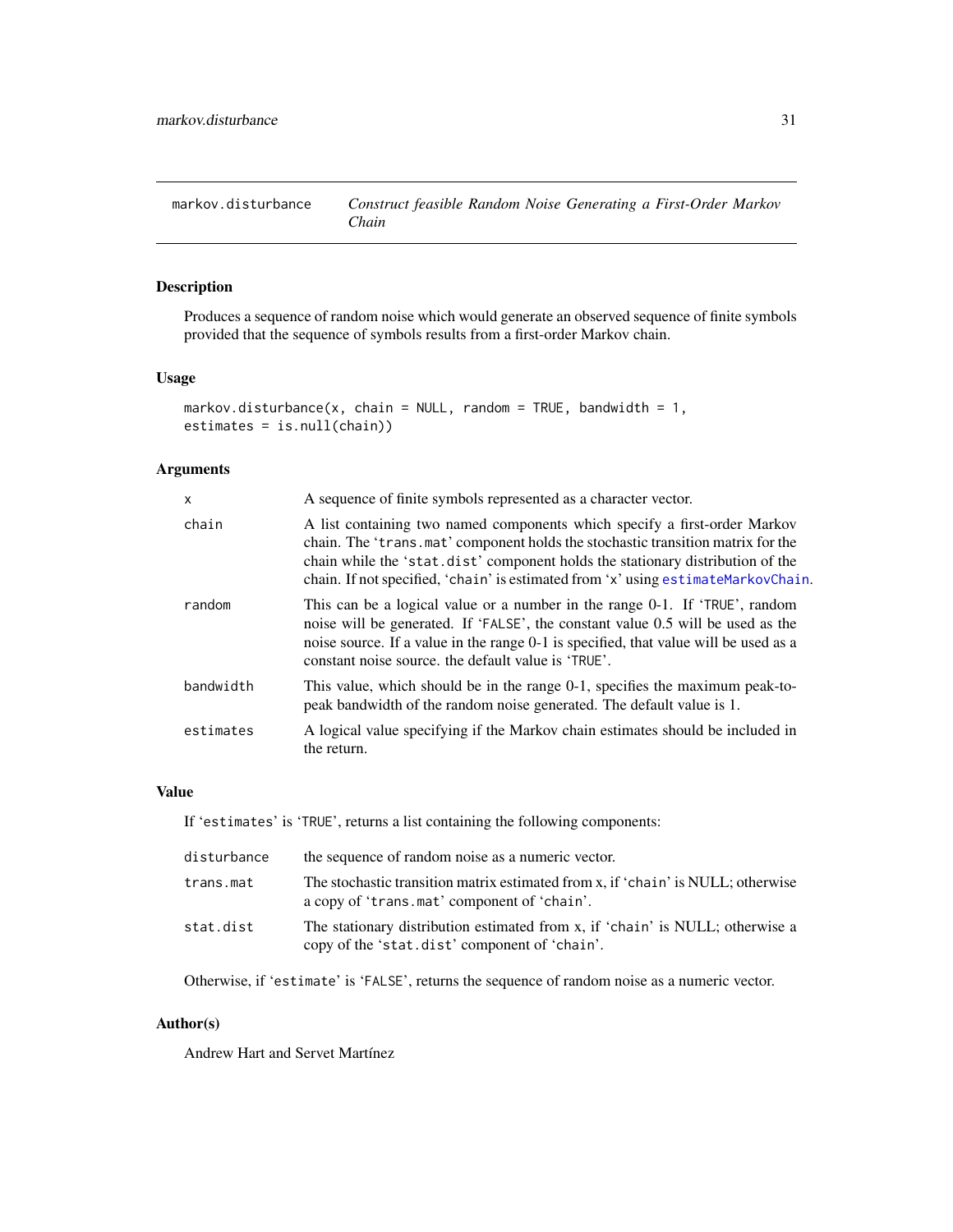<span id="page-31-0"></span>[markov.test](#page-31-1), [diid.test](#page-23-1), [diid.disturbance](#page-22-1)

#### <span id="page-31-1"></span>markov.test *A Test for First-Order Markovianness*

#### Description

Performs a test for first-order Markovianness of a data series by inferring the sequence of i.i.d.  $U(0,1)$  random noise that might have generated it.

#### Usage

```
markov.test(x, type = c("lb", "ks"), method = "holm", lag = 20, ...)
```
#### Arguments

| $\mathsf{x}$ | the data series as a vector.                                                                                                                                                 |
|--------------|------------------------------------------------------------------------------------------------------------------------------------------------------------------------------|
| type         | the procedures to use to test whether or not the disturbance series is indepen-<br>dently and identically distributed on the unit interval. See 'Details'.                   |
| method       | the correction method to be used for adjusting the p-values. It is identical to<br>the method argument of the p. adjust function, which is called to adjust the<br>p-values. |
| lag          | the number of lags to use when applying the Ljung-Box (portmanteau) test<br>(lb.test).                                                                                       |
| .            | parameters to pass on to functions that can be subsequently called.                                                                                                          |

#### Details

This function tests a symbolic sequence for first-order Markovianness (also known as the Markov property). It does this by reverse-engineering the sequence to obtain a sample of the kind of output from a pseudo-random number generator that would have produced the observed sequence if it had been generated by simulating a Markov chain .The sample output is then tested to see if it is an independent and identically distributed siequence of uniform numbers in the range 0-1. this involves the application of at least two tests, one for independence and another for uniformity over the unit interval. One concludes that the sequence is Markovian if the sample output passes the tests (that is, all null hypotheses are accepted) and non-Markovian otherwise.

The test is set up as follows:

- $H_0$ : the sequence is first-order Markov
- $H_1$ : the sequence is not first-order Markov

To simplify the use of the test, correction for multiple testing is carried out, which yields a single adjusted p- value. If this p-value is less than the significance level established for the test procedure, the null hypothesis of Markovianness is rejected. Otherwise, the null hypothesis should be accepted.

To correctly apply the test, use the type argument to specify at least one test of independence and one test of uniformity from the options displayed in the following table.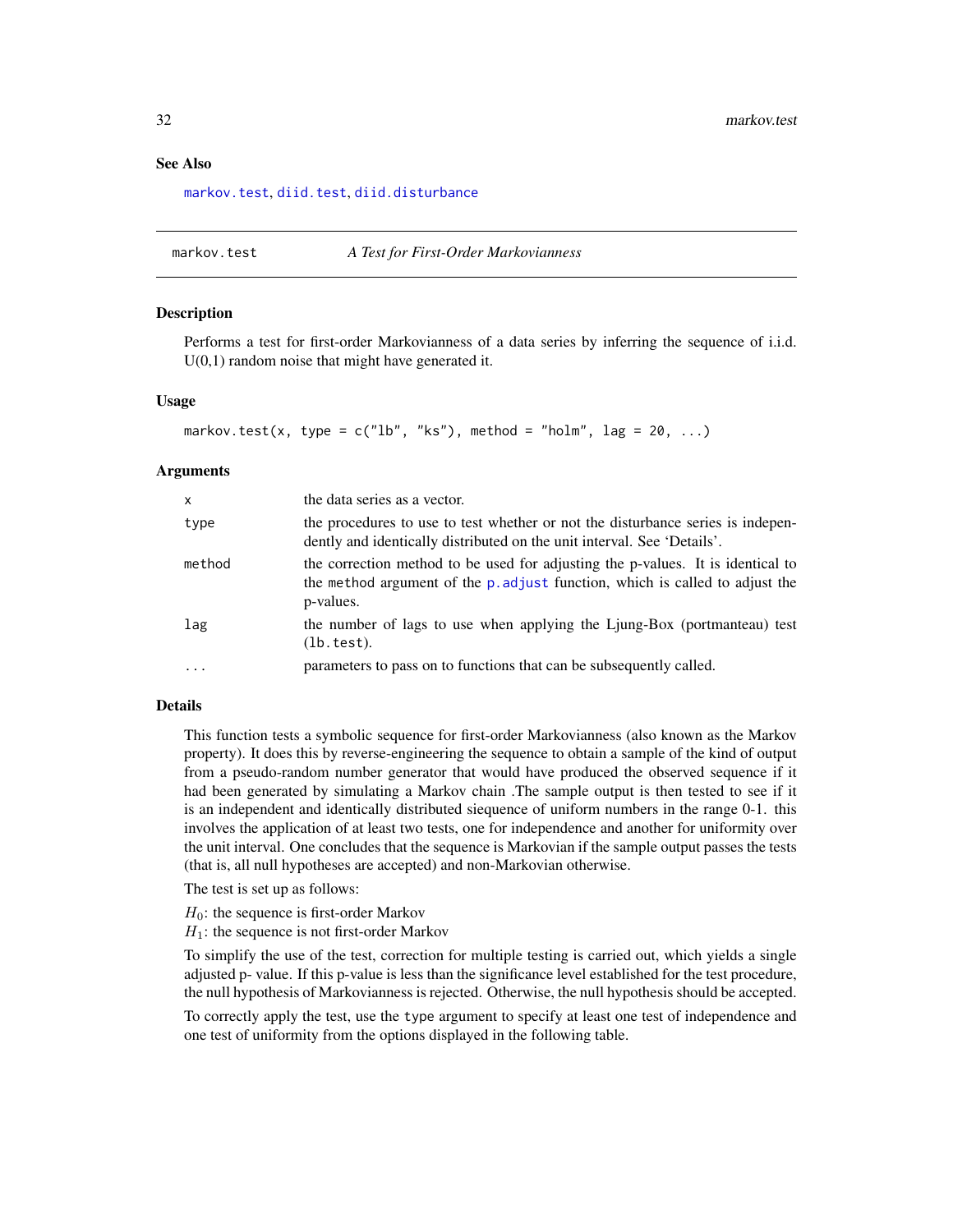#### <span id="page-32-0"></span>markov.test 33

| Category     | <b>Function</b>   | Test                                                  |
|--------------|-------------------|-------------------------------------------------------|
| Uniformity   | ks.unif.test      | Kolmogorov-Smirnov test for uniform\$ $(0,1)$ \$ data |
|              | chisq.unif.test   | Pearson's chi-squared test for discrete uniform data, |
| Independence | lb.test           | Ljung-Box \$Q\$ test for uncorrelated data            |
|              | diffsign.test     | signed difference test of independence                |
|              | turningpoint.test | turning point test of independence                    |
|              | rank.test         | rank test of independence                             |

If type is not specified, lb. test and ks.unif. test are used by default.

As this procedure performs multiple tests in order to assess if the sequence has a Markovian dependence structure, it is necessary to adjust the p-values for multiple testing. By default, the Holm-Bonferroni method (holm) is used to correct for multiple testing, but this can be overridden via the method argument. The adjusted p-values are displayed when the result of the test is printed.

The smallest adjusted p-value constitutes the overall p-value for the test. If this p-value is less than the significance level fixed for the test procedure, the null hypothesis of first-order Markovianness is rejected. Otherwise, the null hypothesis should be accepted.

#### Value

A list with class "multiplehtest" containing the following components:

| method            | the character string "Composite test for a first-order (finite state) Markov chain".                                                                                                                                |
|-------------------|---------------------------------------------------------------------------------------------------------------------------------------------------------------------------------------------------------------------|
| statistics        | the values of the test statistic for all the tests.                                                                                                                                                                 |
| parameters        | parameters for all the tests. Exactly one parameter is recorded for each test, for<br>example, df for 1b. test. Any additional parameters are not saved, for example,<br>the a and b parameters of chisq.unif.test. |
| p.values          | p-values of all the tests.                                                                                                                                                                                          |
| methods           | a vector of character strings indicating what type of tests were performed.                                                                                                                                         |
| adjusted.p.values |                                                                                                                                                                                                                     |
|                   | the adjusted p-values.                                                                                                                                                                                              |
| data.name         | a character string giving the name of the data.                                                                                                                                                                     |
| adjust.method     | indicates which correction method was used to adjust the p-values for multiple<br>testing.                                                                                                                          |
| estimate          | the transition matrix estimated to fit a first-order Markov chain to the data and<br>used to generate the infered random disturbance.                                                                               |

# Note

Sometimes, a warning message advising that ties should not be present for the Kolmogorov-Smirnov test can arise when analysing long sequences. If you do receive this warning, it means that the results of the Kolmogorov-Smirnov test (ks. unif.test) should not be trusted. In this case, Pearson's chi-squared test ([chisq.unif.test](#page-16-1)) should be used instead of the Kolmogorov-Smirnov test.

# Author(s)

Andrew Hart and Servet Martínez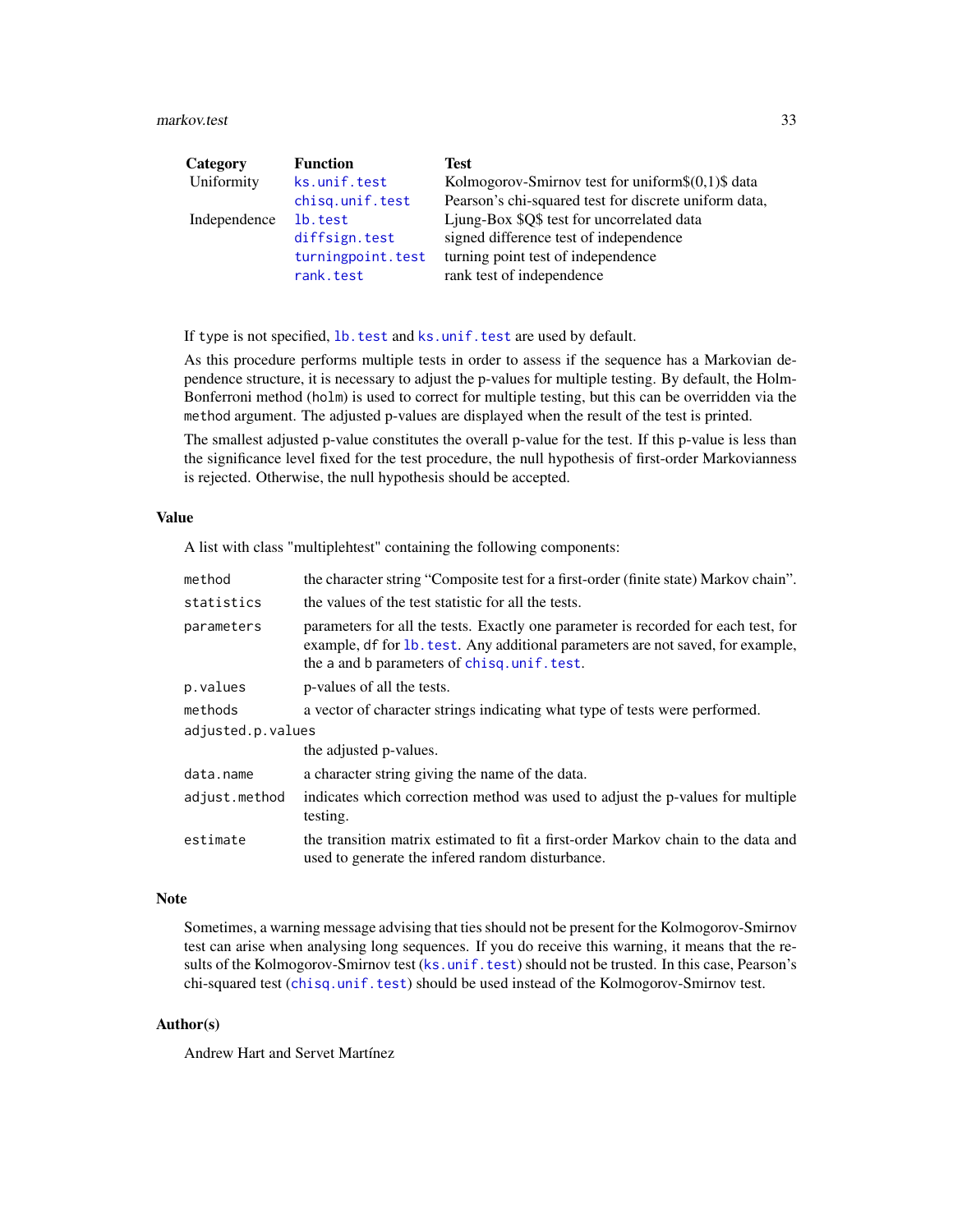# <span id="page-33-0"></span>References

Hart, A.G. and Martínez, S. (2011) Statistical testing of Chargaff's second parity rule in bacterial genome sequences. *Stoch. Models* 27(2), 1–46.

Hart, A.G. and Martínez, S. (2014) Markovianness and Conditional Independence in Annotated Bacterial DNA. *Stat. Appl. Genet. Mol. Biol.* 13(6), 693-716. arXiv:1311.4411 [q-bio.QM].

# See Also

[markov.disturbance](#page-30-1), [diid.test](#page-23-1), [ks.unif.test](#page-28-1), [chisq.unif.test](#page-16-1), [diffsign.test](#page-21-1), [turningpoint.test](#page-47-1), [rank.test](#page-39-1), [lb.test](#page-29-1)

#### Examples

```
#Generate an IID uniform DNA sequence
seq <- simulateMarkovChain(5000, matrix(0.25, 4, 4), states=c("a","c","g","t"))
markov.test(seq)
```
Nanoarchaeum equitans Kin4-M Chromosome

*DNA sequence for the Nanoarchaeum equitans Kin4-M Chromosome*

#### <span id="page-33-1"></span>Description

This data set contains the DNA sequence for the chromosome of the *Nanoarchaeum equitans* Kin4- M bacteria. The Accession number for this sequence is NC\_005213.1.

#### Format

a [SeqFastadna](#page-0-0) object.

#### Source

The NCBI ftp server at ftp://ftp.ncbi.nlm.nih.gov in the /genomes/bacteria directory.

# See Also

# [pieris](#page-37-1)

#### Examples

```
data(nanoarchaeum)
pair.counts(nanoarchaeum)
```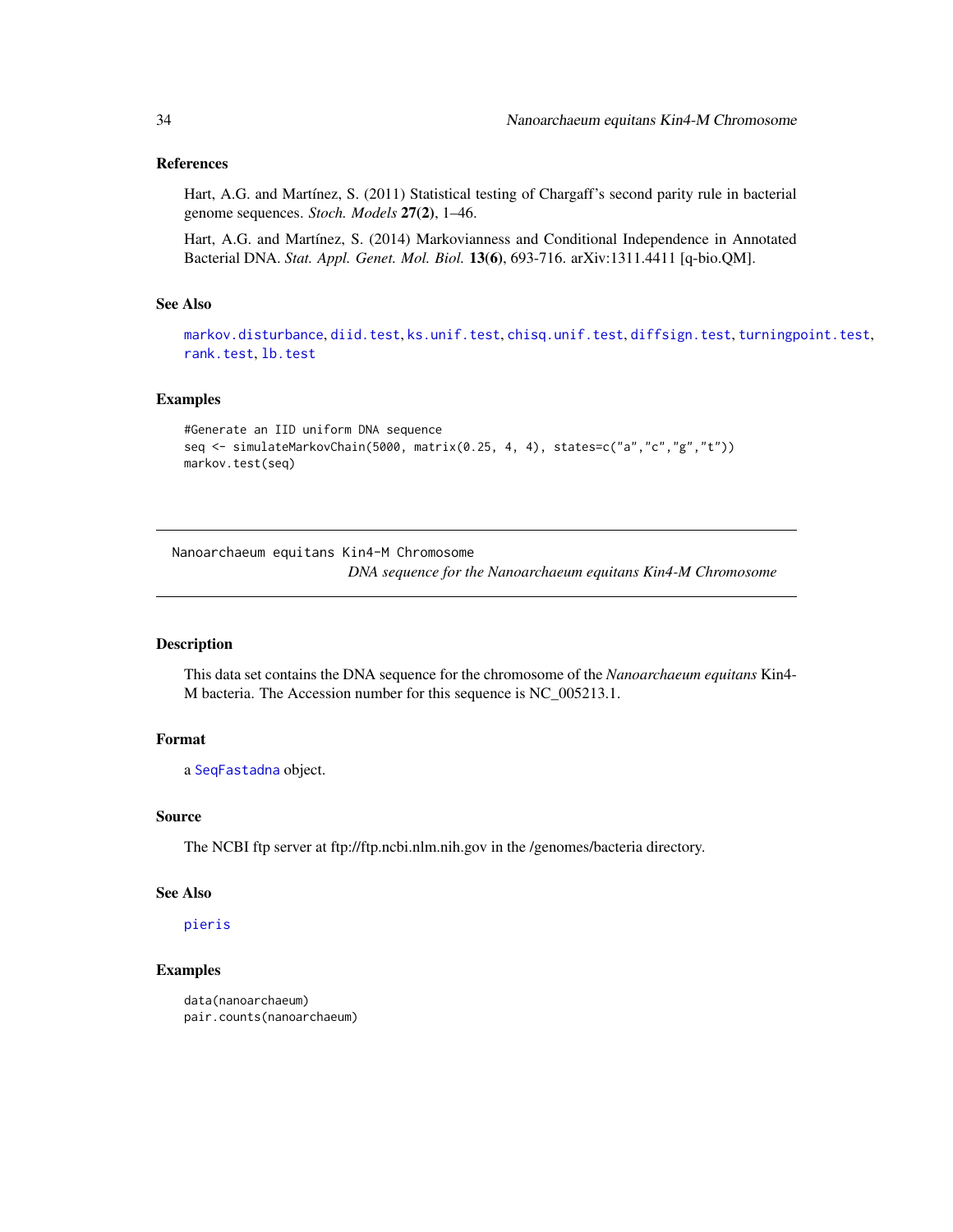<span id="page-34-1"></span><span id="page-34-0"></span>oligoProfile *Oligo Profiles and Oligo Profile Correlation Plots of Nucleotide Sequences*

# Description

Construct a k-mer oligo profile of a nucleotide sequence and print such a profile or its reverse complement. There is also a plot function for producing plots of the profile or its reverse complement and for comparing primary and complementary strand profiles.

#### Usage

```
oligoProfile(x, k, content=c("dna", "rna"),
case=c("lower", "upper", "as is"), circular=TRUE, disambiguate=TRUE,
plot=TRUE, ...)
## S3 method for class 'OligoProfile'
plot(x, which=1L, units=c("percentage", "count", "proportion"),
main=NULL, xlab=NULL, ylab=NULL, ...)
## S3 method for class 'OligoProfile'
print(x, which=1L, units=c("percentage", "count", "proportion"),
digits=switch(units, percentage=3L, count=NULL, proportion=3L), ...)
```
# Arguments

| X            | a character vector or an object that can be coersed to a character vector.                                                                                                                                                                                |
|--------------|-----------------------------------------------------------------------------------------------------------------------------------------------------------------------------------------------------------------------------------------------------------|
| k            | the k-mer profile to produce.                                                                                                                                                                                                                             |
| content      | The content type ("dna" or "rna") of the input sequence. oligoProfile can<br>often detect this automatically based on the presence/absence of t's or u's, but<br>if neither is present, the content argument is consulted. The default value is<br>"dna". |
| case         | determines how labels for the array should be generated: in lowercase, in up-<br>percase or left as is, in which case labels such as "b" and "B" will be seen as<br>distinct symbols and counted separately.                                              |
| circular     | Determines if the vector should be treated as circular or not. The default is<br>TRUE, meaning that the start and end of the sequence will be joined together for<br>the purpose of counting.                                                             |
| disambiguate | if set to the default of true, makes the input sequence unambiguous before<br>generating the profile. Otherwise, ambiguous symbols are treated like any other<br>symbols and k-mer counts including them will be computed.                                |
| plot         | should a plot of the profile be produced? The default is TRUE.                                                                                                                                                                                            |
| which        | For print, specifies whether to display the profile for the sequence used to<br>generate the OligoProfile object (1) or the profile of its reverse complement (2).                                                                                        |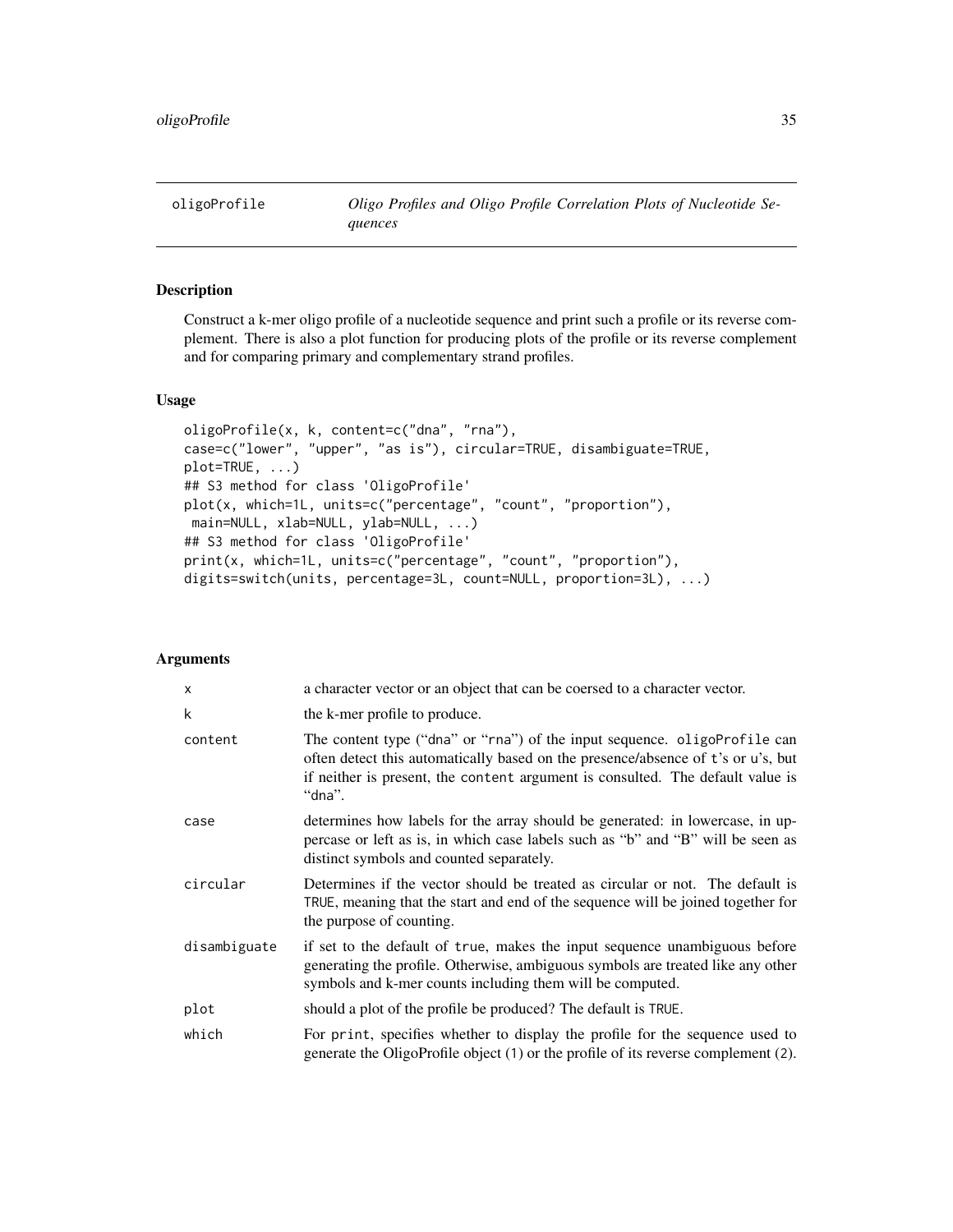<span id="page-35-0"></span>

|          | For the plot method, which determines what should be plotted. Values 1 and 2<br>cause the profile for the original sequence (primary strand) or its reverse com-<br>plement (complementary strand) to be plotted, respectively. Specifying which=3<br>will plot a comparison of the two profiles which can be used to assess compli-<br>ance with Chargaff's second parity rule. |
|----------|----------------------------------------------------------------------------------------------------------------------------------------------------------------------------------------------------------------------------------------------------------------------------------------------------------------------------------------------------------------------------------|
|          | the which argument may also be specified when calling oligoProfile, in which<br>case it will be passed on to the plot method if the plot argument is set to TRUE.                                                                                                                                                                                                                |
| units    | The oligo profiles can be scaled according to three different units for presenta-<br>tion on plots: "percentage", "count" or "proportion". The default is "percentage".                                                                                                                                                                                                          |
| main     | The title of the plot. See plot. default. If not specified, an appropriate title is<br>automatically generated.                                                                                                                                                                                                                                                                  |
| xlab     | a label for the x-axis of the plot. See plot. default. If not specified, an appro-<br>priate label is automatically generated.                                                                                                                                                                                                                                                   |
| ylab     | a label for the y-axis of the plot. See plot. default. If not specified, an appro-<br>priate label is automatically generated.                                                                                                                                                                                                                                                   |
| digits   | The number of significant digits to print. The default is $\theta$ L when units is set to<br>"count" and 3L otherwise.                                                                                                                                                                                                                                                           |
| $\cdots$ | arguments to be passed from or to other functions                                                                                                                                                                                                                                                                                                                                |
|          |                                                                                                                                                                                                                                                                                                                                                                                  |

#### Details

This function returns the oligo profile for a sequence in an OligoProfile object, which is printed on screen if the plot parameter is FALSE. An oligo profile is simply the counts of all k-mers in a sequence for some specified value of k.

By default, oligoProfile produces a plot of the oligo profile expressed in terms of percentages. The plot argument determines if the plot should be generated or not and plotting parameters such as main, sub, etc., may be passed as arguments to the function when plot is TRUE.

The plot method, either called directly or indirectly via the oligoProfile function, can produce either the oligo profile of  $x$  (which = 1), the oligo profile of its reverse complement (which = 2), or an interstrand k-mer correlation plot comparing the k-oligo profile ofx with that of its reverse complement (which = 3). Such

Correlation plots effectively show the relationship between k-mers on the primary and complementary strands in a DNA duplex and can be used to assess compliance with CSPR. More precisely, one would conclude that a genomic sequence complies with CSPR if all the plotted points lie on a diagonal line running from the bottom-left corner to the top-right corner of the graph.

# Value

A list with class "OligoProfile" containing the following components:

| name       | a name to identify the source of the profile.                                 |
|------------|-------------------------------------------------------------------------------|
| wordLength | the value of k used to derive the k-mer profile.                              |
| content    | indicates if the profile pertains to a DNA or RNA sequence.                   |
| case       | indicates how the case of letters was processed before producing the profile. |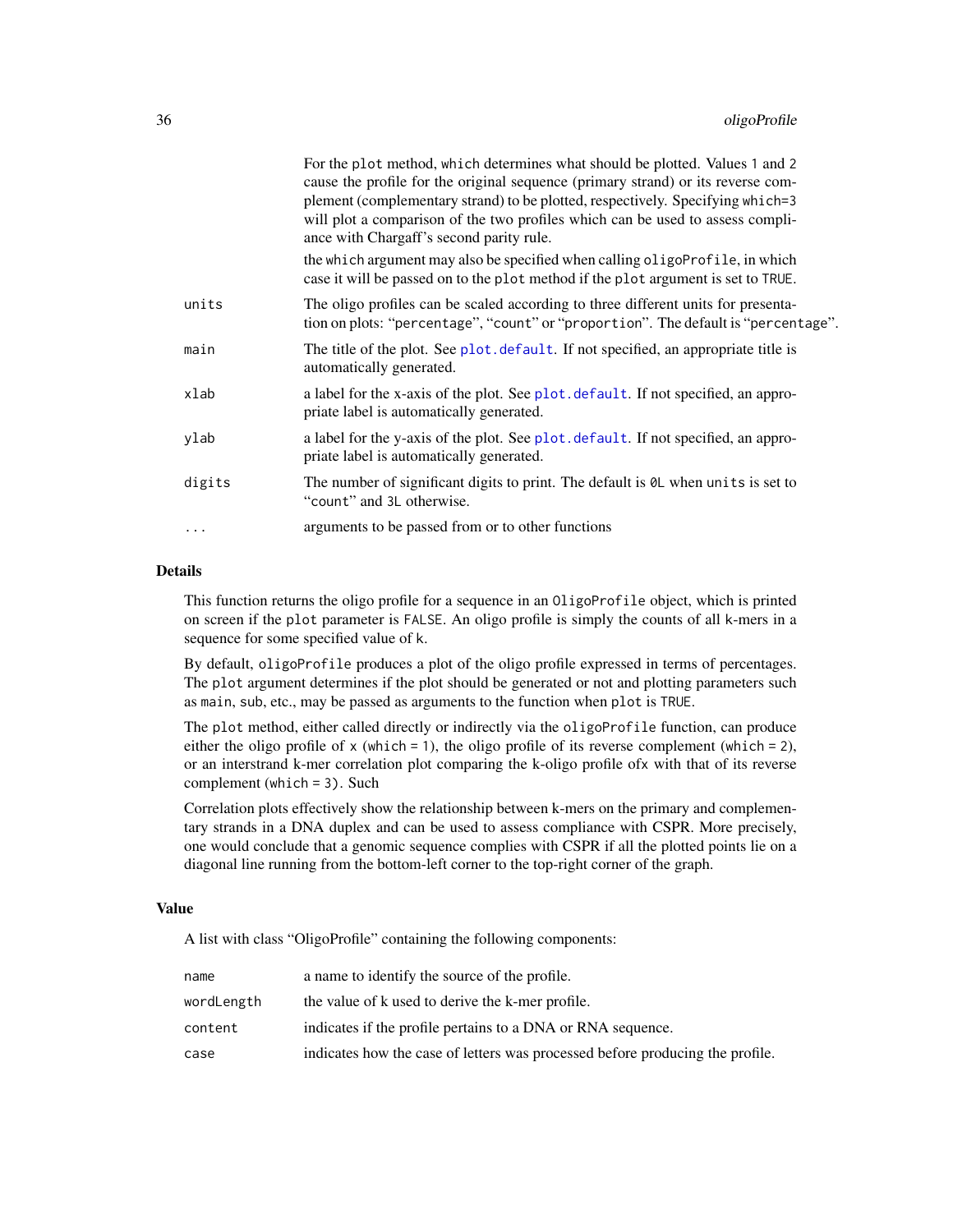#### <span id="page-36-0"></span>pair.counts 37

| circular     | indicates whether or not the sequence was considered circular for the purpose of<br>producing the profile. |
|--------------|------------------------------------------------------------------------------------------------------------|
| disambiguate | indicates if the sequence was made unambiguous before producing the profile.                               |
| profile      | a vector containing the raw counts (frequencies) of all k-mers.                                            |

# Author(s)

Andrew Hart and Servet Martínez

# References

Albrecht-Buehler, G. (2006) Asymptotically increasing compliance of genomes with Chargaff's second parity rules through inversions and inverted transpositions. *PNAS* 103(47), 17828–17833.

# See Also

[pair.counts](#page-36-1), [triple.counts](#page-46-1), [quadruple.counts](#page-38-1), [cylinder.counts](#page-19-1), [array2vector](#page-7-1), [table2vector](#page-7-2), [disambiguate](#page-26-1)

#### Examples

```
data(nanoarchaeum)
#Get the 3-oligo profile of Nanoarchaeum without plotting it
nano.prof <- oligoProfile(nanoarchaeum, 3, plot=FALSE)
nano.prof #print oligo profile as percentages
print(nano.prof, units="count") #print oligo profile as counts
plot(nano.prof) #oligo profile plotted as percentages
plot(nano.prof, units="count") #plot it as counts
```
#plot the 2-oligo profile of Nanoarchaeum as proportions oligoProfile(nanoarchaeum, k=3, units="proportion")

<span id="page-36-1"></span>pair.counts *Count Pairs in Character Vectors*

# Description

Count pairs of adjacent symbols/elements in a character vector.

#### Usage

```
pair.counts(x, case=c("lower", "upper", "as is"), circular=TRUE)
```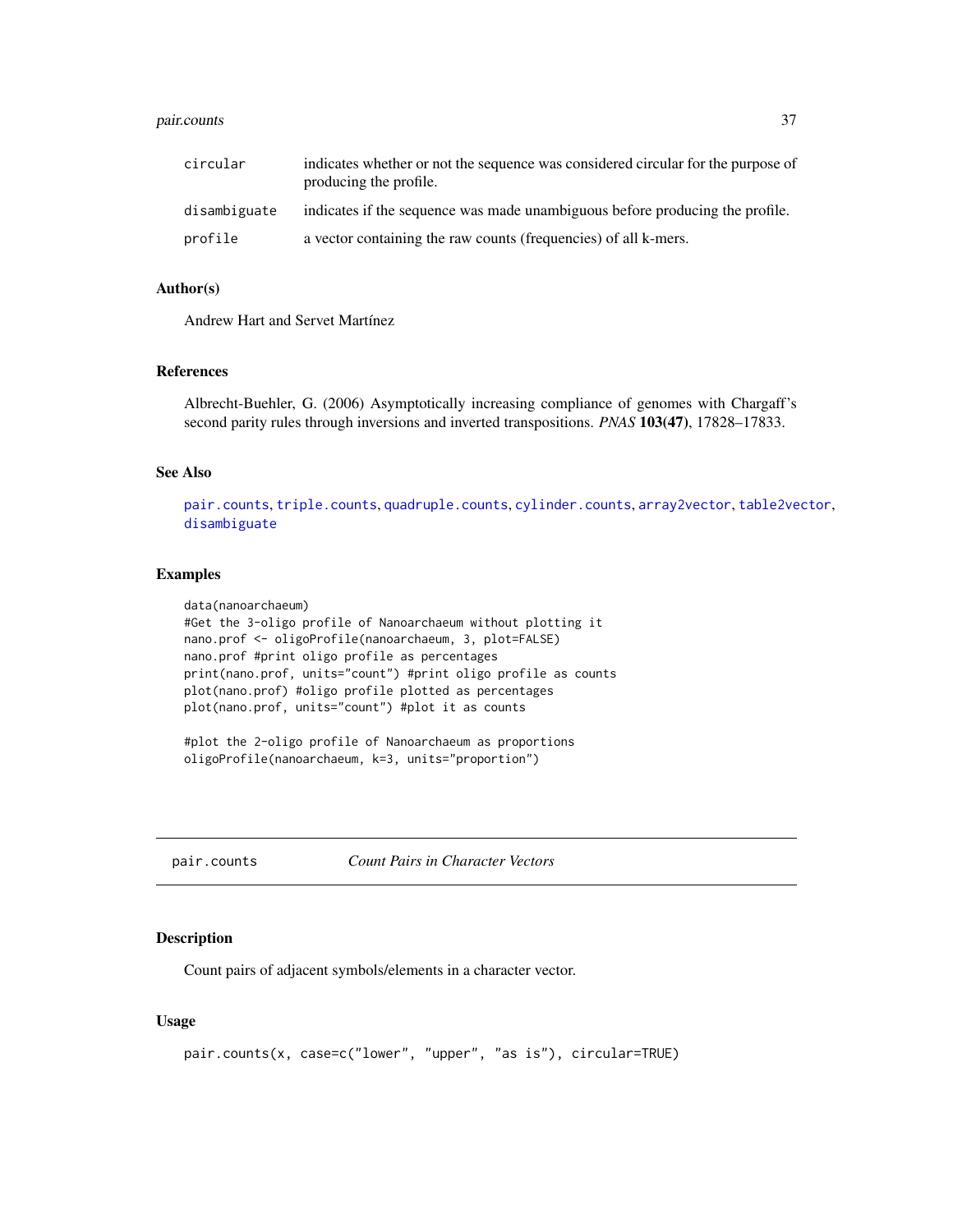#### <span id="page-37-0"></span>**Arguments**

| <b>x</b> | a character vector or an object that can be coersed to a character vector.                                                                                                                                            |
|----------|-----------------------------------------------------------------------------------------------------------------------------------------------------------------------------------------------------------------------|
| case     | determines how labels for the array should be generated: in 'lower' case, in '<br>upper' case or 'as is', in which case labels such as 'b' and 'B' will be considered<br>as distinct elements and counted separately. |
| circular | Determines if the vector should be treated as circular or not. The default is<br>TRUE, meaning that the start and end of the sequence will be joined together for<br>the purpose of counting.                         |

# Details

When circular is TRUE, the vector is treated as circular so that the some of all the counts in the resulting matrix is equal to the length of the vector and the row and column sums are equivalent. When circular is FALSE, the sum of all the entries in the counts matrix will be one less than the length of the vector and there will be a discrepancy between the row and column sums.

#### Value

A matrix of counts. The row and column labels correspond to the first and second element of each pair, respectively.

#### Author(s)

Andrew Hart and Servet Martínez

# See Also

[triple.counts](#page-46-1), [quadruple.counts](#page-38-1), [cylinder.counts](#page-19-1), [array2vector](#page-7-1), [table2vector](#page-7-2)

Pieris Rapae Granulovirus Genome

*DNA sequence for the Pieris Rapae Granulovirus Genome*

#### <span id="page-37-1"></span>Description

This data set contains the DNA sequence for the *Pieris rapae* granulovirus genome. The Accession number for this sequence is NC\_013797.1.

# Format

a [SeqFastadna](#page-0-0) object.

# Source

The NCBI ftp server at ftp://ftp.ncbi.nlm.nih.gov in the /genomes/viruses directory.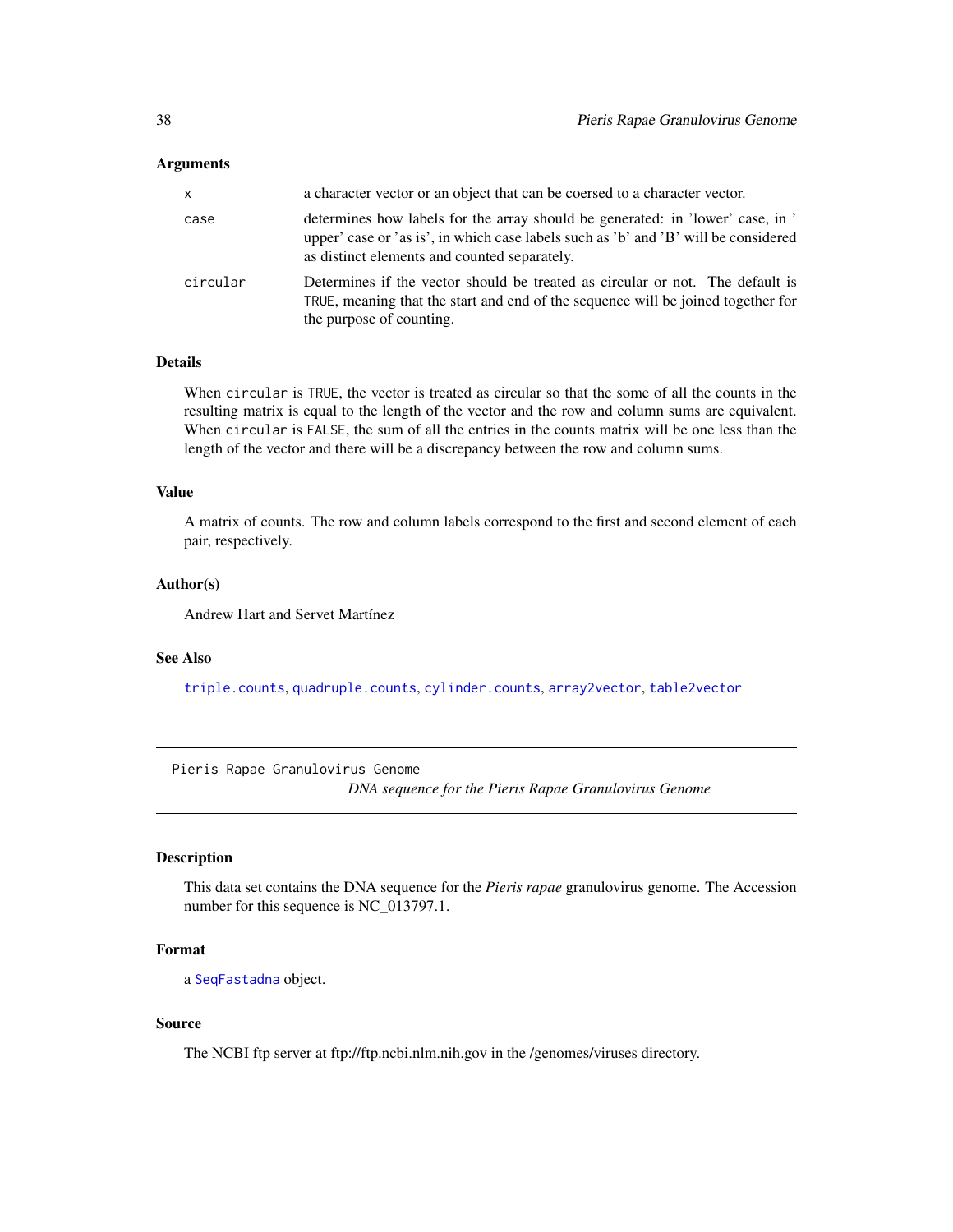# <span id="page-38-0"></span>quadruple.counts 39

#### See Also

[nanoarchaeum](#page-33-1)

#### Examples

```
data(pieris)
pair.counts(pieris)
```
<span id="page-38-1"></span>quadruple.counts *Count Quadruplets in Character Vectors*

#### Description

Count 4-tuples of adjacent symbols/elements in a character vector.

# Usage

```
quadruple.counts(x, case=c("lower", "upper", "as is"), circular=TRUE)
```
# Arguments

| <b>X</b> | a character vector or an object that can be coersed to a character vector.                                                                                                                                         |
|----------|--------------------------------------------------------------------------------------------------------------------------------------------------------------------------------------------------------------------|
| case     | determines how labels for the array should be generated: in 'lower' case, in '<br>upper' case or 'as is', in which case labels such as 'b' and 'B' will be counted<br>as distinct elements and counted separately. |
| circular | Determines if the vector should be treated as circular or not. The default is<br>TRUE, meaning that the start and end of the sequence will be joined together for<br>the purpose of counting.                      |

# Details

If circular is TRUE, the vector is treated as circular so that the some of all the counts in the resulting array is equal to the length of the vector and the sums across all dimentions of the array are equivalent, that is: if we write

q <-quadruple.counts(x)

for some character sequence x, then

 $apply(q,1,sum)$ ,  $apply(q,2,sum)$ ,  $apply(q,3,sum)$  and  $apply(q,4,sum)$ are all identical.

On the other hand, if circular is FALSE, the sum of all the entries in the counts array will be two less than the length of the vector and there will be a discrepancy between the sums over the various dimensions.

#### Value

A 4-dimensional array of counts. The labels of the  $i$ -th dimension correspond to the  $i$ -th item in each tuple, where  $i$  is either 1, 2, 3 or 4.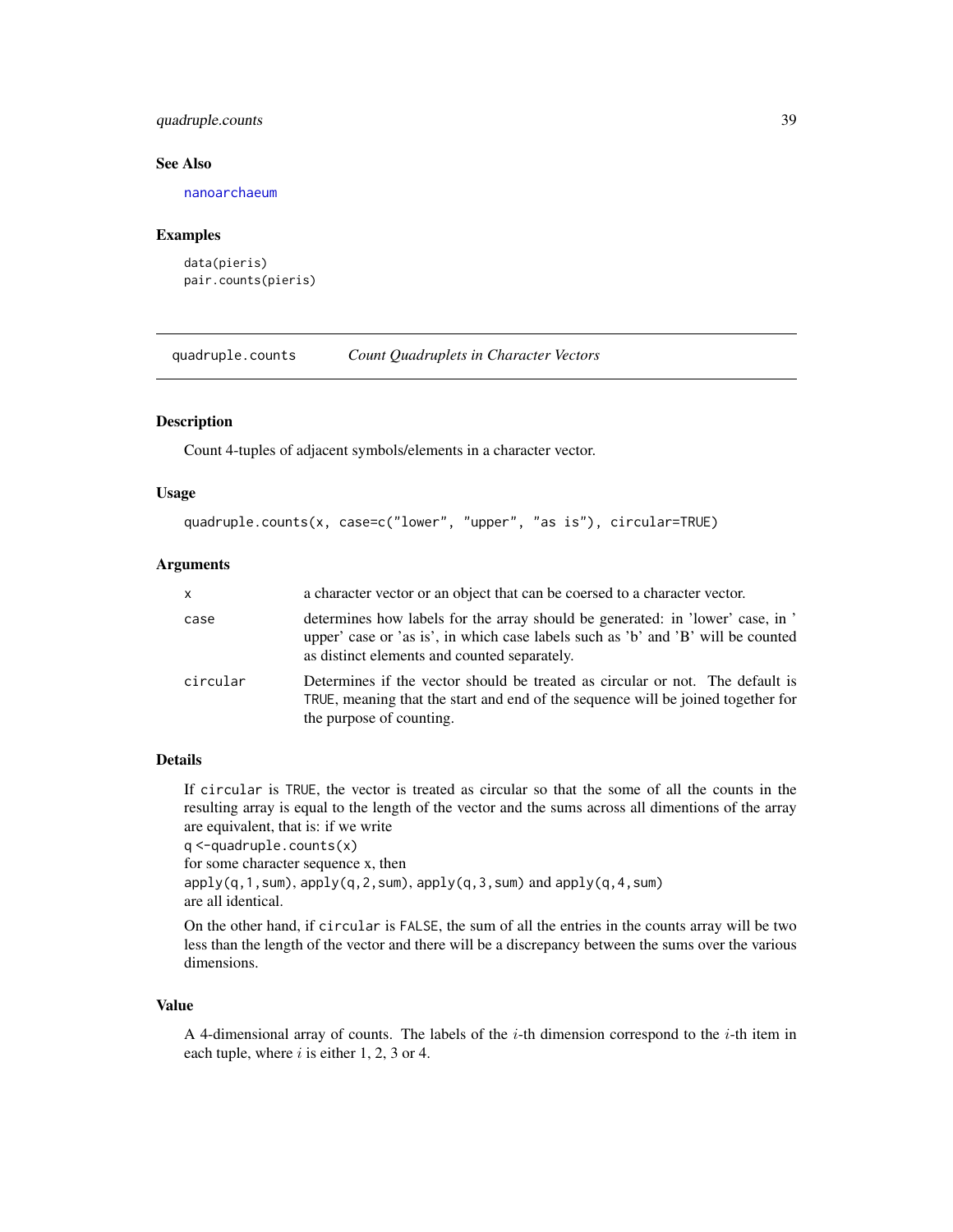#### Author(s)

Andrew Hart and Servet Martínez

#### See Also

[pair.counts](#page-36-1), [triple.counts](#page-46-1), [cylinder.counts](#page-19-1), [array2vector](#page-7-1), [table2vector](#page-7-2)

<span id="page-39-1"></span>rank.test *The Rank Test of Statistical Independence*

#### Description

Test for a trend in a data series by comparing the number of increasing pairs in the series with the number expected in an i.i.d. series.

#### Usage

rank.test(x)

# Arguments

x a numeric vector or univariate time series.

# Details

Perform a test for trend based on the number of increasing ordered pairs in a data series. Consider pairs of the form  $(x(i), x(j))$ , where  $i \leq j$ . An increasing pair is any such pair for which  $x_i \leq x_j$ . This function counts the number of increasing pairs in the data, standardises it to have mean 0 and variance 1 and asymptotically tests it against a standard normal distribution. the test statistic is:

 $R = (pairs-mu)/sigma$ , where pairs is the number of increasing pairs in the data,  $mu = n*(n-1)/4$ , sigma = sqrt(n\*(n-1)\*(2\*n+5)/72) and n is the number of data points in the series.

The test is set up as follows:

 $H_0$ : the data series is i.i.d. (not trending)  $H_1$ : the data series is not i.i.d. (trending)

### Value

A list with class "htest" containing the following components:

| statistic | the value of the test statistic.                               |
|-----------|----------------------------------------------------------------|
| p.value   | the p-value of the test.                                       |
| method    | a character string indicating what type of test was performed. |
| data.name | a character string giving the name of the data.                |

<span id="page-39-0"></span>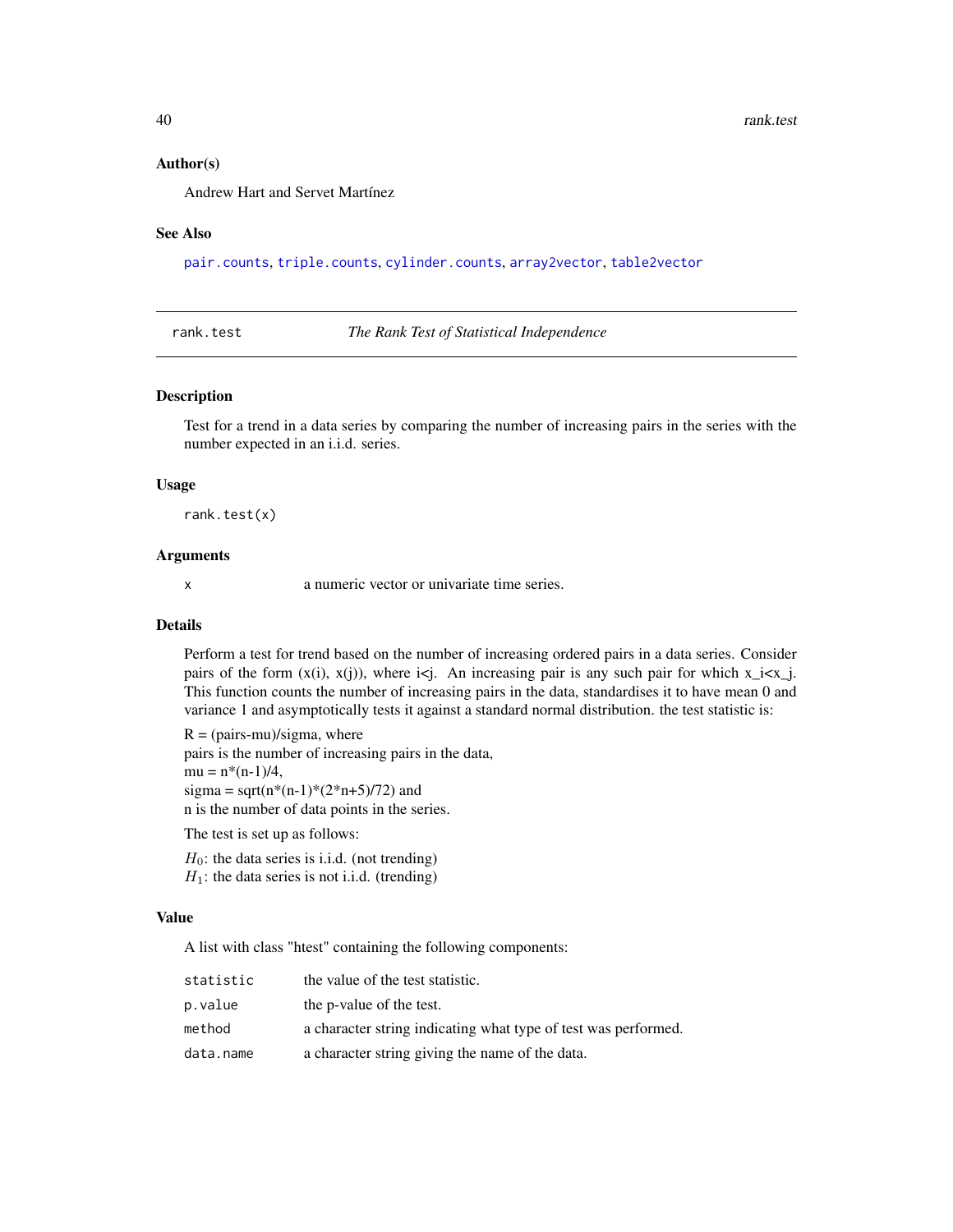#### <span id="page-40-0"></span>rank.test 41

| pairs | the number of increasing pairs counted in the data series.                                                 |
|-------|------------------------------------------------------------------------------------------------------------|
| n     | the number of points in the data series.                                                                   |
| mu    | The expected number of increasing pairs that would be seen in an i.i.d. series.                            |
| sigma | The standard deviation of the number of increasing pairs that would be seen in<br>an <i>i.i.d.</i> series. |

#### Warning

If the spgs shared object was successfully compiled with support for a 64-bit unsigned integer type, then the following line should yield the value 0:

rank.test(1:92683)\$pairs-2^32-55607

if not, then the package is only using 32-bit integer arithmetic for computing the rank test statistic and this will restrict rank.test to analysing series whose length is at most 92682. In this case, attempting to apply rank.test to a series longer than 92682 will result in a warning about an integer overflow having occurred and the results of the test should not be trusted.

#### Note

Missing values are not handled.

Points followed by a point having the exact same value are removed from the data series before computing the test statistic.

This test is useful for detecting linear trends in data series.

#### Author(s)

Andrew Hart and Servet Martínez

# References

Brockwell, Peter J., Davis, Richard A. (2002) *Introduction to Time Series and Forecasting*. Springer Texts in Statistics, Springer-Verlag, New York.

# See Also

[diffsign.test](#page-21-1), [turningpoint.test](#page-47-1), [lb.test](#page-29-1), [markov.test](#page-31-1), [diid.test](#page-23-1)

#### Examples

```
#Generate an IID standard normal sequence
n <- rnorm(1000)
rank.test(n)
```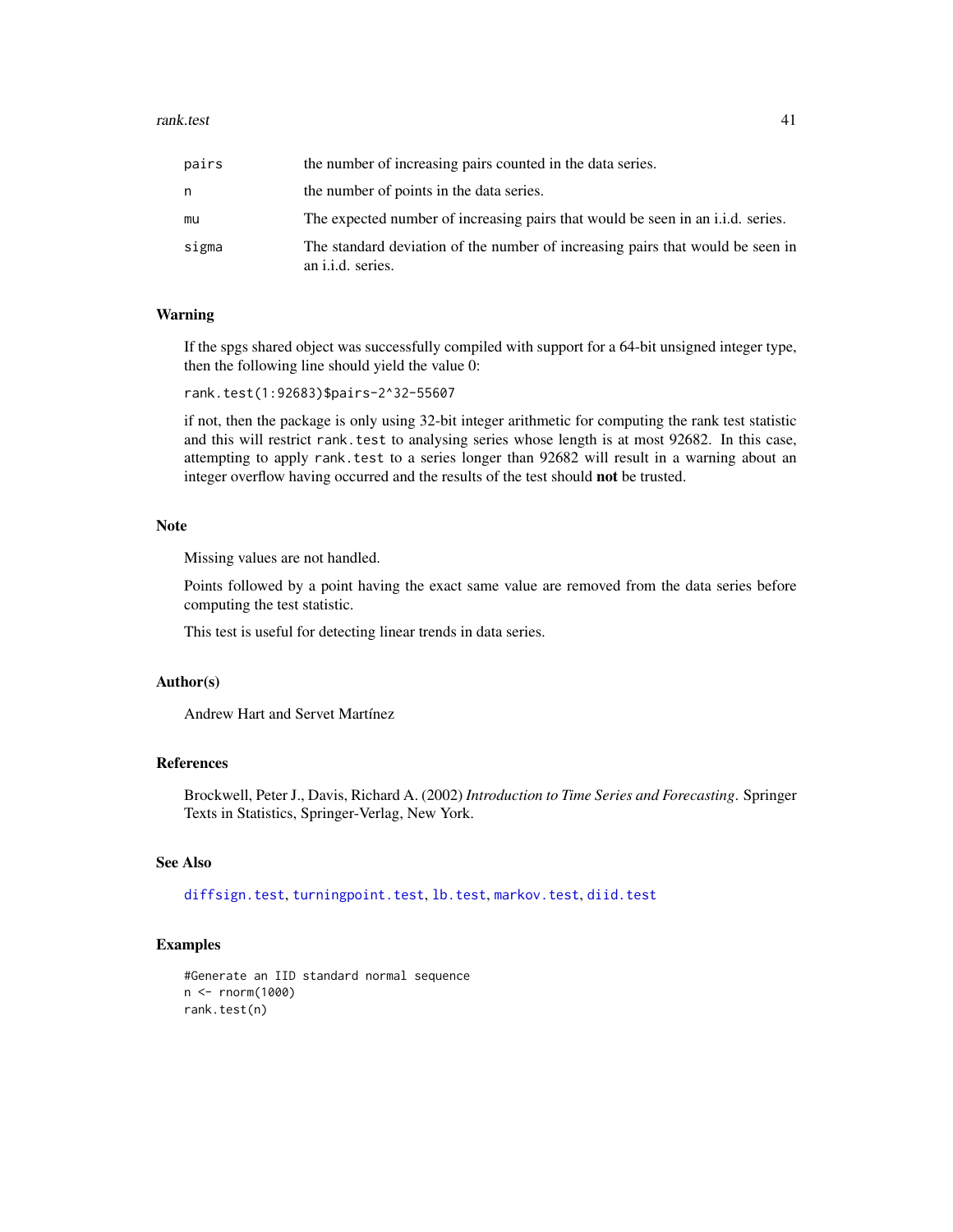<span id="page-41-1"></span><span id="page-41-0"></span>

Randomly generate a 4 X 4 stochastic matrix that satisfies Chargaff's second parity rule for dinucleotides.

#### Usage

```
rcspr2mat(labels=c("a", "c", "g", "t"))
```
#### Arguments

labels a vector of labels for the rows and columns of the matrix. By default, this is set to the set of four nucleotides a, c, g and t.

# Details

This function randomly generates Stochastic matrices of the form

$$
\left(\begin{array}{cccc}b_1&b_2&b_3&1-(b_1+b_2+b_3)\\zb_6&b_4&1-(zb_6+b_4+zb_3)&zb_3\\zb_5&1-(zb_5+b_4+zb_2)&b_4&zb_2\\1-(b_5+b_6+b_1)&b_5&b_6&b_1\end{array}\right)
$$

where  $b_1, \ldots, b_6$  are values in the interval  $(0,1)$  and z is a positive number.

Such matrices characterize sequences of DNA that comply with Chargaff's second parity rule for dinucleotides. See the reference for further information.

#### Value

A 4 X 4 stochastic matrix satisfying Chargaff's second parity rule. The rows and columns are labelled according to labels.

#### Note

This function is only intended for obtaining samples of matrices complying with CSPR. It doe snot sample uniformly from the set of all such matrices and hence is not appropriate for simulation experiments requiring uniformly drawn samples.

# Author(s)

Andrew Hart and Servet Martínez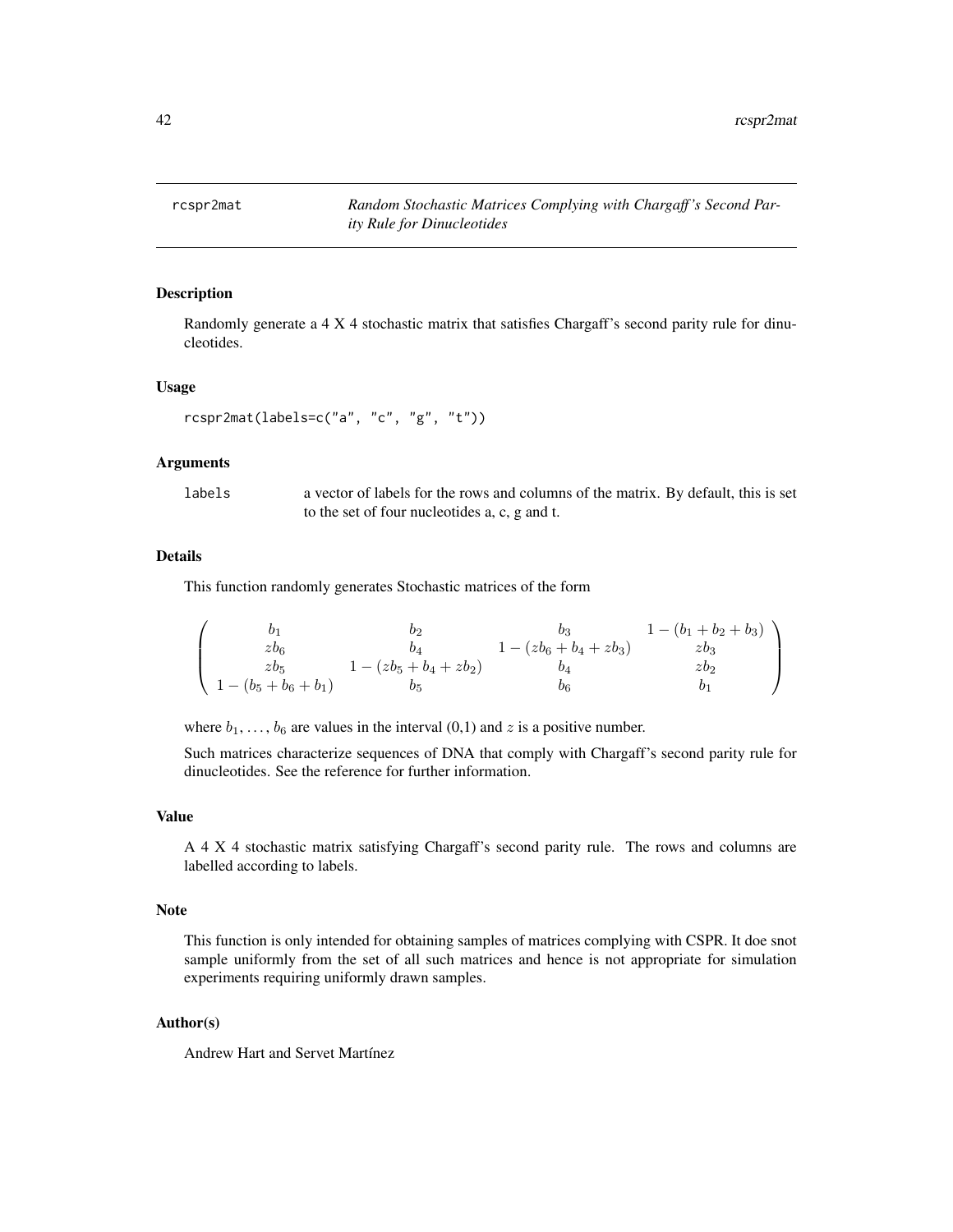# <span id="page-42-0"></span>reverseComplement 43

# References

Hart, A.G. and Martínez, S. (2011) Statistical testing of Chargaff's second parity rule in bacterial genome sequences. *Stoch. Models* 27(2), 1–46.

#### See Also

[rstochmat](#page-43-1)

<span id="page-42-1"></span>reverseComplement *Reverse Complement of a DNA/RNA Sequence*

#### Description

Compute the reverse complement of a DNA or RNA sequence.

# Usage

```
## Default S3 method:
reverseComplement(x, content=c("dna", "rna"), case=c("lower", "upper", "as is"), ...)
## S3 method for class 'SeqFastadna'
reverseComplement(x, ...)
## S3 method for class 'list'
reverseComplement(x, ...)
```
# **Arguments**

| x       | A character vector, an object that can be coersed to a character vector or a list of<br>objects that can be be converted to character vectors, this argument can also be a<br>SeqFastadna object provided by the <b>seqinr</b> package.                                                                                                                     |
|---------|-------------------------------------------------------------------------------------------------------------------------------------------------------------------------------------------------------------------------------------------------------------------------------------------------------------------------------------------------------------|
| content | The content type of sequence(s). At present, supported types include "dna" and<br>"rna" the default type is "dna".                                                                                                                                                                                                                                          |
| case    | Determines how symbols in x should be treated before translating them into<br>their complements. "lower", the default behaviour, converts all symbols to low-<br>ercase while "upper" converts them to uppercase. "as is" allows the symbols<br>to pass unchanged so that the case of each output symbol matches that of the<br>corresponding input symbol. |
| .       | Arguments to be passed from or to other functions.                                                                                                                                                                                                                                                                                                          |

# Details

If x is a SeqFastadna object or a character vector in which each element is a single nucleobase, then it represents a single sequence and its reverse- complementary sequence will be returned in the same form.

On the other hand, if  $x$  is a vector of character strings, each of which represents a nucleic sequence, then the result will bea a character vector in which each element contains the reverse complement of the corresponding element in x as a character string.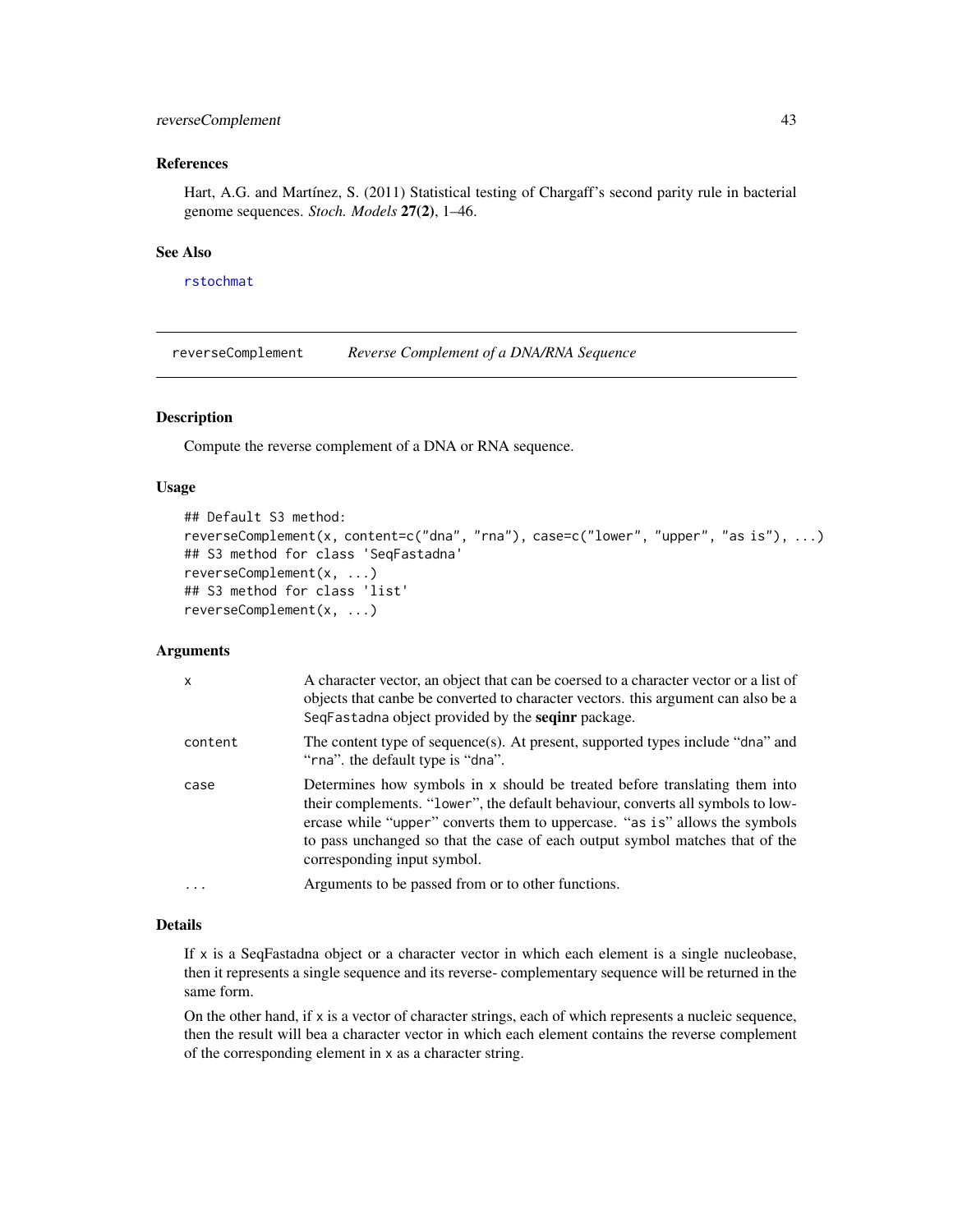# <span id="page-43-0"></span>Value

According to the input x, a character vector, SeqFastadna object or list containing the reverse complement(s) of the sequence(s) in  $x$ .

# Author(s)

Andrew Hart and Servet Martínez

# See Also

[complement](#page-17-1)

# Examples

```
reverseComplement("actg")
reverseComplement(c("t", "g", "a"))
```

```
#List of sequences
some.dna <- list("atgcgtcgttaa", c("g", "t", "g", "a", "a", "a"))
reverseComplement(some.dna)
```

```
#RNA sequence example
reverseComplement(c("a", "u", "g"), content="rna")
```

```
#Examples of lowercase, uppercase and as-is conversion
mixed.case <- c("t", "G", "g", "C", "a")
reverseComplement(mixed.case)
reverseComplement(mixed.case, case="upper")
reverseComplement(mixed.case, case="as is")
```
<span id="page-43-1"></span>rstochmat *Random Generation of Stochastic Matrices*

### Description

Randomly generates stochastic matrices.

#### Usage

rstochmat(n, labels)

#### Arguments

| n.     | the dimension of the matrix. If n is not specified, it is inferred from the lenth of<br>$'1$ abels'. |
|--------|------------------------------------------------------------------------------------------------------|
| labels | a vector of labels for the rows and columns of the matrix. If 'labels' is not                        |
|        | specified, 'n' must be specified and the value $as. character(1:n)$ is assumed.                      |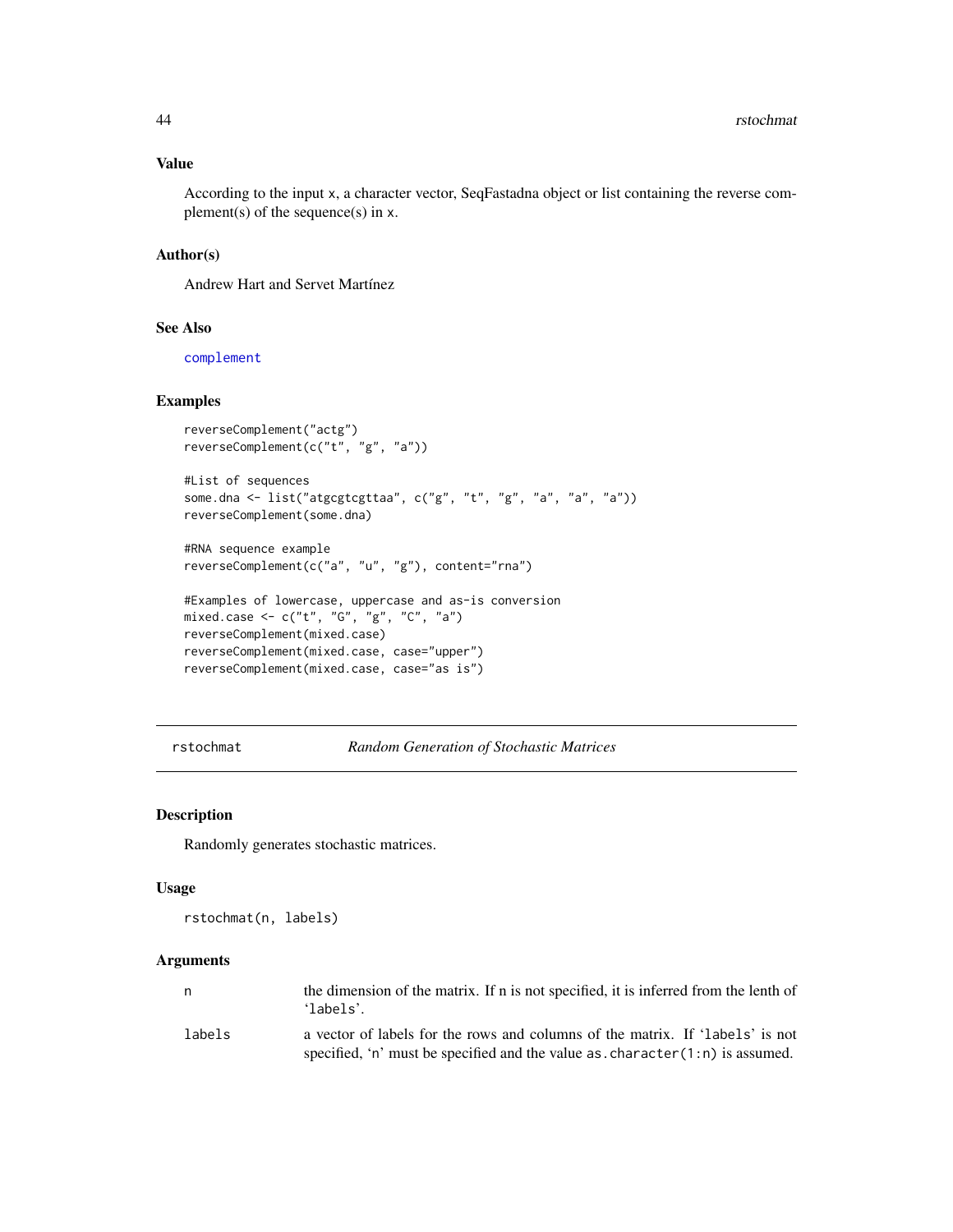#### <span id="page-44-0"></span>rstochvec **45**

# Details

Stochastic matrices are non-negative matrices whose rows all sum to unity. This function uniformly generates samples from the set of  $n \times n$  stochastic matrices.

At least one of the arguments must be specified. The missing argument is infered from the other.

#### Value

An  $n \times n$  stochastic matrix with rows and columns labelled according to 'labels'.

# Author(s)

Andrew Hart and Servet Martínez

#### See Also

[rcspr2mat](#page-41-1), [estimateMarkovChain](#page-27-1), [simulateMarkovChain](#page-45-1)

#### Examples

rstochmat(4) rstochmat(3, c("a", "b", "c")) rstochmat(labels=c("r", "R"))

<span id="page-44-1"></span>rstochvec *Random Generation of Stochastic (Probability) Vectors*

#### Description

Randomly generate probability vectors, that is, non-negative vectors whose elements sum to unity.

#### Usage

```
rstochvec(n, labels)
```
#### Arguments

| n.     | the length of the vector. If n is not specified, it is inferred from the lenth of<br>'labels'.                                                                 |
|--------|----------------------------------------------------------------------------------------------------------------------------------------------------------------|
| labels | a vector of labels for the elements of the vector. If 'labels' is not specified, n<br>must be specified and the value as $\cdot$ character $(1:n)$ is assumed. |

# Details

Stochastic (or probability) vectors are non-negative vectors that sum to unity. This function uniformly generates samples from the set of probability vector sof length  $n$ .

At least one of the arguments must be specified. The missing argument is infered from the other.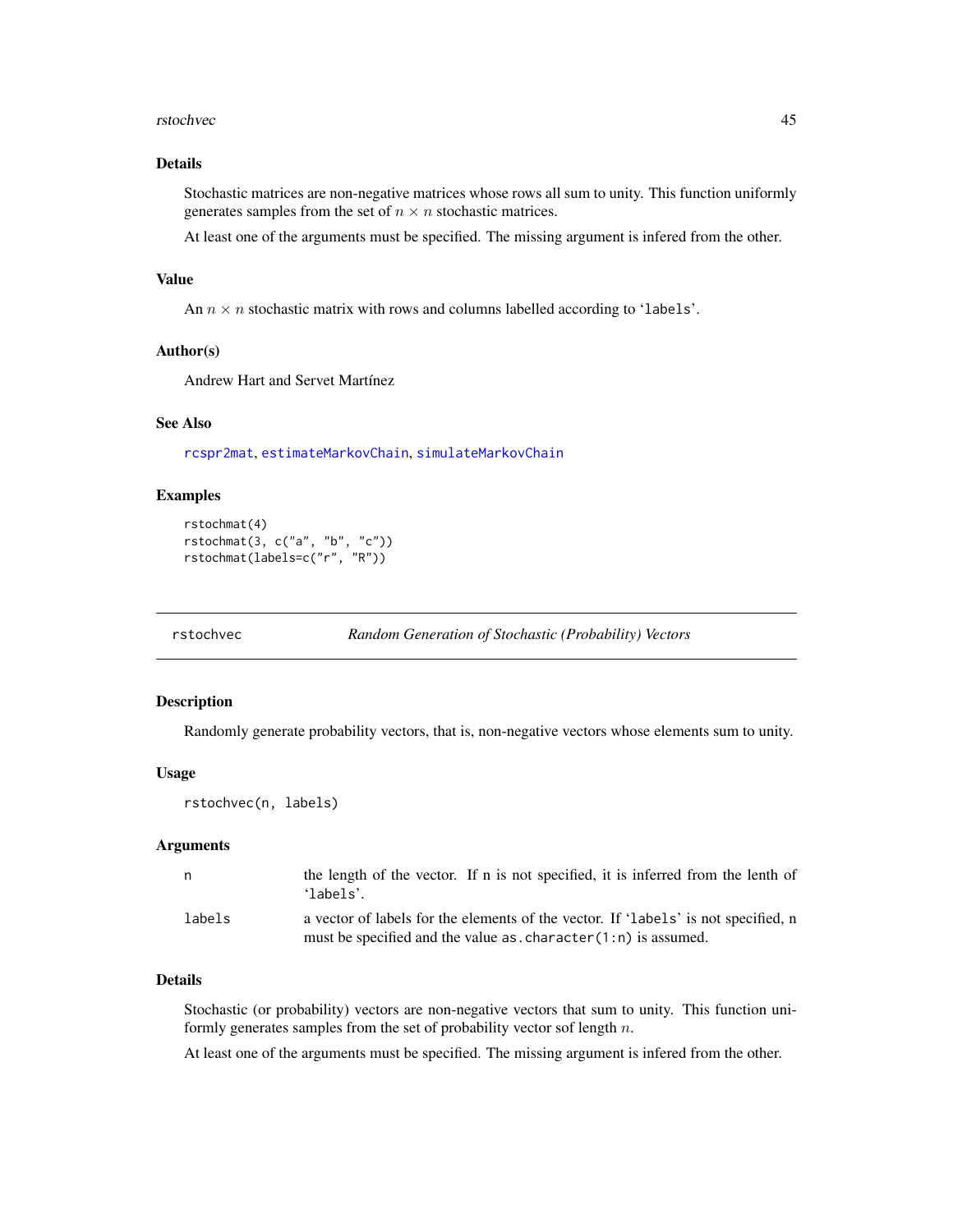# <span id="page-45-0"></span>Value

A probability vector of length  $n$  with elements named according to 'labels'.

# Author(s)

Andrew Hart and Servet Martínez

# Examples

```
rstochvec(4)
rstochvec(3, c("a", "b", "c"))
rstochvec(labels=c("r", "R"))
```
<span id="page-45-1"></span>simulateMarkovChain *Simulate a first-Order Markov Chain*

#### Description

Simulates a first-order Markov chain.

# Usage

simulateMarkovChain(n, trans.mat, init.dist=NULL, states=colnames(trans.mat))

#### Arguments

| n         | the length of the sample path to simulate.                                                                                                                                                                                       |
|-----------|----------------------------------------------------------------------------------------------------------------------------------------------------------------------------------------------------------------------------------|
| trans.mat | The transition matrix of the Markov chain to simulate.                                                                                                                                                                           |
| init.dist | The initial distribution to use for starting the simulation. If it is not specified,<br>the stationary distribution of the Markov chain will be computed from trans.mat<br>and used to start the simulation in the steady state. |
| states    | This argument can be used to override the labels on the transition matrix (if any)<br>and name the states output on the sample path.                                                                                             |

#### Details

'trans.mat' must be a stochastic matrix. It must either have both row and column names, in which case they must agree, or no row and column names at all. The row/column names will be used to label the states visited by the Markov chain in the sample path simulated. If 'states' is specified, it will be used to label the states of the Markov chain instead of the row/column names of 'trans.mat', in which the length of 'states' must agree with the dimension of 'trans.mat'. If 'trans.mat' has no row/column names and 'states' is not specified, then the states of the Markov chain will be labelled  $1, \ldots, n$ , where n is the dimension of 'trans.mat'.

#### Value

A vector of length n containing a realisation of the specified Markov chain.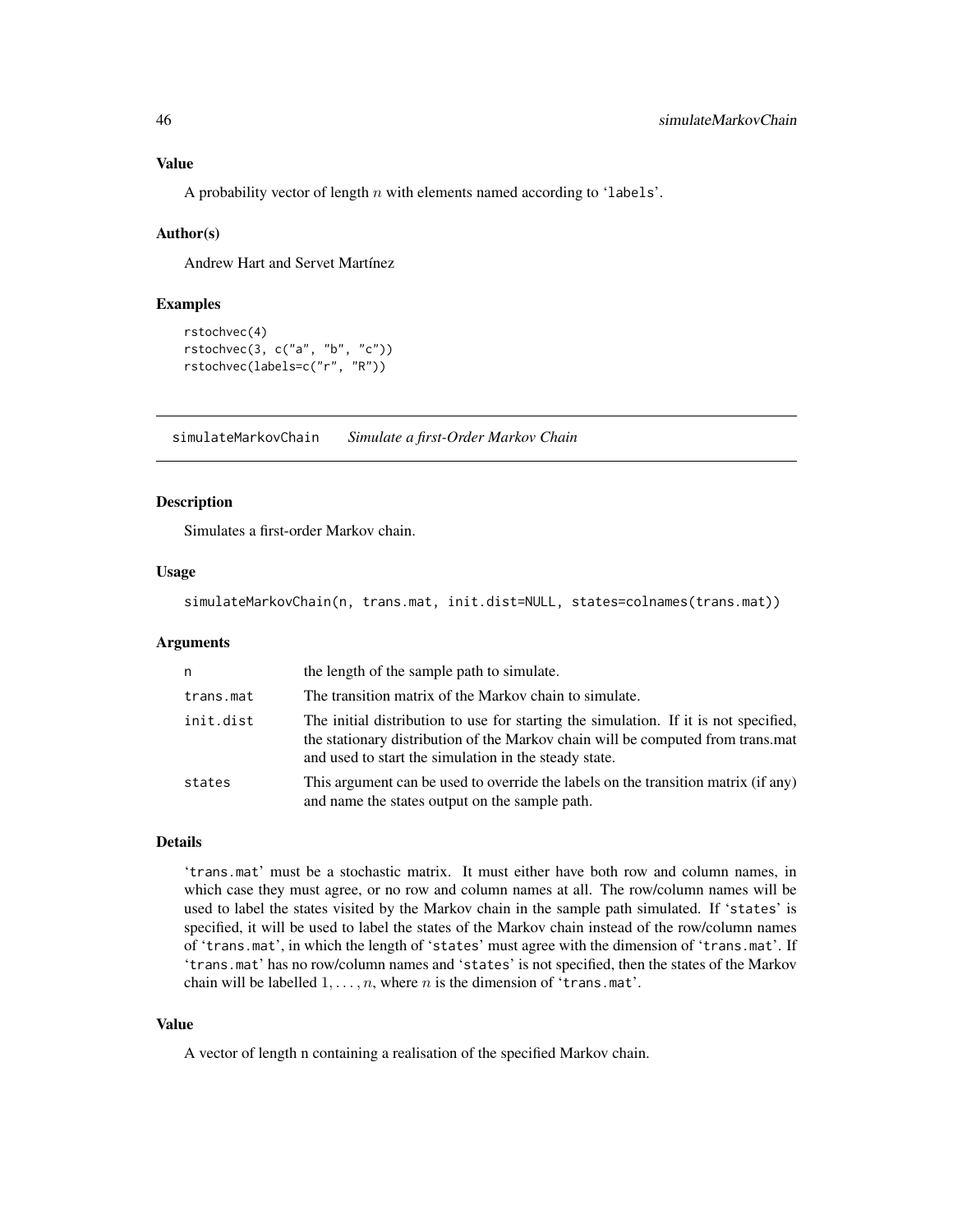# <span id="page-46-0"></span>triple.counts 47

#### Author(s)

Andrew Hart and Servet Martínez

# See Also

[estimateMarkovChain](#page-27-1), [rstochmat](#page-43-1), [rcspr2mat](#page-41-1)

# Examples

```
simulateMarkovChain(50, matrix(c(.8, .2, .2, .8), ncol=2))
simulateMarkovChain(50, rstochmat(3), states=c("yes", "no", "maybe"))
```
<span id="page-46-1"></span>triple.counts *Count Triplets in Character Vectors*

# Description

Count triples of adjacent symbols/elements in a character vector.

#### Usage

```
triple.counts(x, case=c("lower", "upper", "as is"), circular=TRUE)
```
# Arguments

| $\mathsf{X}$ | a character vector or an object that can be coersed to a character vector.                                                                                                                                         |
|--------------|--------------------------------------------------------------------------------------------------------------------------------------------------------------------------------------------------------------------|
| case         | determines how labels for the array should be generated: in 'lower' case, in '<br>upper' case or 'as is', in which case labels such as 'b' and 'B' will be counted<br>as distinct elements and counted separately. |
| circular     | Determines if the vector should be treated as circular or not. The default is<br>TRUE, meaning that the start and end of the sequence will be joined together for<br>the purpose of counting.                      |

# Details

If circular is TRUE, the vector is treated as circular so that the some of all the counts in the resulting array is equal to the length of the vector and the sums across all dimentions of the array are equivalent, that is: if we write

t <-triple.counts(x) for some character sequence x, then  $apply(t,1,sum)$ ,  $apply(t,2,sum)$  and  $apply(t,3,sum)$ are all identical.

On the other hand, if circular is FALSE, the sum of all the entries in the counts array will be two less than the length of the vector and there will be a discrepancy between the sums over the various dimensions.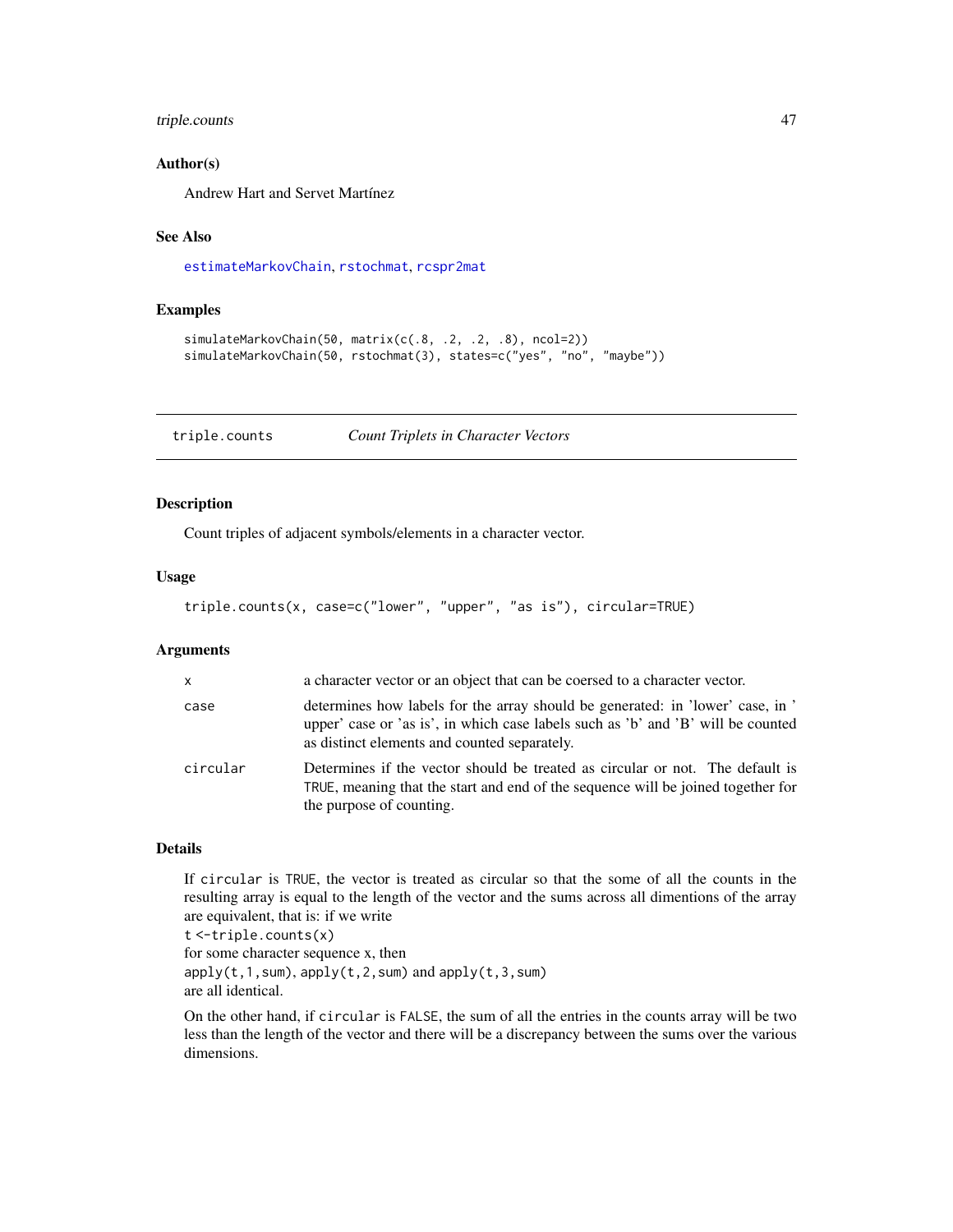# <span id="page-47-0"></span>Value

A 3-dimensional array of counts. The labels of the  $i$ -th dimension correspond to the  $i$ -th element of each triple, where  $i$  is either 1, 2 or 3.

#### Author(s)

Andrew Hart and Servet Martínez

# See Also

[pair.counts](#page-36-1), [quadruple.counts](#page-38-1), [cylinder.counts](#page-19-1), [array2vector](#page-7-1), [table2vector](#page-7-2)

<span id="page-47-1"></span>turningpoint.test *The Turning Point Test of Statistical Independence*

# Description

Perform a test of statistical independence of a data series by comparing the number of turning points present in the series with the number of turning points expected to be present in an i.i.d. series.

# Usage

```
turningpoint.test(x)
```
#### Arguments

x a numeric vector or univariate time series.

#### Details

If the data is  $x[1], x[2], \ldots, x[n]$ , then there is a turning point at the point i if either  $x[i-1] \lt x[i]$  and  $x[i]$ > $x[i+1]$ , or  $x[i-1]$ > $x[i]$  and  $x[i]*x[i+1]*$ . this function counts the number of turning points in the data, standardises it to have mean 0 and variance 1 and asymptotically tests it against a standard normal distribution. The test statistic is

 $T = (tp-mu)/sigma$ , where tp is the number of turning points present in the series,  $mu = 2*(n-2)/3$ , sigma = sqrt $((16*n-29)/90)$  and n is the number of data points in the series.

The test is set up as follows:

 $H_0$ : the data series is i.i.d. (not trending)  $H_1$ : the data series is not i.i.d. (trending)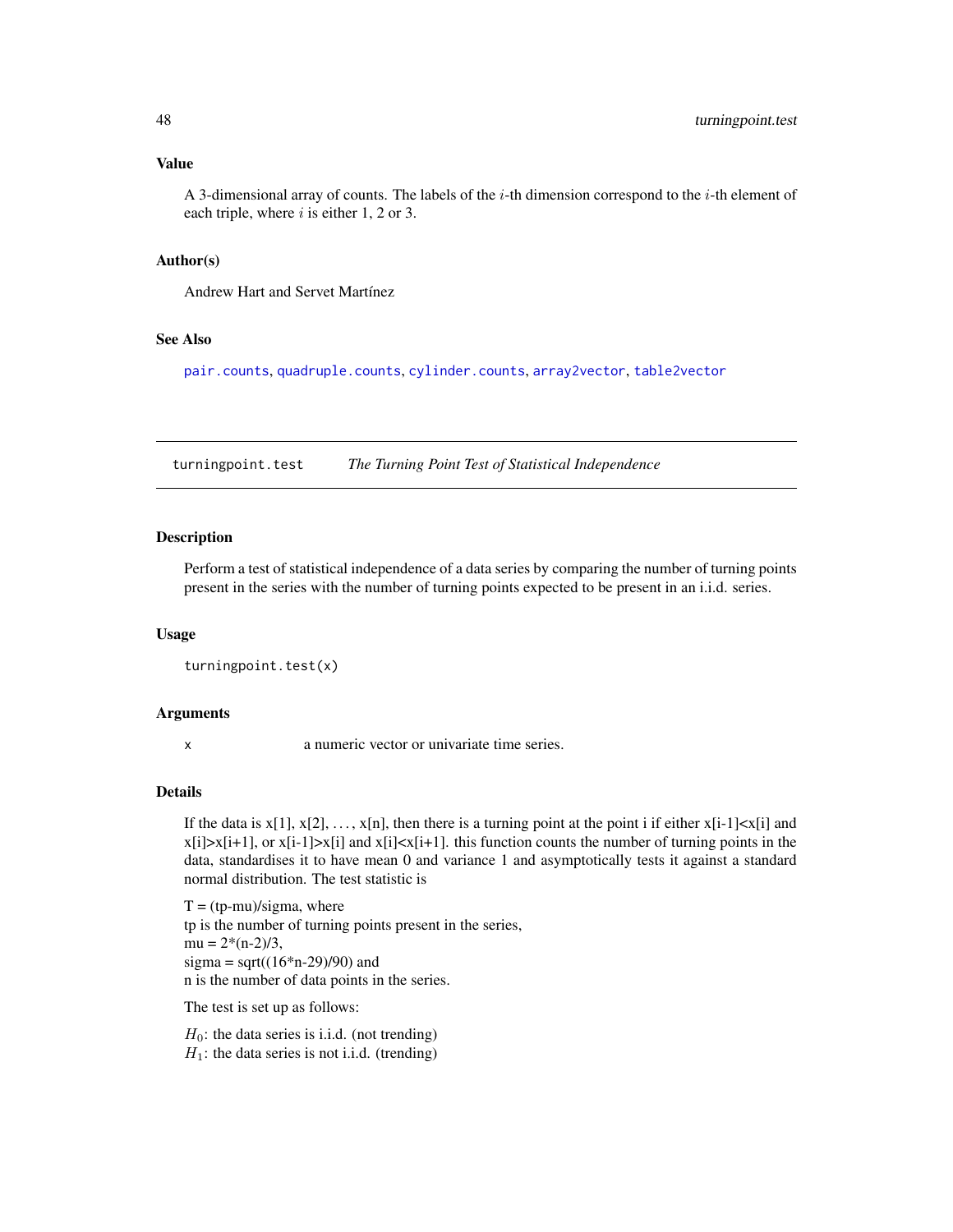# <span id="page-48-0"></span>turningpoint.test 49

# Value

A list with class "htest" containing the following components:

| statistic | the value of the test statistic.                                                                  |
|-----------|---------------------------------------------------------------------------------------------------|
| p.value   | the p-value of the test.                                                                          |
| method    | a character string indicating what type of test was performed.                                    |
| data.name | a character string giving the name of the data.                                                   |
| n         | the number of points in the data series.                                                          |
| mu        | The expected number of turning points that would be seen in an i.i.d. series.                     |
| sigma     | The standard deviation of the number of turning points that would be seen in an<br>i.i.d. series. |

# Note

Missing values are not handled.

Points followed by a point having the exact same value are removed from the data series before computing the test statistic.

This test is useful for detecting cyclic/periodic trends in data series.

# Author(s)

Andrew Hart and Servet Martínez

#### References

Brockwell, Peter J., Davis, Richard A. (2002) *Introduction to Time Series and Forecasting*. Springer Texts in Statistics, Springer-Verlag, New York.

Bienaymé, Irénée-Jules (1874). Sur une question de probabilités. *Bull. Math. Soc. Fr.* 2, 153-154.

# See Also

[diffsign.test](#page-21-1), [rank.test](#page-39-1), [lb.test](#page-29-1), [markov.test](#page-31-1), [diid.test](#page-23-1)

#### Examples

```
#Generate an IID standard normal sequence
n <- rnorm(1000)
turningpoint.test(n)
```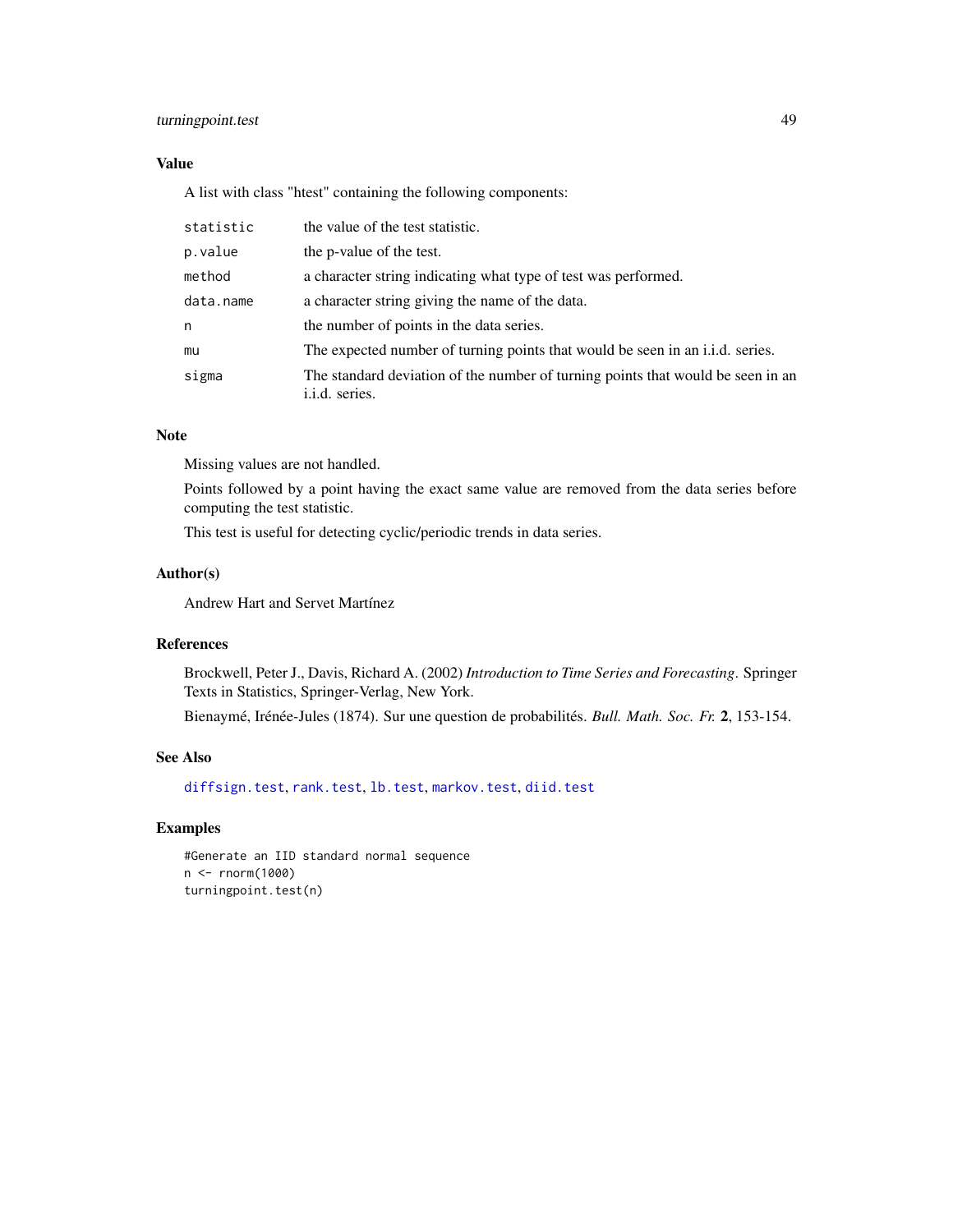# <span id="page-49-0"></span>**Index**

∗Topic array array2vector, [8](#page-7-0) cylinder.counts, [20](#page-19-0) oligoProfile, [35](#page-34-0) pair.counts, [37](#page-36-0) quadruple.counts, [39](#page-38-0) rcspr2mat, [42](#page-41-0) rstochmat, [44](#page-43-0) triple.counts, [47](#page-46-0) ∗Topic datagen complement, [18](#page-17-0) diid.disturbance, [23](#page-22-0) disambiguate, [27](#page-26-0) markov.disturbance, [31](#page-30-0) rcspr2mat, [42](#page-41-0) reverseComplement, [43](#page-42-0) rstochmat, [44](#page-43-0) rstochvec, [45](#page-44-0) simulateMarkovChain, [46](#page-45-0) ∗Topic datasets Nanoarchaeum equitans Kin4-M Chromosome, [34](#page-33-0) Pieris Rapae Granulovirus Genome, [38](#page-37-0) ∗Topic distribution rstochmat, [44](#page-43-0) rstochvec, [45](#page-44-0) simulateMarkovChain, [46](#page-45-0) ∗Topic htest ag.test, [4](#page-3-0) agct.test, [6](#page-5-0) chargaff.gibbs.test, [9](#page-8-0) chargaff0.test, [11](#page-10-0) chargaff1.test, [13](#page-12-0) chargaff2.test, [15](#page-14-0) chisq.unif.test, [17](#page-16-0) diffsign.test, [22](#page-21-0) diid.disturbance, [23](#page-22-0) diid.test, [24](#page-23-0)

ks.unif.test, [29](#page-28-0) lb.test, [30](#page-29-0) markov.disturbance, [31](#page-30-0) markov.test, [32](#page-31-0) rank.test, [40](#page-39-0) turningpoint.test, [48](#page-47-0) ∗Topic models diid.disturbance, [23](#page-22-0) estimateMarkovChain, [28](#page-27-0) markov.disturbance, [31](#page-30-0) simulateMarkovChain, [46](#page-45-0) ∗Topic package spgs-package, [2](#page-1-0) ∗Topic ts simulateMarkovChain, [46](#page-45-0) ag.test, *[3](#page-2-0)*, [4,](#page-3-0) *[7](#page-6-0)*, *[10](#page-9-0)*, *[12](#page-11-0)*, *[14](#page-13-0)*, *[16](#page-15-0)* agct.test, *[3](#page-2-0)*, *[5](#page-4-0)*, [6,](#page-5-0) *[10](#page-9-0)*, *[12](#page-11-0)*, *[14](#page-13-0)*, *[16](#page-15-0)* array2vector, [8,](#page-7-0) *[21](#page-20-0)*, *[37,](#page-36-0) [38](#page-37-0)*, *[40](#page-39-0)*, *[48](#page-47-0)* as.vector, *[8](#page-7-0)* Box.test, *[30](#page-29-0)* chargaff.gibbs.test, *[3](#page-2-0)*, *[5](#page-4-0)*, *[7](#page-6-0)*, [9,](#page-8-0) *[12](#page-11-0)*, *[14](#page-13-0)*, *[16](#page-15-0)* chargaff0.test, *[3](#page-2-0)*, *[5](#page-4-0)*, *[7](#page-6-0)*, *[10](#page-9-0)*, [11,](#page-10-0) *[14](#page-13-0)*, *[16](#page-15-0)* chargaff1.test, *[3](#page-2-0)*, *[5](#page-4-0)*, *[7](#page-6-0)*, *[10](#page-9-0)*, *[12](#page-11-0)*, [13,](#page-12-0) *[16](#page-15-0)* chargaff2.test, *[3](#page-2-0)*, *[5](#page-4-0)*, *[7](#page-6-0)*, *[10](#page-9-0)*, *[12](#page-11-0)*, *[14](#page-13-0)*, [15](#page-14-0) chisq.test, *[17,](#page-16-0) [18](#page-17-0)* chisq.unif.test, *[3](#page-2-0)*, [17,](#page-16-0) *[25,](#page-24-0) [26](#page-25-0)*, *[29](#page-28-0)*, *[33,](#page-32-0) [34](#page-33-0)* complement, *[3](#page-2-0)*, [18,](#page-17-0) *[44](#page-43-0)* cylinder.counts, *[3](#page-2-0)*, *[9](#page-8-0)*, [20,](#page-19-0) *[37,](#page-36-0) [38](#page-37-0)*, *[40](#page-39-0)*, *[48](#page-47-0)* diffsign.test, *[3](#page-2-0)*, [22,](#page-21-0) *[25,](#page-24-0) [26](#page-25-0)*, *[30](#page-29-0)*, *[33,](#page-32-0) [34](#page-33-0)*, *[41](#page-40-0)*, *[49](#page-48-0)* diid.disturbance, [23,](#page-22-0) *[26](#page-25-0)*, *[32](#page-31-0)* diid.test, *[3](#page-2-0)*, *[23,](#page-22-0) [24](#page-23-0)*, [24,](#page-23-0) *[29,](#page-28-0) [30](#page-29-0)*, *[32](#page-31-0)*, *[34](#page-33-0)*, *[41](#page-40-0)*, *[49](#page-48-0)* disambiguate, [27,](#page-26-0) *[37](#page-36-0)* estimateMarkovChain, *[3](#page-2-0)*, [28,](#page-27-0) *[31](#page-30-0)*, *[45](#page-44-0)*, *[47](#page-46-0)* findInterval, *[18](#page-17-0)*